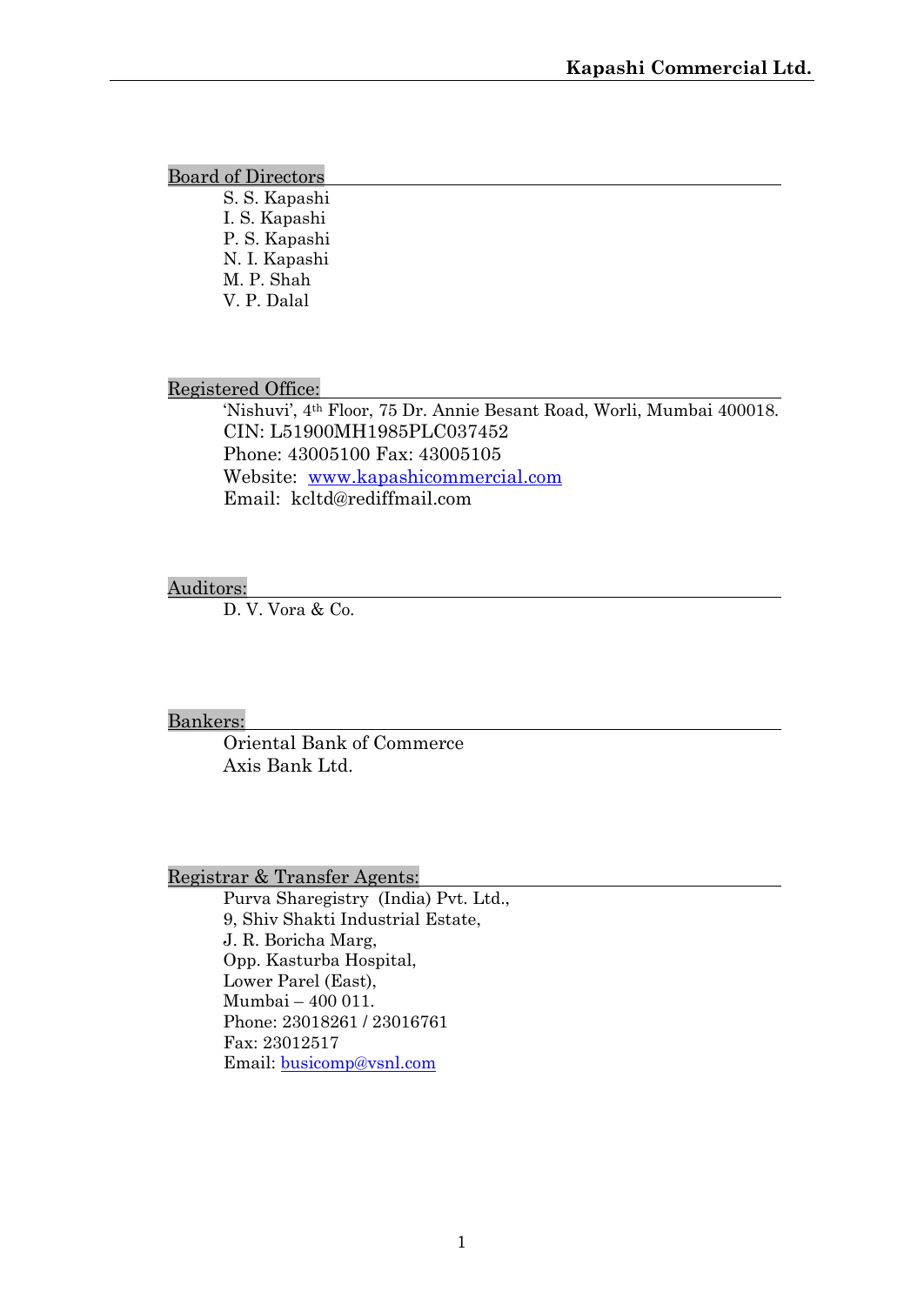# **NOTICE**

**NOTICE** is hereby given that the Thirtieth Annual General Meeting of the Members of KAPASHI COMMERCIAL LIMITED will be held on Wednesday, 23rd day of September, 2015 at 11.00 a.m. at the Registered Office of the Company at `NISHUVI', 4th Floor, 75, Dr. Annie Besant Road, Worli, Mumbai – 400 018, to transact the following business:

# **ORDINARY BUSINESS :**

- 1. To receive, consider and adopt the Balance Sheet as at 31<sup>st</sup> March, 2015, Profit and Loss Account for the year ended on that date and the Reports of the Board of Directors and Auditors thereon.
- 2. To appoint a Director in place of Mr. Nimish I. Kapashi, who retires by rotation and being eligible offers himself for re-appointment.
- 3. To appoint a Director in place of Mr. Indukumar S. Kapashi, who retires by rotation and being eligible offers himself for re-appointment.
- 4. To consider and, if thought fit to pass, with or without modification, the following resolution as an Ordinary Resolution:

 "RESOLVED THAT Messrs. D. V. Vora & Co., Chartered Accountants, Mumbai (Registration No. 111624W) be and are hereby appointed as auditors of the Company to hold office from the conclusion of this meeting until the conclusion of the 32nd (Thirty Second) Annual General Meeting of the Company at a remuneration to be decided by the Board of Directors of the Company."

# **SPECIAL BUSINESS:**

5. To appoint Mrs. Varsha P. Dalal (DIN: 00179876) as an Independent Director and in this regard to consider and, if thought fit, to pass, with or without modification the following resolution as an Ordinary Resolution:

"**RESOLVED THAT** pursuant to the provisions of Sections 149, 152 read with Schedule IV and all other applicable provisions of the Companies Act, 2013 and the Companies (Appointment and Qualification of Directors) Rules, 2014 (including any statutory modification(s) or re-enactment thereof for the time being in force) and Clause 49 of the Listing Agreement, Mrs. Varsha P. Dalal (DIN: 00179876), who was appointed as an Additional Director pursuant to the provisions of Section 161(1) of the Companies Act, 2013 and the Articles of Association of the Company and who holds office up to the date of this Annual General Meeting and in respect of whom the Company has received a notice in writing under Section 160 of the Companies Act, 2013 from a member proposing his candidature for the office of Director, be and is hereby appointed as an Independent Director of the Company to hold office for 5 (five) consecutive years for a term up to September 23, 2019."

. **By Order of the Board of Directors**

**Place: Mumbai (S. S. KAPASHI) Dated: 20 Regd. Office: DIN: 00008435** `NISHUVI', 4<sup>th</sup> Floor, 75, Dr. Annie Besant Road, Worli, Mumbai – 400 018.

**th May, 2015 CHAIRMAN**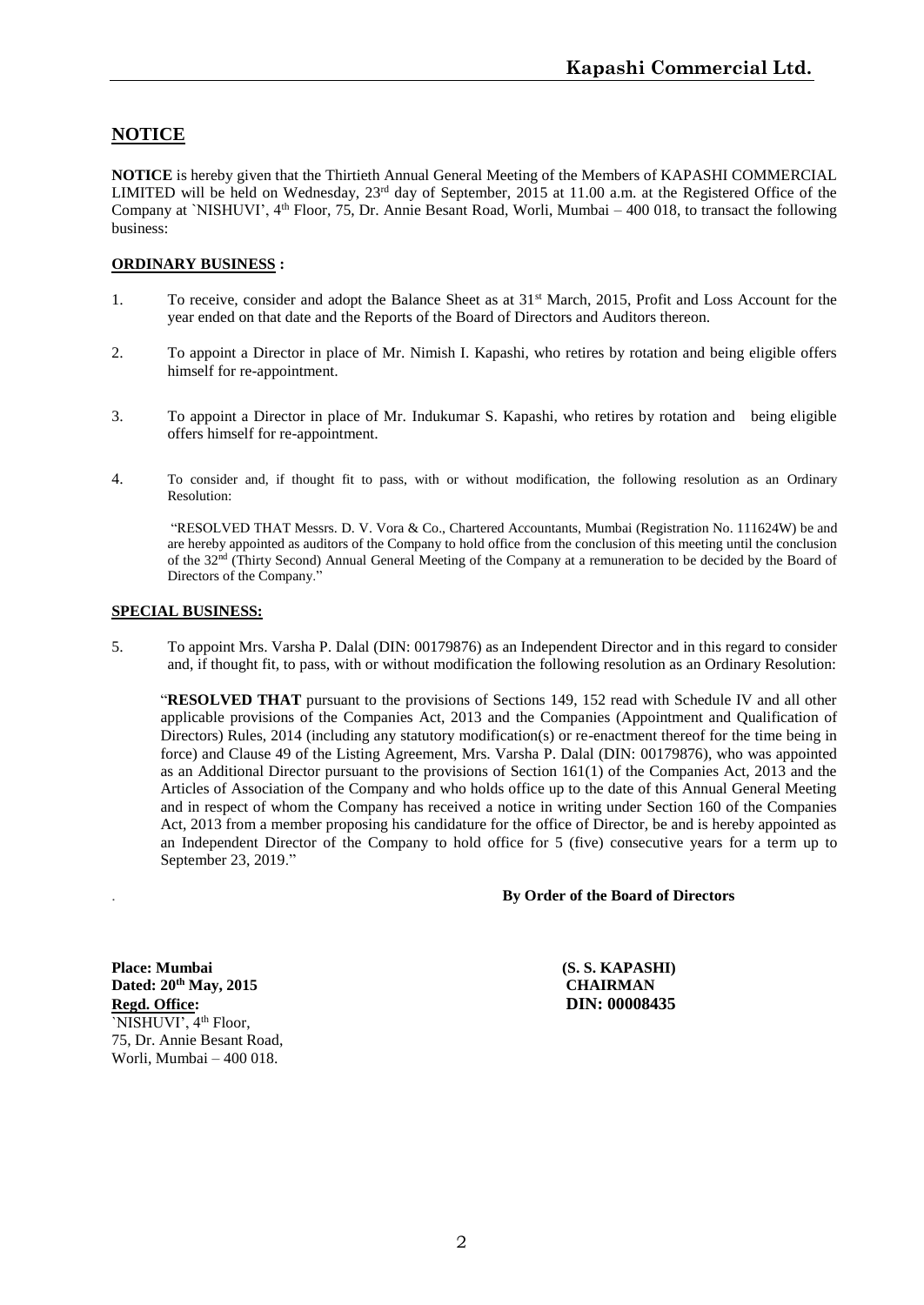# **NOTES:**

- 1. A member entitled to attend and vote is entitled to appoint a proxy to attend and vote instead of himself / herself and the proxy need not be a Member of the Company. A proxy in order to be effective must be deposited at the registered office of the Company not less than 48 hours before the meeting. A person can act as a proxy on behalf of members not exceeding fifty and holding in the aggregate not more than ten percent of the total share capital of the Company carrying voting rights. A member holding more than ten percent of the total share capital of the Company carrying voting rights may appoint a single person as proxy and such person shall not act as a proxy for any other person or shareholder.
- 2. The Register of Members and the Transfer Books of the Company will remain closed from Wednesday,  $16<sup>th</sup>$ day of September, 2015 to Wednesday, 23<sup>rd</sup> day of September, 2015 (both days inclusive).
- 3. The Details of the Directors seeking re-appointment and appointment at the forthcoming Annual General Meeting as stipulated under Clause 49 of the Listing Agreement with the Stock Exchanges are also annexed.
- 4. Members are requested to bring their copies of the Annual Report to the Meeting.
- 5. Members or their proxies, as the case may be, are further requested to fill in the enclosed attendance slip and deposit the same at the time of attending the Annual General Meeting.
- 6. Members are requested to:
- (i) Quote their registered folio number in all correspondence with the Company.
- (ii) Notify the Company immediately of change if any, in their registered address.
- 7. Explanatory Statement pursuant to Section 102 of the Companies Act, 2013 in respect of the Special Business to be transacted at the meeting as set out above is annexed hereto and forms part of the Notice.

# 8. **GREEN INITIATIVE IN CORPORATE GOVENRNANCE- Electronic mode of documents.**

The Ministry of Corporate Affairs ("MCA") has taken a "Green Initiative in the Corporate Governance" by allowing paperless compliances by companies. The Companies Act, 2013 read with The Companies Act (Management and Administration) Rules, 2014 and Listing Agreement permits circulation of financial statement, notice, etc. to shareholders in electronic mode.

Keeping in view of the above objective the Company proposes treating the e-mail addresses available in the records of Depository Participant/the Company/the Registrars for sending the notice calling the Annual General Meeting and Annual Report containing its Balance Sheet, Statement of Profit and Loss and Directors' Report, etc. and other communication in electronic form.

In this regard we seek your whole hearted support for this initiative. We would request you to register your email ID with your depositories or register the same with Registrars or email us at [kcltd@rediffmail.com](mailto:kcltd@rediffmail.com)

As and when there is change in your email address, you are requested to update the same with your Depository Participant.

#### 9. **Voting through electronic means**

 In Compliance with the provisions of Section 108 of the Companies Act, 2013 and Rule 20 of the Companies (Management and Administration) Rules, 2014 and Clause 35B of Listing Agreement, the Company is pleased to provide members facility to exercise their right to vote at the 30<sup>th</sup> Annual General Meeting (AGM) by electronic means and the items of business as detailed in this Notice may be transacted through e-voting services provided by the Central Depository Services Limited (CDSL). evoting detailed instructions form is attached.

#### **The Instructions for members for voting electronically are as under:-**

- (A) In case of members receiving e-mail:
	- i) Log on to the e-voting website [www.evotingindia.com](http://www.evotingindia.com/)
	- ii) Click on "Shareholders" tab to cast your votes.
	- iii) Now, select the Electronic Voting Sequence Number "EVSN" along with "COMPANY NAME" from the drop down menu and click on "SUBMIT".
	- iv) Now Enter your User ID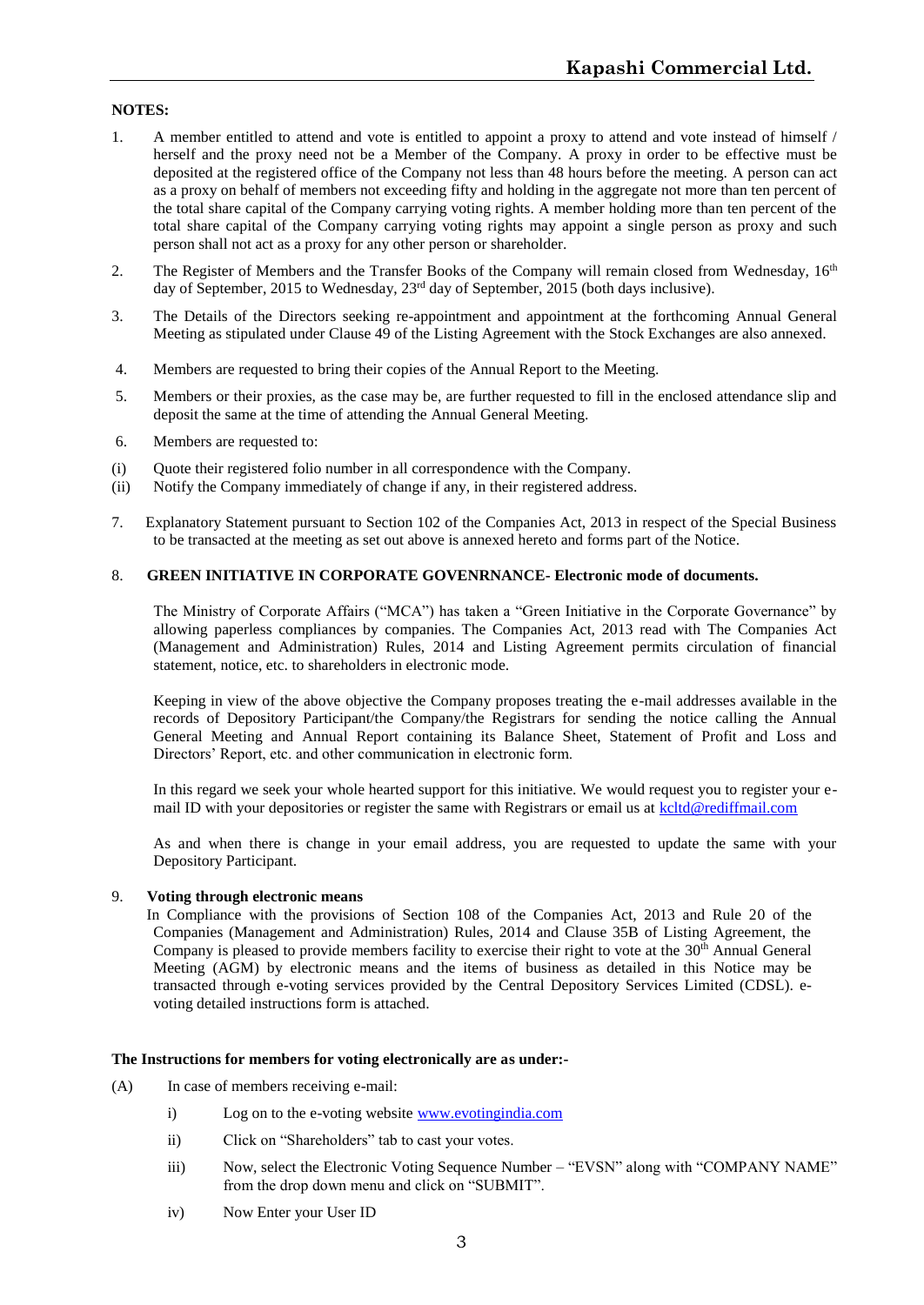|         |                                                                    | For members holding shares in Demat For members holding shares in Physical form |
|---------|--------------------------------------------------------------------|---------------------------------------------------------------------------------|
|         | <b>form</b>                                                        |                                                                                 |
| User-ID | For NSDL: 8 Character DP ID<br>followed by 8 Digits Client ID      | Folio Number registered with the Company.                                       |
|         | For CDSL: 16 Digit beneficiary ID                                  |                                                                                 |
| V)      | Next enter the Image Verification as displayed and Click on Login. |                                                                                 |

- vi) If you are holding shares in demat form and had logged on to [www.evotingindia.com](http://www.evotingindia.com/) and Voted on an earlier voting of any company, then your existing password is to be used.
- vii) If you are a first time user follow the steps given below:

| Enter your 10 digit alpha-numeric *PAN issued by Income Tax Department (Applicable for both<br>demat shareholders as well as physical shareholders)<br>number in the PAN field.                |
|------------------------------------------------------------------------------------------------------------------------------------------------------------------------------------------------|
| Members who have not updated their PAN with the Company/Depository Participant are<br>requested to use the first two letters of their name and the last 8 digits of the demat account/folio    |
| In case the folio number is less than 8 digits enter the applicable number of $0$ 's before the<br>number after the first two characters of the name in CAPITAL letters. E.g. If your name is  |
| Ramesh Kumar with folio number 100 then enter RA00000100 in the PAN Field.                                                                                                                     |
| Enter the Date of Birth as recorded in your demat account or in the company records for the said<br>demat account or folio in dd/mm/yyyy format.                                               |
| Enter the Dividend Bank Details as recorded in your demat account or in the company records<br>for the said demat account or folio.                                                            |
| Please enter the DOB or Dividend Bank Details in order to login. If the details are not recorded<br>with the depository or company please enter the number of shares held by you as on the cut |
|                                                                                                                                                                                                |

- ix) Members holding shares in physical form will then reach directly the Company selection screen. However, members holding shares in demat form will now reach 'Password Creation' menu wherein they are required to mandatorily enter their login password in the new password field. Kindly note that this password is to be also used by the demat holders for voting for resolutions of any other company on which they are eligible to vote, provided that company opts for e-voting through CDSL platform. It is strongly recommended not to share your password with any other person and take utmost care to keep your password confidential.
- x) For Members holding shares in physical form, the details can be used only for e-voting on the resolutions contained in this Notice.
- xi) Click on the EVSN for the relevant <Company Name> on which you choose to vote.
- xii) On the voting page, you will see "RESOLUTION DESCRIPTION" and against the same the option "YES/NO" for voting. Select the option YES or NO as desired. The option YES implies that you assent to the Resolution and option NO implies that you dissent to the Resolution.
- xiii) Click on the "RESOLUTIONS FILE LINK" if you wish to view the entire Resolution details.
- xiv) After selecting the resolution you have decided to vote on, click on "SUBMIT". A confirmation box will be displayed. If you wish to confirm your vote, click on "OK", else to change your vote, click on "CANCEL" and accordingly modify your vote.
- xv) Once you "CONFIRM" your vote on the resolution, you will not be allowed to modify your vote.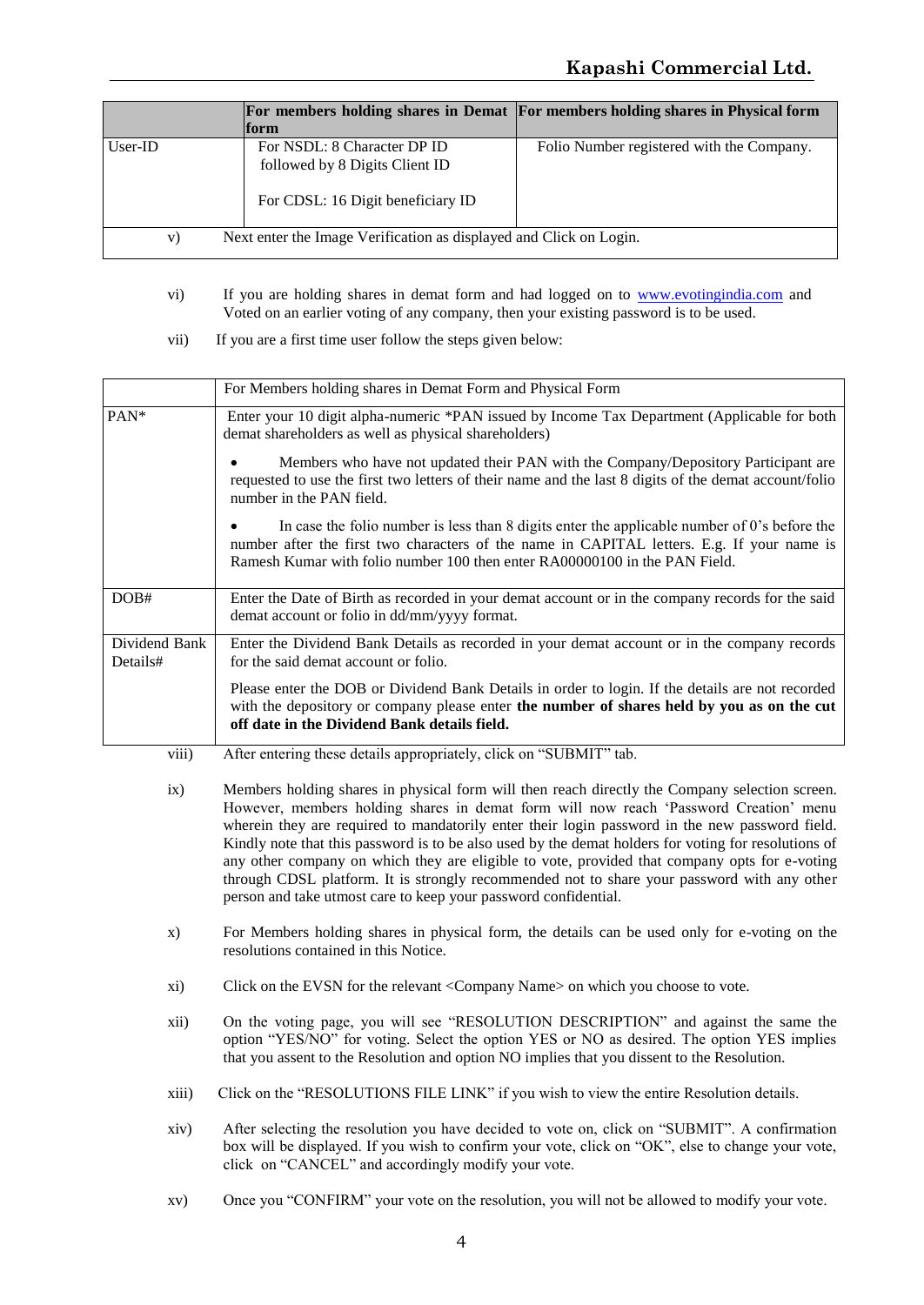- xvi) If Demat account holder has forgotten the changed password then enter the User ID and the image verification code and click on Forgot Password & enter the details as prompted by the system.
- Institutional shareholders (i.e. other than Individuals, HUF, NRI etc.) are required to log on to [https://www.evotingindia.com](https://www.evotingindia.com/) and register themselves as Corporate.
- They should submit a scanned copy of the Registration Form bearing the stamp and sign of the entity to [helpdesk.evoting@cdslindia.com](mailto:helpdesk.evoting@cdslindia.com)
- After receiving the login details they have to create a user who would be able to link the account(s) which they wish to vote on.
- The list of accounts should be mailed to helpdesk.evoting@cdslindia.com and on approval of the accounts they would be able to cast their vote.
- They should upload a scanned copy of the Board Resolution and Power of Attorney (POA) which they have issued in favour of the Custodian, if any, in PDF format in the system for the scrutinizer to verify the same.

# **In case of members receiving the physical copy:**

- A. Please follow all steps from sl. no. (i) to sl. no. (xvi) above to cast vote.
- B. The voting period begins on 19<sup>th</sup> September, 2015 at 9.00 a.m. and ends on 22<sup>nd</sup> September, 2015 at 5.00 p.m. During this period shareholders' of the Company, holding shares either in physical form or in dematerialized form, as on the cut-off date of 16<sup>th</sup> September, 2015, may cast their vote electronically. The e-voting module shall be disabled by CDSL for voting thereafter. Once the vote on a resolution is cast by the shareholder, the shareholder shall not be allowed to change it subsequently.
- C. In case you have any queries or issues regarding e-voting, you may refer the Frequently Asked Questions ("FAQs") and e-voting manual available at www.evotingindia.com under help section or write an email to [helpdesk.evoting@cdslindia.com.](mailto:helpdesk.evoting@cdslindia.com)
- D. The voting right of shareholders shall be in proportion to their shares of the paid up equity share capital of the Company as on the cut off date 16<sup>th</sup> September, 2015.
- E. Mr. Rajnikant Shah, Practising Company Secretary (Membership No. 1629 COP No.700), has been appointed as the Scrutinizer to scrutinize the e-voting process in a fair and transparent manner. The Scrutinizer shall within a period not exceeding three (3) working days from the conclusion of the e-voting period unblock the votes in the present of at least two (2) witnesses not in the employment of the Company and make a Scrutinizer's Report of the Votes cast in favour or against, if any, forthwith to the Chairman of the Company.

The Result shall be declared on or after the AGM of the Company. The Results declared along with the Scrutinizer's Report shall be placed on the Company's website [www.kapashicommercial.com](http://www.kapashicommercial.com/) and will be communicated to the Stock Exchanges on which the Company's equity shares are listed.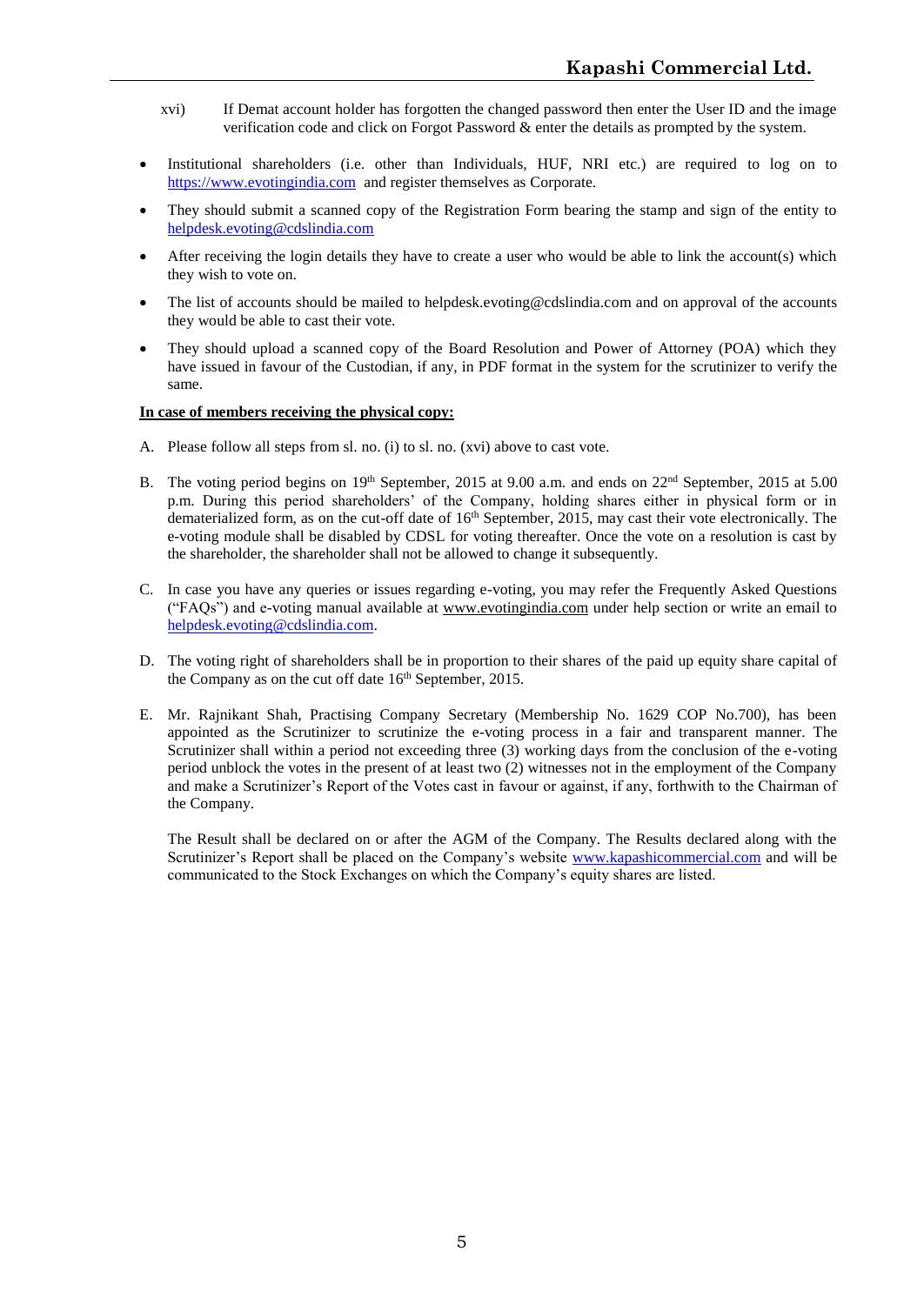# **ANNEXURE TO THE NOTICE**:

Explanatory statement pursuant to Section 102 of the Companies Act, 2013 and forming part of the Notice dated 20<sup>th</sup> May, 2015.

#### **Item No.5:**

Mrs. Varsha P. Dalal was appointed as an Additional Director and Independent Director by the Board of Directors of the Company at its Meeting held on 24<sup>th</sup> September, 2014. She holds office up to the date of the forthcoming Annual General Meeting of the Company pursuant to Section 161 of the Companies Act, 2013.

The Company has received a notice from a Member signifying his intention to propose Mrs. Varsha P. Dalal as a candidate for the office of Director of the Company at the ensuing Annual General Meeting. Mrs. Varsha P. Dalal is not disqualified from being appointed as a Director in terms of Section 164 of the Act and has given her consent to act as a director.

Section 149 of the Act *inter alia* stipulates the criteria of independence should a company propose to appoint an independent director on its Board. As per the said Section 149, an independent director can hold office for a term up to 5 (five) consecutive years on the Board of a company and he shall not be included in the total number of directors for retirement by rotation.

The Company has received a declaration from Mrs. Varsha P. Dalal that she meets with the criteria of independence as prescribed both under sub-section (6) of Section 149 of the Act and under Clause 49 of the Listing Agreement.

In the opinion of the Board, Mrs. Varsha P. Dalal fulfills the conditions for her appointment as an Independent Director as specified in the Act and the Listing Agreement. Mrs. Varsha P. Dalal is independent of the management.

Mrs. Varsha P. Dalal is a Science Graduate (B.Sc.) and she does not hold any shares in the Company.

Mrs. Varsha P. Dalal is on the Board of Baccarose Perfumes and Beauty Products Pvt. Ltd., and Baccarose Cosmetics Private Limited.

Your Directors recommend the Resolution for your approval. None of the other Directors except Mrs. Varsha P. Dalal is deemed to be concerned or interested in this item of business.

Copy of the draft letter for appointment of Mrs. Varsha P. Dalal as an Independent Director setting out the terms and conditions is available for inspection by members at the Registered Office of the Company.

This Statement may also be regarded as a disclosure under Clause 49 of the Listing Agreement with the Stock Exchanges.

# **By Order of the Board of Directors**

**Place: Mumbai (S. S. KAPASHI) Dated: 20 Regd. Office: DIN: 00008435** `NISHUVI', 4th Floor, 75, Dr. Annie Besant Road, Worli, Mumbai – 400 018.

.

**th May, 2015 CHAIRMAN**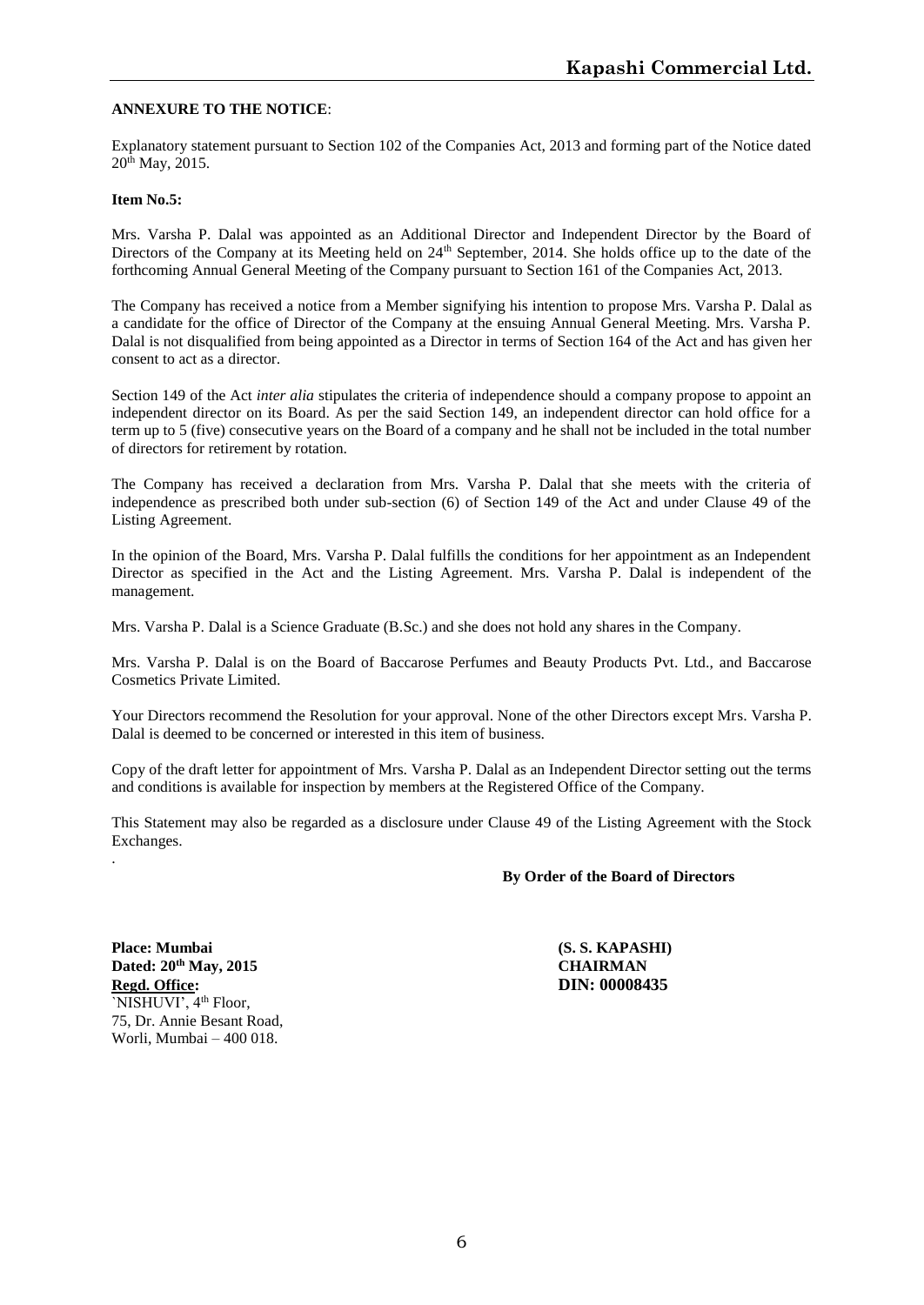| Particulars              | Mr. Nimish I. Kapashi                      | Mr. Indukumar S. Kapashi                |
|--------------------------|--------------------------------------------|-----------------------------------------|
| Date of Birth            | June 18, 1970                              | January 3, 1936                         |
| Date of Appointment      | June 11, 1993                              | September 11, 1985                      |
| Expertise in             | A qualified B.B.A. with over 24 years      | A Matriculate with over 49 years in the |
| specific area            | experience in Management, Commercial, etc. | Automobile,<br>Steel,<br>of<br>area     |
|                          |                                            | Construction, Investment, etc.          |
| Directorship held in     | Nil                                        | Nil                                     |
| other public             |                                            |                                         |
| Companies (excluding     |                                            |                                         |
| <b>Foreign Companies</b> |                                            |                                         |
| And Section 25           |                                            |                                         |
| Companies)               |                                            |                                         |
|                          |                                            |                                         |
| Memberships/             | Nil                                        | Nil                                     |
| Chairmanships of         |                                            |                                         |
| other Public Companies   |                                            |                                         |
| (includes only Audit and |                                            |                                         |
| Shareholders'/Investors' |                                            |                                         |
| Grievance Committees)    |                                            |                                         |
| Number of shares held    | 1,55,850                                   | 72,494                                  |
|                          |                                            |                                         |

# **Details of the Directors seeking re-appointment/appointment at the Annual General Meeting**

| Particulars              | Mrs. Varsha P. Dalal                     |
|--------------------------|------------------------------------------|
| Date of Birth            | October 15, 1946                         |
| Date of Appointment      | September 24, 2014                       |
| Expertise in             | A qualified B. Sc. with over 35<br>years |
| specific area            | experience in marketing, etc.            |
| Directorship held in     | Nil                                      |
| other public             |                                          |
| Companies (excluding     |                                          |
| <b>Foreign Companies</b> |                                          |
| And Section 25           |                                          |
| Companies)               |                                          |
|                          |                                          |
| Memberships/             | Nil                                      |
| Chairmanships of         |                                          |
| other Public Companies   |                                          |
| (includes only Audit and |                                          |
| Shareholders'/Investors' |                                          |
| Grievance Committees)    |                                          |
| Number of shares held    | Nil                                      |
|                          |                                          |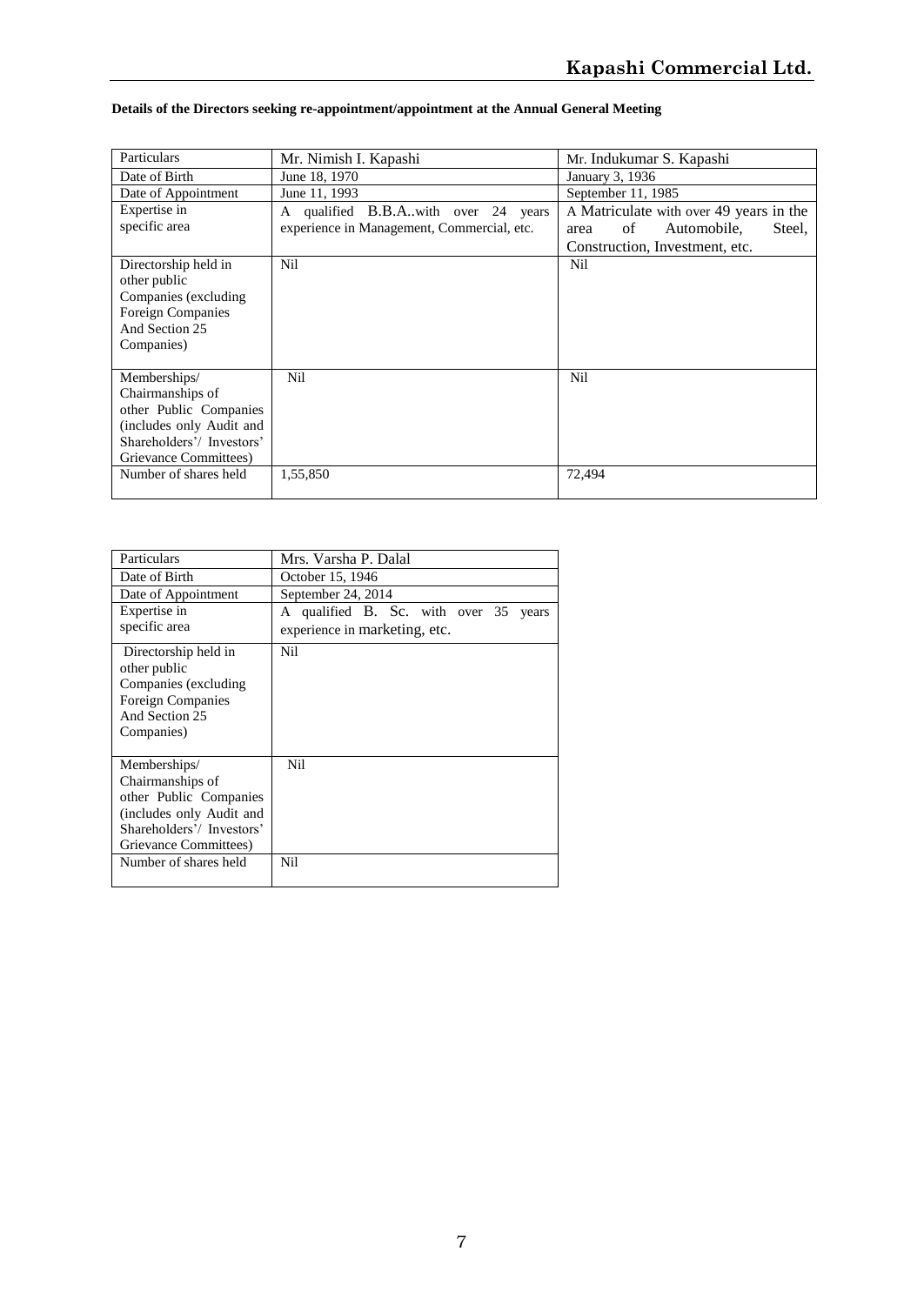# **Board Report**

Dear Members,

Your Directors have pleasure in presenting this Thirtieth Annual report on the affairs of the Company together with the Audited Statement of Accounts for the year ended on 31<sup>st</sup> March, 2015

# **A. The Extract of the Annual Return in form MGT-9:**

Pursuant to section 92(3) of the Companies Act, 2013 and Rule 12(1) of the Companies (Management and Administration) Rules, 2014

# *I***.** *Registration and other Details*

- i. CIN: L51900MH1985PLC037452
- ii. Registration Date:  $11<sup>th</sup>$  September, 1985
- iii. Name of the Company: KAPASHI COMMERCIAL LIMITED
- iv. Category: Company Limited by shares Sub-Category of the Company: Indian Non-Government Company
- v. Address of the Registered Office and contact details: 'Nishuvi', 4th Floor, 75 Dr. Annie Besant Road, Worli, Mumbai 400018, [Tel:\(022\)43005100,](Tel:(022)43005100,%20Fax:(022)43005105)  [Fax:\(022\)43005105.](Tel:(022)43005100,%20Fax:(022)43005105); Email:kcltd@rediffmail.comWebsite: www.kapashicommercial.com

vi. Whether Listed Company: Yes, Listed on Bombay BSE.

vii. Name, Address and Contact details of Registrar and Transfer Agent: **Purva Sharegistry (India) Pvt. Ltd..** Unit No. 9, Shiv Shakti Industrial Estate, Ground Floor, J. R. Boricha Marg,, Opp. Kasturba Hospital, Lower Parel, Mumbai-400011. Tel.: 91-22-23016761 / 8261, Fax: 91-22-23012517 Email: busicomp@vsnl.com

# *II. PRINCIPAL BUSINESS ACTIVITIES*

All the business activities contributing 10 % or more of the total turnover of the Company

| $\sim$<br><b>DI.</b> | Name and Description of main | <b>NIC Code of the</b> | % to total turnover of the |
|----------------------|------------------------------|------------------------|----------------------------|
| No.                  | products                     | <b>Product</b>         | <b>Company</b>             |
|                      | <b>Finance</b>               | 65923                  | 100%                       |

# *III. PARTICULAR OF HOLDING, SUBSIDIARY AND ASSOCIATE COMPANIES*

| <b>Sr</b><br>N <sub>0</sub> | <b>Name and Address</b> | <b>CIN/GLN</b> | Holding/<br>Subsidiary/<br><b>Associate</b> | $\frac{0}{0}$<br><b>Shares</b><br>of<br>Held | Applicable<br><b>Section</b> |
|-----------------------------|-------------------------|----------------|---------------------------------------------|----------------------------------------------|------------------------------|
|                             |                         |                |                                             |                                              |                              |

*IV. SHARE HOLDING PATTERN (Equity Share Capital Breakup as percentage of Total Equity)*

#### **i) Category-wise Share Holding**

| Category of<br>shareholders | year         |                 | No. of shares held at the beginning of the |                                  | the year     | No. of shares held at the end of | % Change<br>during<br>the year |                               |  |
|-----------------------------|--------------|-----------------|--------------------------------------------|----------------------------------|--------------|----------------------------------|--------------------------------|-------------------------------|--|
|                             | <b>Demat</b> | <b>Physical</b> | Total                                      | $%$ of<br>total<br><b>Shares</b> | <b>Demat</b> | <b>Physical</b>                  | <b>Total</b>                   | $%$ of total<br><b>Shares</b> |  |
| A. Promoters                |              |                 |                                            |                                  |              |                                  |                                |                               |  |
| $(1)$ Indian                |              |                 |                                            |                                  |              |                                  |                                |                               |  |
| a)<br>Individual/HUF        | 735446       | ۰.              | 735446                                     | 73.54                            | 735446       |                                  | 735446                         | 73.54                         |  |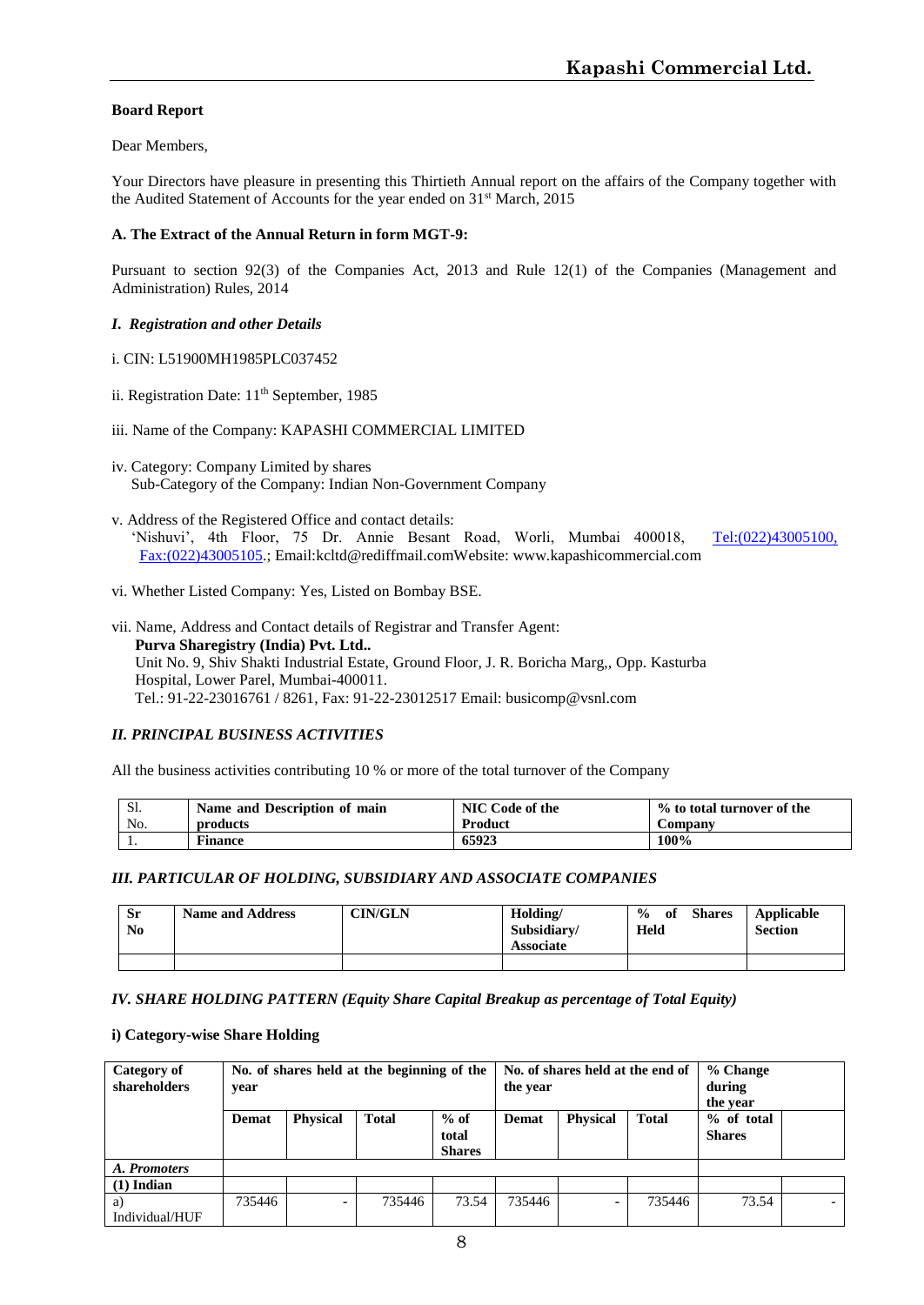| b) Central Govt.                       | $\blacksquare$           | $\blacksquare$           | ٠                            | $\blacksquare$           | ٠                        | ۰                        | $\blacksquare$           | ٠                        | ٠                         |
|----------------------------------------|--------------------------|--------------------------|------------------------------|--------------------------|--------------------------|--------------------------|--------------------------|--------------------------|---------------------------|
| c) State Govt. (s)                     |                          | ٠                        |                              | ۰                        |                          |                          |                          |                          |                           |
| d) Bodies Corp.                        | ٠                        | $\blacksquare$           | ٠                            | $\blacksquare$           | ٠                        | ٠                        | $\blacksquare$           | ٠                        |                           |
| e) Banks / FI                          |                          |                          |                              |                          |                          |                          |                          | $\blacksquare$           |                           |
|                                        | $\blacksquare$           | $\blacksquare$           | $\blacksquare$               | $\blacksquare$           | $\blacksquare$           | $\blacksquare$           | $\blacksquare$           |                          | $\blacksquare$            |
| f) Any Other                           |                          | ٠                        |                              | ٠                        |                          | ٠                        |                          |                          |                           |
| Sub-total $(A)$ $(1)$                  | 735446                   | $\blacksquare$           | 735446                       | 73.54                    | 735446                   | ٠                        | 735446                   | 73.54                    |                           |
|                                        |                          |                          |                              |                          |                          |                          |                          |                          |                           |
| (2) Foreign                            |                          |                          |                              |                          |                          |                          |                          |                          |                           |
| a) NRIs -                              | ä,                       | $\blacksquare$           | $\blacksquare$               | $\blacksquare$           |                          | ä,                       |                          | L.                       |                           |
| Individuals                            |                          |                          |                              |                          |                          |                          |                          |                          |                           |
| $\overline{b}$ ) Other –               |                          | $\blacksquare$           | ٠                            | $\blacksquare$           | ۰                        |                          |                          |                          |                           |
| Individuals                            |                          |                          |                              |                          |                          |                          |                          |                          |                           |
| c) Bodies Corp.                        |                          |                          |                              |                          |                          |                          |                          |                          |                           |
|                                        | $\blacksquare$           | $\blacksquare$           | $\blacksquare$               | $\blacksquare$           | $\blacksquare$           | $\blacksquare$           | $\blacksquare$           | $\blacksquare$           | ٠.                        |
| $d)$ Banks / FI                        | ٠                        | $\blacksquare$           | ٠                            | ٠                        | ٠                        | ٠                        | $\blacksquare$           | $\blacksquare$           | ٠                         |
| e) Any Other                           | ٠                        | $\blacksquare$           | ٠                            | $\blacksquare$           | ٠                        | ٠                        |                          | $\blacksquare$           |                           |
| Sub-total<br>(A)                       |                          | ٠                        |                              |                          |                          |                          |                          |                          |                           |
| $(2)$ :                                |                          |                          |                              |                          |                          |                          |                          |                          |                           |
| <b>Total</b>                           | 735446                   | $\blacksquare$           | 735446                       | 73.54                    | 735446                   | ÷.                       | 735446                   | 73.54                    |                           |
| shareholding                           |                          |                          |                              |                          |                          |                          |                          |                          |                           |
| $\boldsymbol{\mathit{of}}$<br>Promoter |                          |                          |                              |                          |                          |                          |                          |                          |                           |
| (A)                                    |                          |                          |                              |                          |                          |                          |                          |                          |                           |
| $=(A)(1)+(A)(2)$                       |                          |                          |                              |                          |                          |                          |                          |                          |                           |
|                                        |                          |                          |                              |                          |                          |                          |                          |                          |                           |
|                                        |                          |                          |                              |                          |                          |                          |                          |                          |                           |
| <b>B.</b> Public                       |                          |                          |                              |                          |                          |                          |                          |                          |                           |
|                                        |                          |                          |                              |                          |                          |                          |                          |                          |                           |
| Shareholding                           |                          |                          |                              |                          |                          |                          |                          |                          |                           |
| 1. Institutions                        |                          |                          |                              |                          |                          |                          |                          |                          |                           |
| a) Mutual Funds                        | $\overline{\phantom{a}}$ | $\overline{\phantom{a}}$ | $\overline{\phantom{a}}$     | $\overline{\phantom{a}}$ | $\overline{\phantom{a}}$ | $\overline{\phantom{a}}$ |                          | $\overline{\phantom{a}}$ |                           |
| b) Banks / FI                          |                          | $\overline{a}$           |                              | $\overline{a}$           |                          |                          |                          | $\overline{a}$           |                           |
|                                        |                          |                          |                              |                          |                          |                          |                          |                          |                           |
| c) Central Govt                        | $\blacksquare$           | $\blacksquare$           | ٠                            | $\blacksquare$           | $\blacksquare$           | $\blacksquare$           | $\blacksquare$           | $\blacksquare$           | $\blacksquare$            |
| d) State Govt(s)                       | ٠                        | $\blacksquare$           | $\qquad \qquad \blacksquare$ | ٠                        | ۰                        | ٠                        | ۰                        | ٠                        |                           |
| e)Venture Capital                      | ٠                        | $\blacksquare$           | ۰                            | ٠                        | ۰                        |                          |                          |                          |                           |
| Funds                                  |                          |                          |                              |                          |                          |                          |                          |                          |                           |
|                                        |                          |                          |                              |                          |                          |                          |                          |                          |                           |
| f) Insurance                           | ٠                        | $\blacksquare$           | $\blacksquare$               | $\blacksquare$           | ٠                        | ٠                        | ä,                       | ÷                        |                           |
| Companies                              |                          |                          |                              |                          |                          |                          |                          |                          |                           |
| $g$ ) FIIs                             | ٠                        | ٠                        | ٠                            | $\blacksquare$           | $\blacksquare$           |                          |                          | ٠                        |                           |
| h) Foreign                             |                          |                          |                              |                          |                          |                          |                          |                          |                           |
| Venture                                |                          |                          |                              |                          |                          |                          |                          |                          |                           |
| <b>Capital Funds</b>                   |                          |                          |                              |                          |                          |                          |                          |                          |                           |
| i) Others                              | ٠                        | $\blacksquare$           | ٠                            | $\blacksquare$           | ٠                        |                          |                          | ٠                        |                           |
| Sub-total                              |                          |                          |                              |                          |                          |                          |                          |                          |                           |
| $(B)(1)$ :-                            |                          |                          |                              |                          |                          |                          |                          |                          |                           |
|                                        |                          |                          |                              |                          |                          |                          |                          |                          |                           |
|                                        |                          |                          |                              |                          |                          |                          |                          |                          |                           |
| 2.Non-Institutions                     |                          |                          |                              |                          |                          |                          |                          |                          |                           |
| a) Bodies Corp.                        |                          |                          |                              |                          |                          |                          |                          |                          |                           |
| i) Indian                              | 82650                    | $\overline{a}$           | 82650                        | 8.27                     | 82650                    | $\overline{\phantom{0}}$ | 82650                    | 8.27                     | $\sim$                    |
|                                        |                          |                          |                              |                          |                          |                          |                          |                          |                           |
| ii) Overseas                           |                          |                          |                              |                          |                          |                          |                          |                          |                           |
| b) Individuals                         |                          |                          |                              |                          |                          |                          |                          |                          |                           |
| i) Individual                          |                          |                          |                              |                          |                          |                          |                          |                          |                           |
|                                        |                          |                          |                              |                          |                          |                          |                          |                          |                           |
| shareholders                           | 9200                     | 11350                    | 20550                        | 2.06                     | 15500                    | 2850                     | 18350                    | 1.84                     | (0.22)                    |
| holding                                |                          |                          |                              |                          |                          |                          |                          |                          |                           |
| nominal share                          |                          |                          |                              |                          |                          |                          |                          |                          |                           |
| capital<br>upto                        |                          |                          |                              |                          |                          |                          |                          |                          |                           |
| Rs. 1 lakh                             |                          |                          |                              |                          |                          |                          |                          |                          |                           |
| ii) Individual                         |                          |                          |                              |                          |                          |                          |                          |                          |                           |
| shareholders                           | 110904                   | $\overline{\phantom{a}}$ | 110904                       | 11.09                    | 110904                   |                          | 110904                   | 11.09                    |                           |
| holding                                |                          |                          |                              |                          |                          |                          |                          |                          |                           |
| nominal share                          |                          |                          |                              |                          |                          |                          |                          |                          |                           |
| capital in                             |                          |                          |                              |                          |                          |                          |                          |                          |                           |
| excess of                              |                          |                          |                              |                          |                          |                          |                          |                          |                           |
| Rs 1 lakh                              |                          |                          |                              |                          |                          |                          |                          |                          |                           |
|                                        |                          |                          |                              |                          |                          |                          |                          |                          |                           |
| c) Others                              | $\blacksquare$           | $\overline{\phantom{a}}$ | $\overline{\phantom{a}}$     | $\blacksquare$           | $\overline{\phantom{a}}$ | $\qquad \qquad \Box$     | $\blacksquare$           | $\overline{\phantom{a}}$ | $\sim$                    |
| (specify)                              |                          |                          |                              |                          |                          |                          |                          |                          |                           |
| <b>Trusts</b>                          | $\overline{\phantom{a}}$ | $\overline{\phantom{a}}$ | $\overline{\phantom{a}}$     | $\overline{\phantom{a}}$ | $\overline{\phantom{a}}$ | $\overline{\phantom{a}}$ | $\overline{\phantom{a}}$ | $\overline{\phantom{a}}$ | $\blacksquare$            |
| Clearing member                        |                          | $\overline{a}$           | $\frac{1}{2}$                | $\overline{a}$           |                          | $\overline{\phantom{0}}$ |                          |                          | $\mathbb{Z}^{\mathbb{Z}}$ |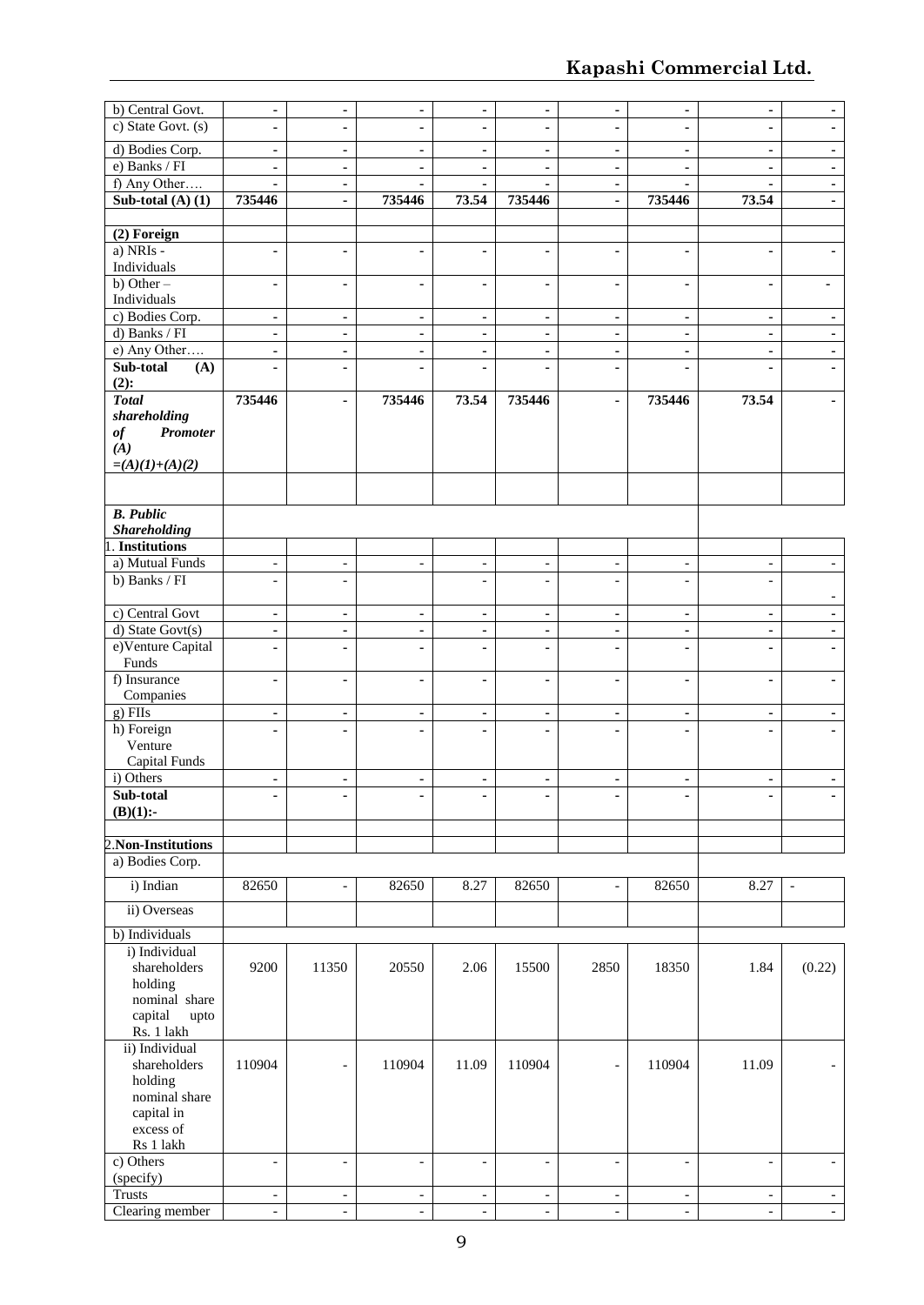| Market Maker             | $\overline{\phantom{a}}$ | $\overline{\phantom{a}}$ | $\overline{\phantom{0}}$ | $\overline{\phantom{a}}$ | $\overline{\phantom{a}}$ | $\overline{\phantom{a}}$ | $\overline{\phantom{a}}$ | ۰     |      |
|--------------------------|--------------------------|--------------------------|--------------------------|--------------------------|--------------------------|--------------------------|--------------------------|-------|------|
|                          |                          |                          |                          |                          |                          |                          |                          |       |      |
| <b>Foreign Nationals</b> |                          | $\overline{\phantom{0}}$ |                          |                          | $\overline{\phantom{a}}$ |                          | $-$                      |       |      |
| Resident<br>Non          | 49350                    | $\overline{\phantom{a}}$ | 49350                    | 4.94                     | 49350                    | $\overline{\phantom{a}}$ | 49350                    | 4.94  |      |
| Indians (Repat)          |                          |                          |                          |                          |                          |                          |                          |       |      |
| Resident<br>Non          | $\overline{a}$           | $\overline{\phantom{a}}$ |                          | $\blacksquare$           | $\blacksquare$           | $\overline{\phantom{a}}$ | $\overline{\phantom{a}}$ |       |      |
| Indians<br>$(Non-$       |                          |                          |                          |                          |                          |                          |                          |       |      |
| Repat)                   |                          |                          |                          |                          |                          |                          |                          |       |      |
| Foreign                  | $\overline{\phantom{a}}$ | $\overline{\phantom{a}}$ | $\overline{a}$           | $\blacksquare$           | $\blacksquare$           | $\overline{\phantom{a}}$ | $\overline{\phantom{a}}$ |       |      |
| Companies                |                          |                          |                          |                          |                          |                          |                          |       |      |
| Overseas                 | ٠                        | $\overline{\phantom{a}}$ |                          | $\overline{\phantom{a}}$ | $\overline{\phantom{a}}$ | $\overline{\phantom{a}}$ | $\overline{\phantom{a}}$ |       |      |
| Corporate Bodies         |                          |                          |                          |                          |                          |                          |                          |       |      |
| Independent              |                          | $\overline{a}$           |                          | $\overline{a}$           | $\overline{\phantom{a}}$ |                          | $\overline{\phantom{a}}$ |       |      |
| <b>Directors</b>         |                          |                          |                          |                          |                          |                          |                          |       |      |
| <b>HUF</b>               | 1100                     |                          | 1100                     | 0.11                     | 3300                     |                          | 3300                     | 0.33  | 0.22 |
| Sub-total $(B)(2)$ :     | 253204                   | 11350                    | 264554                   | 26.46                    | 261704                   | 2850                     | 264554                   | 26.46 |      |
|                          |                          |                          |                          |                          |                          |                          |                          |       |      |
| <b>Total Public</b>      | 253204                   | 11350                    | 264554                   | 26.46                    | 261704                   | 2850                     | 264554                   | 26.46 |      |
| <b>Shareholding</b>      |                          |                          |                          |                          |                          |                          |                          |       |      |
| $(B)=(B)(1)+$            |                          |                          |                          |                          |                          |                          |                          |       |      |
| (B)(2)                   |                          |                          |                          |                          |                          |                          |                          |       |      |
| C. Shares held by        |                          |                          |                          | ۰                        | ۰                        |                          | ۰                        |       |      |
| Custodian for            |                          |                          |                          |                          |                          |                          |                          |       |      |
| <b>GDRs &amp; ADRs</b>   |                          |                          |                          |                          |                          |                          |                          |       |      |
| <b>Grand Total</b>       | 988650                   | 11350                    | 1000000                  | 100                      | 997150                   | 2850                     | 1000000                  | 100   |      |
| $(A+B+C)$                |                          |                          |                          |                          |                          |                          |                          |       |      |

# (ii) **Shareholding of Promoters**

| <b>Shareholders</b>            | Shareholding at the beginning of the |                                                     |                                                                   |                         |                                                                        | Shareholding at the end of the year                          |                                                  |  |  |
|--------------------------------|--------------------------------------|-----------------------------------------------------|-------------------------------------------------------------------|-------------------------|------------------------------------------------------------------------|--------------------------------------------------------------|--------------------------------------------------|--|--|
| <b>Name</b>                    | vear<br>No. of<br><b>Shares</b>      | % of total<br><b>Shares</b><br>of<br>the<br>company | % of Shares<br>Pledged /<br>encumbere<br>d.<br>to total<br>shares | No. of<br><b>Shares</b> | $\sqrt{\frac{1}{2}}$ of total<br><b>Shares</b><br>of<br>the<br>company | % of Shares<br>Pledged /<br>encumbered<br>to total<br>shares | Change in share<br>holding<br>during<br>the year |  |  |
| Indukumar<br>Shantilal Kapashi | 72494                                | 7.25                                                | N.A                                                               | 72494                   | 7.25                                                                   | N.A                                                          | No change                                        |  |  |
| Paresh Kapashi                 | 111150                               | 11.11                                               | N.A                                                               | 111150                  | 11.11                                                                  | N.A                                                          | No change                                        |  |  |
| Nimish Kapashi                 | 155850                               | 15.59                                               | N.A                                                               | 155850                  | 15.59                                                                  | N.A                                                          | No change                                        |  |  |
| Nandini<br>Paresh<br>Kapashi   | 109200                               | 10.92                                               | N.A                                                               | 109200                  | 10.92                                                                  | N.A                                                          | No change                                        |  |  |
| Sevantibhai<br>Kapashi         | 80202                                | 8.02                                                | N.A                                                               | 80202                   | 8.02                                                                   | N.A                                                          | No change                                        |  |  |
| Bhakti N Kapashi               | 60950                                | 6.10                                                | N.A                                                               | 60950                   | 6.10                                                                   | N.A                                                          | No change                                        |  |  |
| Sejal<br>Indubhai<br>Kapashi   | 46000                                | 4.60                                                | N.A                                                               | 46000                   | 4.60                                                                   | N.A                                                          | No change                                        |  |  |
| Nitina Kapashi                 | 43500                                | 4.35                                                | N.A                                                               | 43500                   | 4.35                                                                   | N.A                                                          | No change                                        |  |  |
| Shushilaben<br>Kapashi         | 32500                                | 3.25                                                | N.A                                                               | 32500                   | 3.25                                                                   | N.A                                                          | No change                                        |  |  |
| Paresh Sevantilal<br>Kapashi   | 23600                                | 2.36                                                | N.A                                                               | 23600                   | 2.36                                                                   | N.A                                                          | No change                                        |  |  |

# (iii) **Change in Promoters' Shareholding (please specify, if there is no change)**

|                                                                                                                                                                                        |                           | Shareholding at the beginning of | Cumulative Shareholding during |                   |  |  |
|----------------------------------------------------------------------------------------------------------------------------------------------------------------------------------------|---------------------------|----------------------------------|--------------------------------|-------------------|--|--|
|                                                                                                                                                                                        | the year                  |                                  | the Year                       |                   |  |  |
|                                                                                                                                                                                        | No. of shares             | % of total shares                | No. of shares                  | % of total shares |  |  |
|                                                                                                                                                                                        |                           | of the company                   |                                | of the company    |  |  |
| Indukumar Shantilal Kapashi                                                                                                                                                            |                           |                                  |                                |                   |  |  |
| At the beginning of the year                                                                                                                                                           | 72494                     | 7.25                             | 72494                          | 7.25              |  |  |
| Date wise Increase / Decrease in Promoters Share<br>holding during the year specifying the reasons for<br>increase / decrease (e.g. allotment / transfer /bonus/<br>sweat equity etc): | No Change During the year |                                  |                                |                   |  |  |
| At the End of the year                                                                                                                                                                 | 72494                     | 7.25                             | 72494                          | 7.25              |  |  |
|                                                                                                                                                                                        |                           |                                  |                                |                   |  |  |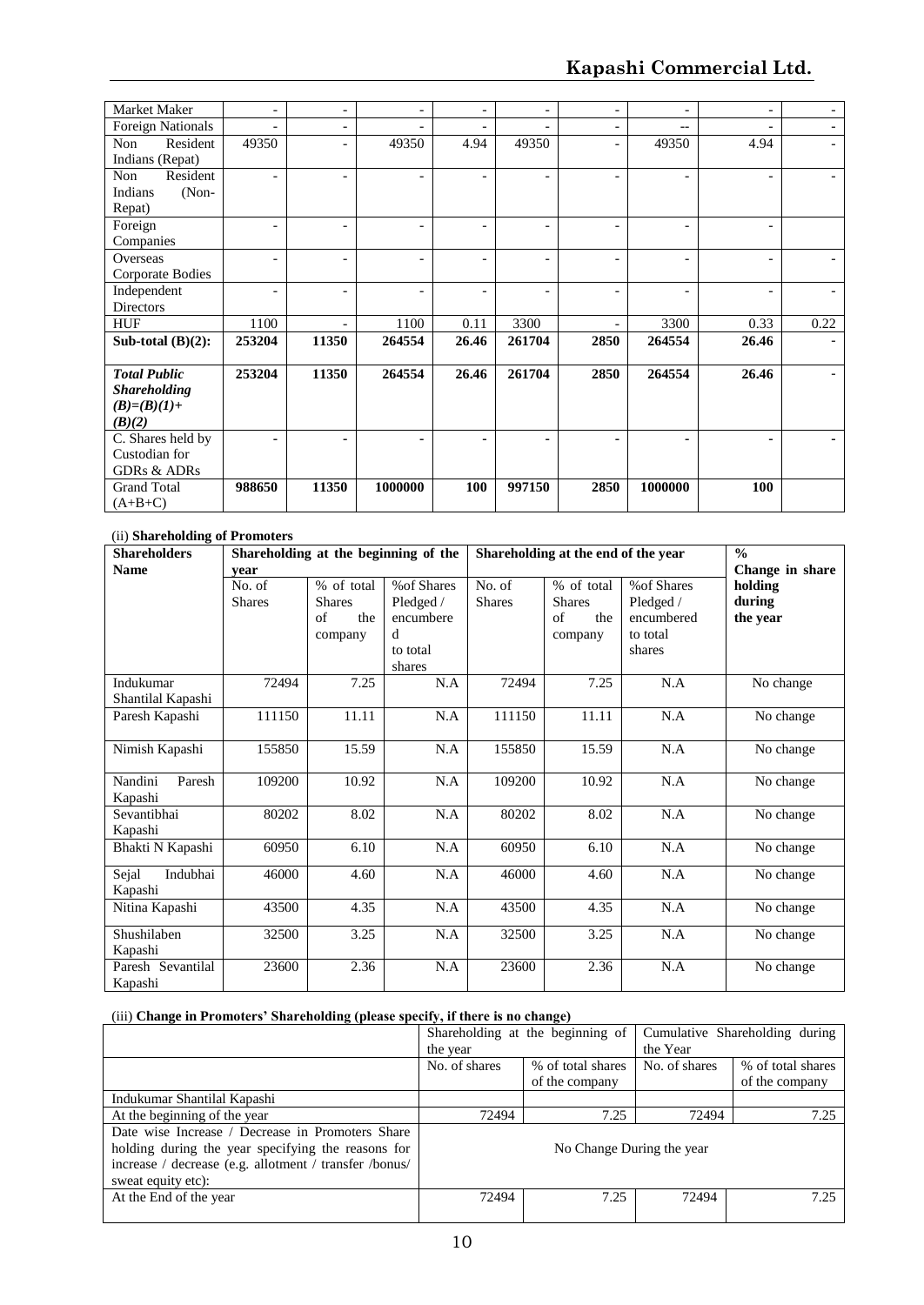| Paresh Kapashi                                                                                               |                           |                           |        |       |  |
|--------------------------------------------------------------------------------------------------------------|---------------------------|---------------------------|--------|-------|--|
| At the beginning of the year                                                                                 | 111150                    | 11.11                     | 111150 | 11.11 |  |
| Date wise Increase / Decrease in Promoters Share                                                             |                           |                           |        |       |  |
| holding during the year specifying the reasons for                                                           |                           | No Change During the year |        |       |  |
| increase / decrease (e.g. allotment / transfer /bonus/                                                       |                           |                           |        |       |  |
| sweat equity etc):                                                                                           |                           |                           |        |       |  |
| At the End of the year                                                                                       | 111150                    | 11.11                     | 111150 | 11.11 |  |
| Nimish Kapshi                                                                                                |                           |                           |        |       |  |
| At the beginning of the year                                                                                 | 155850                    | 15.59                     | 155850 | 15.59 |  |
| Date wise Increase / Decrease in Promoters Share                                                             |                           |                           |        |       |  |
|                                                                                                              |                           |                           |        |       |  |
| holding during the year specifying the reasons for<br>increase / decrease (e.g. allotment / transfer /bonus/ |                           | No Change During the year |        |       |  |
|                                                                                                              |                           |                           |        |       |  |
| sweat equity etc):                                                                                           |                           |                           |        |       |  |
| At the End of the year                                                                                       | 155850                    | 15.59                     | 155850 | 15.59 |  |
| Nandini Paresh Kapashi                                                                                       |                           |                           |        |       |  |
| At the beginning of the year                                                                                 | 109200                    | 10.92                     | 109200 | 10.92 |  |
| Date wise Increase / Decrease in Promoters Share                                                             |                           |                           |        |       |  |
| holding during the year specifying the reasons for                                                           |                           | No Change During the year |        |       |  |
| increase / decrease (e.g. allotment / transfer /bonus/                                                       |                           |                           |        |       |  |
| sweat equity etc):                                                                                           |                           |                           |        |       |  |
| At the End of the year                                                                                       | 109200                    | 10.92                     | 109200 | 10.92 |  |
| SEVENTIBHAI KAPASHI                                                                                          |                           |                           |        |       |  |
| At the beginning of the year                                                                                 | 80202                     | 8.02                      | 80202  | 8.02  |  |
| Date wise Increase / Decrease in Promoters Share                                                             |                           |                           |        |       |  |
| holding during the year specifying the reasons for                                                           |                           | No Change During the year |        |       |  |
| increase / decrease (e.g. allotment / transfer /bonus/                                                       |                           |                           |        |       |  |
| sweat equity etc):                                                                                           |                           |                           |        |       |  |
| At the End of the year                                                                                       | 80202                     | 8.02                      | 80202  | 8.02  |  |
| <b>BHAKTI N KAPASHI</b>                                                                                      |                           |                           |        |       |  |
| At the beginning of the year                                                                                 | 60950                     | 6.10                      | 60950  | 6.10  |  |
| Date wise Increase / Decrease in Promoters Share                                                             |                           |                           |        |       |  |
| holding during the year specifying the reasons for                                                           | No Change During the year |                           |        |       |  |
| increase / decrease (e.g. allotment / transfer /bonus/                                                       |                           |                           |        |       |  |
| sweat equity etc):                                                                                           |                           |                           |        |       |  |
| At the End of the year                                                                                       | 60950                     | 6.10                      | 60950  | 6.10  |  |
| SEJAL INDUBHAI KAPASHI                                                                                       |                           |                           |        |       |  |
| At the beginning of the year                                                                                 | 46000                     | 4.60                      | 46000  | 4.60  |  |
| Date wise Increase / Decrease in Promoters Share                                                             |                           |                           |        |       |  |
| holding during the year specifying the reasons for                                                           |                           |                           |        |       |  |
| increase / decrease (e.g. allotment / transfer /bonus/                                                       |                           | No Change During the year |        |       |  |
|                                                                                                              |                           |                           |        |       |  |
| sweat equity etc):                                                                                           |                           |                           | 46000  |       |  |
| At the End of the year                                                                                       | 46000                     | 4.60                      |        | 4.60  |  |
| NITINA KAPASHI                                                                                               |                           |                           |        |       |  |
| At the beginning of the year                                                                                 | 43500                     | 4.35                      | 43500  | 4.35  |  |
| Date wise Increase / Decrease in Promoters Share                                                             |                           |                           |        |       |  |
| holding during the year specifying the reasons for                                                           |                           | No Change During the year |        |       |  |
| increase / decrease (e.g. allotment / transfer /bonus/                                                       |                           |                           |        |       |  |
| sweat equity etc):                                                                                           |                           |                           |        |       |  |
| At the End of the year                                                                                       | 43500                     | 4.35                      | 43500  | 4.35  |  |
| SHUSHILABEN KAPASHI                                                                                          |                           |                           |        |       |  |
| At the beginning of the year                                                                                 | 32500                     | 3.25                      | 32500  | 3.25  |  |
| Date wise Increase / Decrease in Promoters Share                                                             |                           |                           |        |       |  |
| holding during the year specifying the reasons for                                                           |                           | No Change During the year |        |       |  |
| increase / decrease (e.g. allotment / transfer /bonus/                                                       |                           |                           |        |       |  |
| sweat equity etc):                                                                                           |                           |                           |        |       |  |
| At the End of the year                                                                                       | 32500                     | 3.25                      | 32500  | 3.25  |  |
| PARESH SEVENTILAL KAPASHI (H.U.F.)                                                                           |                           |                           |        |       |  |
| At the beginning of the year                                                                                 | 23600                     | 2.36                      | 23600  | 2.36  |  |
| Date wise Increase / Decrease in Promoters Share                                                             |                           |                           |        |       |  |
| holding during the year specifying the reasons for                                                           |                           | No Change During the year |        |       |  |
| increase / decrease (e.g. allotment / transfer /bonus/                                                       |                           |                           |        |       |  |
| sweat equity etc):                                                                                           |                           |                           |        |       |  |
| At the End of the year                                                                                       | 23600                     | 2.36                      | 23600  | 2.36  |  |
|                                                                                                              |                           |                           |        |       |  |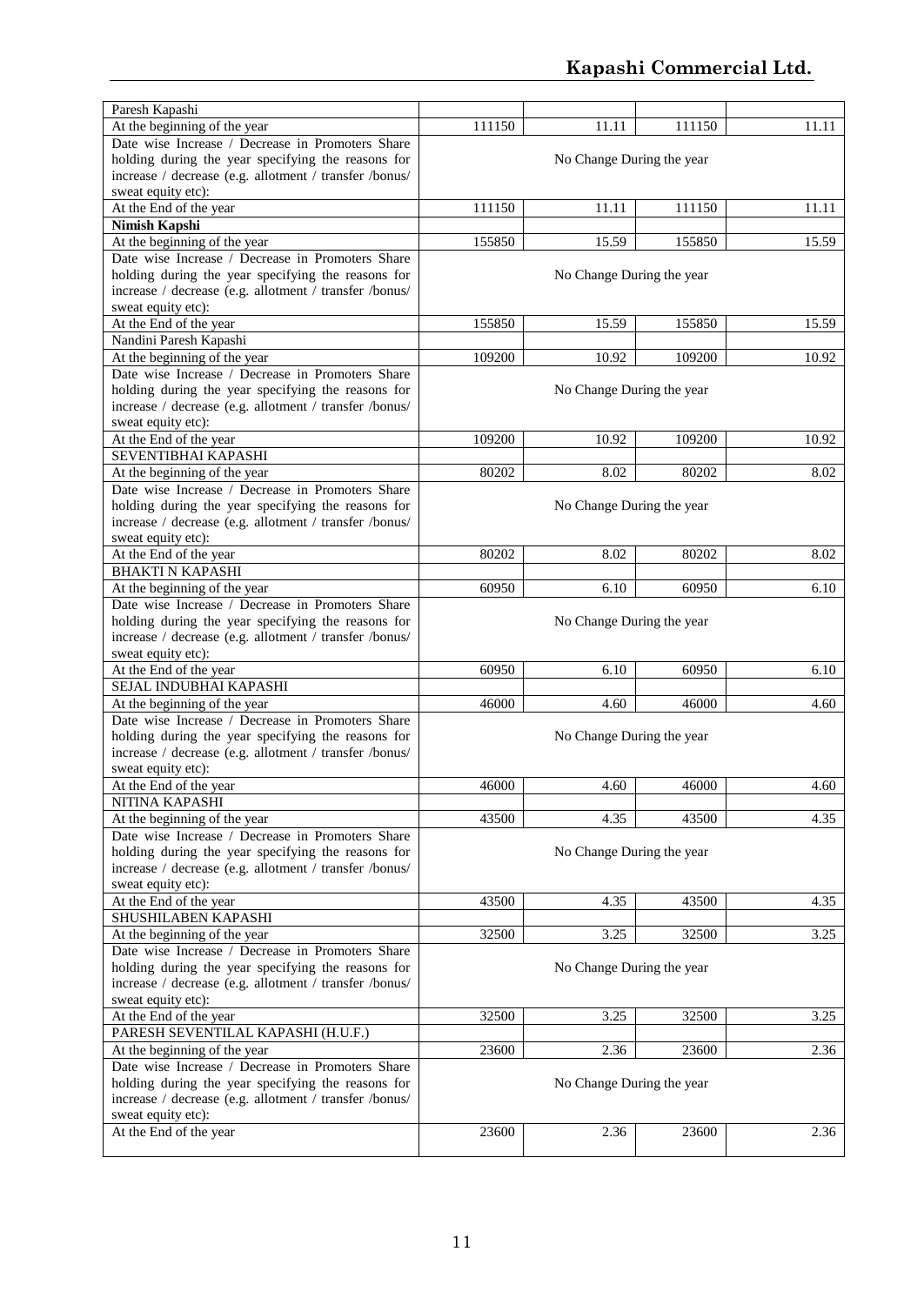#### **(iv) Shareholding Pattern of top ten Shareholders (other than Directors, Promoters and Holders of GDRs and ADRs):**

|                                                                                                            | the year                                       | Shareholding at the beginning of | Cumulative Shareholding during<br>the Year |                                                   |  |
|------------------------------------------------------------------------------------------------------------|------------------------------------------------|----------------------------------|--------------------------------------------|---------------------------------------------------|--|
|                                                                                                            | No. of shares                                  | % of total shares                | No.<br>of                                  | % of total shares                                 |  |
|                                                                                                            |                                                | of the company                   | shares                                     | of the company                                    |  |
| 1. INDU CORPORATION PRIVATE LIMITED                                                                        |                                                |                                  |                                            |                                                   |  |
| At the beginning of the year                                                                               | 61750                                          | 6.17                             | 61750                                      | 6.17                                              |  |
| Date wise Increase / Decrease in Share holding                                                             |                                                |                                  |                                            |                                                   |  |
| during the year specifying the reasons for increase /                                                      |                                                | No Change During the year        |                                            |                                                   |  |
| decrease (e.g. allotment / transfer /bonus/ sweat                                                          |                                                |                                  |                                            |                                                   |  |
| equity etc):                                                                                               |                                                |                                  |                                            |                                                   |  |
| At the End of the year                                                                                     | 61750                                          | 6.17                             | 61750                                      | 6.17                                              |  |
| 2. ROOPESH CHAITANYA                                                                                       |                                                |                                  |                                            |                                                   |  |
| At the beginning of the year                                                                               | 47350                                          | 4.73                             | 47350                                      | 4.73                                              |  |
| Date wise Increase / Decrease in Share holding                                                             |                                                |                                  |                                            |                                                   |  |
| during the year specifying the reasons for increase /                                                      |                                                | No Change During the year        |                                            |                                                   |  |
| decrease (e.g. allotment / transfer /bonus/ sweat                                                          |                                                |                                  |                                            |                                                   |  |
| equity etc):                                                                                               |                                                |                                  |                                            |                                                   |  |
| At the End of the year                                                                                     | 47350                                          | 4.73                             | 47350                                      | 4.73                                              |  |
| <b>3. SANJAY R KOTHARI</b>                                                                                 |                                                |                                  |                                            |                                                   |  |
| At the beginning of the year                                                                               | 43000                                          | 4.30                             | 43000                                      | 4.30                                              |  |
| Date wise Increase / Decrease in Share holding                                                             |                                                |                                  |                                            |                                                   |  |
| during the year specifying the reasons for increase /                                                      |                                                | No Change During the year        |                                            |                                                   |  |
| decrease (e.g. allotment / transfer /bonus/ sweat                                                          |                                                |                                  |                                            |                                                   |  |
| equity etc):<br>At the End of the year                                                                     | 43000                                          | 4.30                             | 43000                                      | 4.30                                              |  |
| <b>4. SHOBHA S KOTHARI</b>                                                                                 |                                                |                                  |                                            |                                                   |  |
| At the beginning of the year                                                                               | 42904                                          | 4.29                             | 42904                                      | 4.29                                              |  |
| Date wise Increase / Decrease in Share holding                                                             |                                                |                                  |                                            |                                                   |  |
| during the year specifying the reasons for increase /                                                      |                                                | No Change During the year        |                                            |                                                   |  |
| decrease (e.g. allotment / transfer /bonus/ sweat                                                          |                                                |                                  |                                            |                                                   |  |
| equity etc):                                                                                               |                                                |                                  |                                            |                                                   |  |
| At the End of the year                                                                                     | 42904                                          | 4.29                             | 42904                                      | 4.29                                              |  |
| <b>5 SUNIL R KOTHARI</b>                                                                                   |                                                |                                  |                                            |                                                   |  |
| At the beginning of the year                                                                               | 25000                                          | 2.50                             | 25000                                      | 2.50                                              |  |
| Date wise Increase / Decrease in Share holding                                                             |                                                |                                  |                                            |                                                   |  |
| during the year specifying the reasons for increase /                                                      |                                                | No Change During the year        |                                            |                                                   |  |
| decrease (e.g. allotment / transfer /bonus/ sweat                                                          |                                                |                                  |                                            |                                                   |  |
| equity etc):                                                                                               |                                                |                                  |                                            |                                                   |  |
| At the End of the year                                                                                     | 25000                                          | 2.50                             | 25000                                      | 2.50                                              |  |
| 6. NISHUVI TRADING AND INVESTMENT                                                                          |                                                |                                  |                                            |                                                   |  |
| PVT. LTD.                                                                                                  |                                                |                                  |                                            |                                                   |  |
| At the beginning of the year                                                                               | 20900                                          | 2.09                             | 20900                                      | 2.09                                              |  |
| Date wise Increase / Decrease in Share holding                                                             |                                                |                                  |                                            |                                                   |  |
| during the year specifying the reasons for increase /                                                      |                                                | No Change During the year        |                                            |                                                   |  |
| decrease (e.g. allotment / transfer /bonus/ sweat                                                          |                                                |                                  |                                            |                                                   |  |
| equity etc):                                                                                               |                                                |                                  |                                            |                                                   |  |
| At the End of the year                                                                                     | 20900                                          | 2.09                             | 20900                                      | 2.09                                              |  |
| 7 HASHMUKHLAL MOHANLAL KAPASHI                                                                             | 4000                                           | 0.40                             | 4000                                       |                                                   |  |
| At the beginning of the year                                                                               |                                                |                                  |                                            | 0.40                                              |  |
| Date wise Increase / Decrease in Share holding                                                             |                                                |                                  |                                            |                                                   |  |
| during the year specifying the reasons for increase /<br>decrease (e.g. allotment / transfer /bonus/ sweat |                                                | No Change During the year        |                                            |                                                   |  |
|                                                                                                            |                                                |                                  |                                            |                                                   |  |
| equity etc):<br>At the End of the year                                                                     | 4000                                           | 0.40                             | 4000                                       | 0.40                                              |  |
| 8. DIVYESH V MEHTA (HUF)                                                                                   |                                                |                                  |                                            |                                                   |  |
| At the beginning of the year                                                                               | 2200<br>0.22<br>$\mathbf{0}$<br>$\overline{0}$ |                                  |                                            |                                                   |  |
| Date wise Increase / Decrease in Share holding                                                             |                                                |                                  |                                            |                                                   |  |
| during the year specifying the reasons for increase /                                                      |                                                |                                  |                                            | ON 5-09-2014 2200, SHARE TRANSFER FROM DIVYESH V. |  |
| decrease (e.g. allotment / transfer /bonus/ sweat                                                          |                                                |                                  |                                            | MEHTA (HUF) TO DIVYESH V. MEHTA AND ON 03-01-2015 |  |
| equity etc):                                                                                               |                                                |                                  |                                            | SHARE TRANSFER FROM PARAG DEVENDRA SETHI TO       |  |
|                                                                                                            | DIVYESH V MEHTA                                |                                  |                                            |                                                   |  |
| At the End of the year                                                                                     | 3400                                           | 0.34                             | 3400                                       | 0.34                                              |  |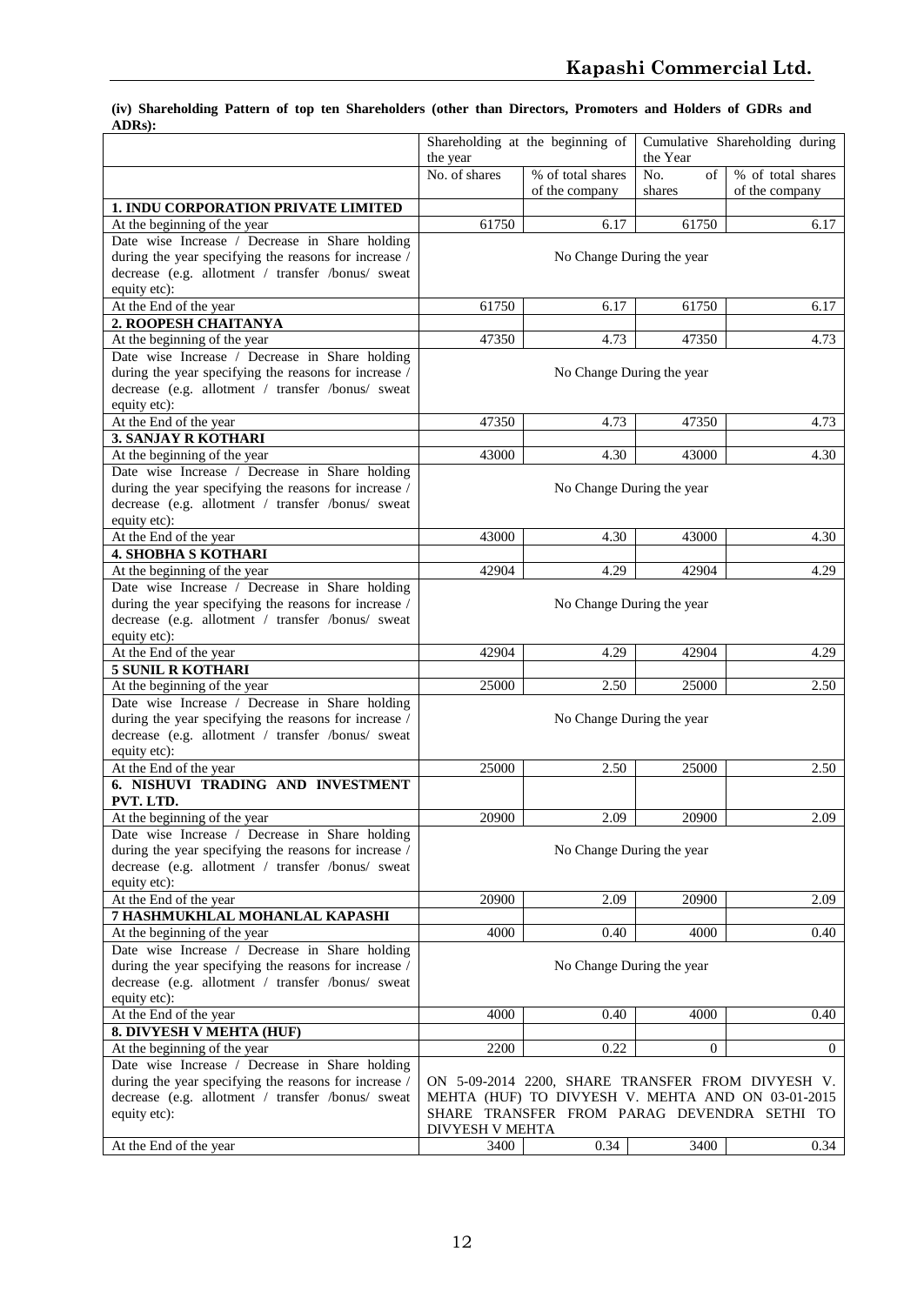#### **(v) Shareholding of Directors and Key Managerial Personnel:**

| No. of shares<br>No. of shares<br>$\%$<br>of<br>% of total shares<br>total<br>shares of the<br>of the company<br>company<br>Mr. INDUKUMAR SHANTILAL KAPASHI<br>(Whole Time Director)<br>At the beginning of the year<br>72494<br>7.24<br>72494<br>7.24<br>Date wise Increase / Decrease in Share holding<br>during the year specifying the reasons for increase /<br>No Change During the year<br>decrease (e.g. allotment / transfer /bonus/ sweat<br>equity etc):<br>At the End of the year<br>72494<br>7.24<br>72494<br>7.24<br>SHANTILAL KAPASHI<br>Mr. SEVANTILAL<br>(Whole-time director)<br>At the beginning of the year<br>80202<br>8.02<br>80202<br>8.02<br>Date wise Increase / Decrease in Share holding<br>during the year specifying the reasons for increase /<br>No Change During the year<br>decrease (e.g. allotment / transfer /bonus/ sweat<br>equity etc):<br>At the End of the year<br>80202<br>80202<br>8.02<br>8.02<br><b>SEVANTILAL</b><br><b>PARESH</b><br>Mr.<br><b>KAPASHI</b><br>(Director)<br>111150<br>111150<br>At the beginning of the year<br>11.11<br>11.11<br>Date wise Increase / Decrease in Share holding<br>during the year specifying the reasons for increase /<br>No Change During the year<br>decrease (e.g. allotment / transfer /bonus/ sweat<br>equity etc):<br>At the End of the year<br>111150<br>111150<br>11.11<br>11.11<br>Mr. NIMISH INDUBHAI KAPASHI (Director)<br>At the beginning of the year<br>155850<br>15.58<br>155850<br>15.58<br>Date wise Increase / Decrease in Share holding<br>during the year specifying the reasons for increase /<br>No Change During the year<br>decrease (e.g. allotment / transfer /bonus/ sweat<br>equity etc):<br>At the End of the year<br>155850<br>15.58<br>155850<br>15.58<br>Mr. MAHASUKH POPATLAL SHAH<br>(Director)<br>At the beginning of the year<br>$\overline{0}$<br>$\mathbf{0}$<br>$\mathbf{0}$<br>$\overline{0}$<br>Date wise Increase / Decrease in Share holding<br>during the year specifying the reasons for increase /<br>No Change During the year<br>decrease (e.g. allotment / transfer /bonus/ sweat<br>equity etc):<br>At the End of the year<br>$\Omega$<br>$\Omega$<br>$\overline{0}$<br>$\Omega$<br>MS. VARSHA PRAFUL DALAL (Additional<br>Director)<br>At the beginning of the year<br>$\overline{0}$<br>$\theta$<br>$\overline{0}$<br>$\overline{0}$<br>Date wise Increase / Decrease in Share holding<br>during the year specifying the reasons for increase /<br>No Change During the year<br>decrease (e.g. allotment / transfer /bonus/ sweat<br>equity etc):<br>At the End of the year<br>$\overline{0}$<br>$\Omega$<br>$\Omega$<br>$\overline{0}$<br>Ms. NANDINI PARESH KAPASHI (CFO)<br>109200<br>At the beginning of the year<br>10.92<br>109200<br>10.92<br>Date wise Increase / Decrease in Share holding<br>during the year specifying the reasons for increase /<br>No Change During the year<br>decrease (e.g. allotment / transfer /bonus/ sweat<br>equity etc):<br>At the End of the year<br>109200<br>10.92<br>109200<br>10.92<br>POOJA<br>PARESH<br><b>BAGWE</b><br>Ms.<br>(Company<br>Secretary)<br>At the beginning of the year<br>$\overline{0}$<br>$\mathbf{0}$<br>$\mathbf{0}$<br>$\overline{0}$<br>Date wise Increase / Decrease in Share holding<br>during the year specifying the reasons for increase /<br>No Change During the year<br>decrease (e.g. allotment / transfer /bonus/ sweat<br>equity etc):<br>At the End of the year<br>0<br>0<br>0<br>$\overline{0}$ | the year | Shareholding at the beginning of | Cumulative Shareholding during<br>the Year |  |
|----------------------------------------------------------------------------------------------------------------------------------------------------------------------------------------------------------------------------------------------------------------------------------------------------------------------------------------------------------------------------------------------------------------------------------------------------------------------------------------------------------------------------------------------------------------------------------------------------------------------------------------------------------------------------------------------------------------------------------------------------------------------------------------------------------------------------------------------------------------------------------------------------------------------------------------------------------------------------------------------------------------------------------------------------------------------------------------------------------------------------------------------------------------------------------------------------------------------------------------------------------------------------------------------------------------------------------------------------------------------------------------------------------------------------------------------------------------------------------------------------------------------------------------------------------------------------------------------------------------------------------------------------------------------------------------------------------------------------------------------------------------------------------------------------------------------------------------------------------------------------------------------------------------------------------------------------------------------------------------------------------------------------------------------------------------------------------------------------------------------------------------------------------------------------------------------------------------------------------------------------------------------------------------------------------------------------------------------------------------------------------------------------------------------------------------------------------------------------------------------------------------------------------------------------------------------------------------------------------------------------------------------------------------------------------------------------------------------------------------------------------------------------------------------------------------------------------------------------------------------------------------------------------------------------------------------------------------------------------------------------------------------------------------------------------------------------------------------------------------------------------------------------------------------------------------------------------------------------------------------------------------------------------------------------------------------------------------------------------------------------------------------------------------------------------------------------------------------------------------------------------------------|----------|----------------------------------|--------------------------------------------|--|
|                                                                                                                                                                                                                                                                                                                                                                                                                                                                                                                                                                                                                                                                                                                                                                                                                                                                                                                                                                                                                                                                                                                                                                                                                                                                                                                                                                                                                                                                                                                                                                                                                                                                                                                                                                                                                                                                                                                                                                                                                                                                                                                                                                                                                                                                                                                                                                                                                                                                                                                                                                                                                                                                                                                                                                                                                                                                                                                                                                                                                                                                                                                                                                                                                                                                                                                                                                                                                                                                                                                      |          |                                  |                                            |  |
|                                                                                                                                                                                                                                                                                                                                                                                                                                                                                                                                                                                                                                                                                                                                                                                                                                                                                                                                                                                                                                                                                                                                                                                                                                                                                                                                                                                                                                                                                                                                                                                                                                                                                                                                                                                                                                                                                                                                                                                                                                                                                                                                                                                                                                                                                                                                                                                                                                                                                                                                                                                                                                                                                                                                                                                                                                                                                                                                                                                                                                                                                                                                                                                                                                                                                                                                                                                                                                                                                                                      |          |                                  |                                            |  |
|                                                                                                                                                                                                                                                                                                                                                                                                                                                                                                                                                                                                                                                                                                                                                                                                                                                                                                                                                                                                                                                                                                                                                                                                                                                                                                                                                                                                                                                                                                                                                                                                                                                                                                                                                                                                                                                                                                                                                                                                                                                                                                                                                                                                                                                                                                                                                                                                                                                                                                                                                                                                                                                                                                                                                                                                                                                                                                                                                                                                                                                                                                                                                                                                                                                                                                                                                                                                                                                                                                                      |          |                                  |                                            |  |
|                                                                                                                                                                                                                                                                                                                                                                                                                                                                                                                                                                                                                                                                                                                                                                                                                                                                                                                                                                                                                                                                                                                                                                                                                                                                                                                                                                                                                                                                                                                                                                                                                                                                                                                                                                                                                                                                                                                                                                                                                                                                                                                                                                                                                                                                                                                                                                                                                                                                                                                                                                                                                                                                                                                                                                                                                                                                                                                                                                                                                                                                                                                                                                                                                                                                                                                                                                                                                                                                                                                      |          |                                  |                                            |  |
|                                                                                                                                                                                                                                                                                                                                                                                                                                                                                                                                                                                                                                                                                                                                                                                                                                                                                                                                                                                                                                                                                                                                                                                                                                                                                                                                                                                                                                                                                                                                                                                                                                                                                                                                                                                                                                                                                                                                                                                                                                                                                                                                                                                                                                                                                                                                                                                                                                                                                                                                                                                                                                                                                                                                                                                                                                                                                                                                                                                                                                                                                                                                                                                                                                                                                                                                                                                                                                                                                                                      |          |                                  |                                            |  |
|                                                                                                                                                                                                                                                                                                                                                                                                                                                                                                                                                                                                                                                                                                                                                                                                                                                                                                                                                                                                                                                                                                                                                                                                                                                                                                                                                                                                                                                                                                                                                                                                                                                                                                                                                                                                                                                                                                                                                                                                                                                                                                                                                                                                                                                                                                                                                                                                                                                                                                                                                                                                                                                                                                                                                                                                                                                                                                                                                                                                                                                                                                                                                                                                                                                                                                                                                                                                                                                                                                                      |          |                                  |                                            |  |
|                                                                                                                                                                                                                                                                                                                                                                                                                                                                                                                                                                                                                                                                                                                                                                                                                                                                                                                                                                                                                                                                                                                                                                                                                                                                                                                                                                                                                                                                                                                                                                                                                                                                                                                                                                                                                                                                                                                                                                                                                                                                                                                                                                                                                                                                                                                                                                                                                                                                                                                                                                                                                                                                                                                                                                                                                                                                                                                                                                                                                                                                                                                                                                                                                                                                                                                                                                                                                                                                                                                      |          |                                  |                                            |  |
|                                                                                                                                                                                                                                                                                                                                                                                                                                                                                                                                                                                                                                                                                                                                                                                                                                                                                                                                                                                                                                                                                                                                                                                                                                                                                                                                                                                                                                                                                                                                                                                                                                                                                                                                                                                                                                                                                                                                                                                                                                                                                                                                                                                                                                                                                                                                                                                                                                                                                                                                                                                                                                                                                                                                                                                                                                                                                                                                                                                                                                                                                                                                                                                                                                                                                                                                                                                                                                                                                                                      |          |                                  |                                            |  |
|                                                                                                                                                                                                                                                                                                                                                                                                                                                                                                                                                                                                                                                                                                                                                                                                                                                                                                                                                                                                                                                                                                                                                                                                                                                                                                                                                                                                                                                                                                                                                                                                                                                                                                                                                                                                                                                                                                                                                                                                                                                                                                                                                                                                                                                                                                                                                                                                                                                                                                                                                                                                                                                                                                                                                                                                                                                                                                                                                                                                                                                                                                                                                                                                                                                                                                                                                                                                                                                                                                                      |          |                                  |                                            |  |
|                                                                                                                                                                                                                                                                                                                                                                                                                                                                                                                                                                                                                                                                                                                                                                                                                                                                                                                                                                                                                                                                                                                                                                                                                                                                                                                                                                                                                                                                                                                                                                                                                                                                                                                                                                                                                                                                                                                                                                                                                                                                                                                                                                                                                                                                                                                                                                                                                                                                                                                                                                                                                                                                                                                                                                                                                                                                                                                                                                                                                                                                                                                                                                                                                                                                                                                                                                                                                                                                                                                      |          |                                  |                                            |  |
|                                                                                                                                                                                                                                                                                                                                                                                                                                                                                                                                                                                                                                                                                                                                                                                                                                                                                                                                                                                                                                                                                                                                                                                                                                                                                                                                                                                                                                                                                                                                                                                                                                                                                                                                                                                                                                                                                                                                                                                                                                                                                                                                                                                                                                                                                                                                                                                                                                                                                                                                                                                                                                                                                                                                                                                                                                                                                                                                                                                                                                                                                                                                                                                                                                                                                                                                                                                                                                                                                                                      |          |                                  |                                            |  |
|                                                                                                                                                                                                                                                                                                                                                                                                                                                                                                                                                                                                                                                                                                                                                                                                                                                                                                                                                                                                                                                                                                                                                                                                                                                                                                                                                                                                                                                                                                                                                                                                                                                                                                                                                                                                                                                                                                                                                                                                                                                                                                                                                                                                                                                                                                                                                                                                                                                                                                                                                                                                                                                                                                                                                                                                                                                                                                                                                                                                                                                                                                                                                                                                                                                                                                                                                                                                                                                                                                                      |          |                                  |                                            |  |
|                                                                                                                                                                                                                                                                                                                                                                                                                                                                                                                                                                                                                                                                                                                                                                                                                                                                                                                                                                                                                                                                                                                                                                                                                                                                                                                                                                                                                                                                                                                                                                                                                                                                                                                                                                                                                                                                                                                                                                                                                                                                                                                                                                                                                                                                                                                                                                                                                                                                                                                                                                                                                                                                                                                                                                                                                                                                                                                                                                                                                                                                                                                                                                                                                                                                                                                                                                                                                                                                                                                      |          |                                  |                                            |  |
|                                                                                                                                                                                                                                                                                                                                                                                                                                                                                                                                                                                                                                                                                                                                                                                                                                                                                                                                                                                                                                                                                                                                                                                                                                                                                                                                                                                                                                                                                                                                                                                                                                                                                                                                                                                                                                                                                                                                                                                                                                                                                                                                                                                                                                                                                                                                                                                                                                                                                                                                                                                                                                                                                                                                                                                                                                                                                                                                                                                                                                                                                                                                                                                                                                                                                                                                                                                                                                                                                                                      |          |                                  |                                            |  |
|                                                                                                                                                                                                                                                                                                                                                                                                                                                                                                                                                                                                                                                                                                                                                                                                                                                                                                                                                                                                                                                                                                                                                                                                                                                                                                                                                                                                                                                                                                                                                                                                                                                                                                                                                                                                                                                                                                                                                                                                                                                                                                                                                                                                                                                                                                                                                                                                                                                                                                                                                                                                                                                                                                                                                                                                                                                                                                                                                                                                                                                                                                                                                                                                                                                                                                                                                                                                                                                                                                                      |          |                                  |                                            |  |
|                                                                                                                                                                                                                                                                                                                                                                                                                                                                                                                                                                                                                                                                                                                                                                                                                                                                                                                                                                                                                                                                                                                                                                                                                                                                                                                                                                                                                                                                                                                                                                                                                                                                                                                                                                                                                                                                                                                                                                                                                                                                                                                                                                                                                                                                                                                                                                                                                                                                                                                                                                                                                                                                                                                                                                                                                                                                                                                                                                                                                                                                                                                                                                                                                                                                                                                                                                                                                                                                                                                      |          |                                  |                                            |  |
|                                                                                                                                                                                                                                                                                                                                                                                                                                                                                                                                                                                                                                                                                                                                                                                                                                                                                                                                                                                                                                                                                                                                                                                                                                                                                                                                                                                                                                                                                                                                                                                                                                                                                                                                                                                                                                                                                                                                                                                                                                                                                                                                                                                                                                                                                                                                                                                                                                                                                                                                                                                                                                                                                                                                                                                                                                                                                                                                                                                                                                                                                                                                                                                                                                                                                                                                                                                                                                                                                                                      |          |                                  |                                            |  |
|                                                                                                                                                                                                                                                                                                                                                                                                                                                                                                                                                                                                                                                                                                                                                                                                                                                                                                                                                                                                                                                                                                                                                                                                                                                                                                                                                                                                                                                                                                                                                                                                                                                                                                                                                                                                                                                                                                                                                                                                                                                                                                                                                                                                                                                                                                                                                                                                                                                                                                                                                                                                                                                                                                                                                                                                                                                                                                                                                                                                                                                                                                                                                                                                                                                                                                                                                                                                                                                                                                                      |          |                                  |                                            |  |
|                                                                                                                                                                                                                                                                                                                                                                                                                                                                                                                                                                                                                                                                                                                                                                                                                                                                                                                                                                                                                                                                                                                                                                                                                                                                                                                                                                                                                                                                                                                                                                                                                                                                                                                                                                                                                                                                                                                                                                                                                                                                                                                                                                                                                                                                                                                                                                                                                                                                                                                                                                                                                                                                                                                                                                                                                                                                                                                                                                                                                                                                                                                                                                                                                                                                                                                                                                                                                                                                                                                      |          |                                  |                                            |  |
|                                                                                                                                                                                                                                                                                                                                                                                                                                                                                                                                                                                                                                                                                                                                                                                                                                                                                                                                                                                                                                                                                                                                                                                                                                                                                                                                                                                                                                                                                                                                                                                                                                                                                                                                                                                                                                                                                                                                                                                                                                                                                                                                                                                                                                                                                                                                                                                                                                                                                                                                                                                                                                                                                                                                                                                                                                                                                                                                                                                                                                                                                                                                                                                                                                                                                                                                                                                                                                                                                                                      |          |                                  |                                            |  |
|                                                                                                                                                                                                                                                                                                                                                                                                                                                                                                                                                                                                                                                                                                                                                                                                                                                                                                                                                                                                                                                                                                                                                                                                                                                                                                                                                                                                                                                                                                                                                                                                                                                                                                                                                                                                                                                                                                                                                                                                                                                                                                                                                                                                                                                                                                                                                                                                                                                                                                                                                                                                                                                                                                                                                                                                                                                                                                                                                                                                                                                                                                                                                                                                                                                                                                                                                                                                                                                                                                                      |          |                                  |                                            |  |
|                                                                                                                                                                                                                                                                                                                                                                                                                                                                                                                                                                                                                                                                                                                                                                                                                                                                                                                                                                                                                                                                                                                                                                                                                                                                                                                                                                                                                                                                                                                                                                                                                                                                                                                                                                                                                                                                                                                                                                                                                                                                                                                                                                                                                                                                                                                                                                                                                                                                                                                                                                                                                                                                                                                                                                                                                                                                                                                                                                                                                                                                                                                                                                                                                                                                                                                                                                                                                                                                                                                      |          |                                  |                                            |  |
|                                                                                                                                                                                                                                                                                                                                                                                                                                                                                                                                                                                                                                                                                                                                                                                                                                                                                                                                                                                                                                                                                                                                                                                                                                                                                                                                                                                                                                                                                                                                                                                                                                                                                                                                                                                                                                                                                                                                                                                                                                                                                                                                                                                                                                                                                                                                                                                                                                                                                                                                                                                                                                                                                                                                                                                                                                                                                                                                                                                                                                                                                                                                                                                                                                                                                                                                                                                                                                                                                                                      |          |                                  |                                            |  |
|                                                                                                                                                                                                                                                                                                                                                                                                                                                                                                                                                                                                                                                                                                                                                                                                                                                                                                                                                                                                                                                                                                                                                                                                                                                                                                                                                                                                                                                                                                                                                                                                                                                                                                                                                                                                                                                                                                                                                                                                                                                                                                                                                                                                                                                                                                                                                                                                                                                                                                                                                                                                                                                                                                                                                                                                                                                                                                                                                                                                                                                                                                                                                                                                                                                                                                                                                                                                                                                                                                                      |          |                                  |                                            |  |
|                                                                                                                                                                                                                                                                                                                                                                                                                                                                                                                                                                                                                                                                                                                                                                                                                                                                                                                                                                                                                                                                                                                                                                                                                                                                                                                                                                                                                                                                                                                                                                                                                                                                                                                                                                                                                                                                                                                                                                                                                                                                                                                                                                                                                                                                                                                                                                                                                                                                                                                                                                                                                                                                                                                                                                                                                                                                                                                                                                                                                                                                                                                                                                                                                                                                                                                                                                                                                                                                                                                      |          |                                  |                                            |  |
|                                                                                                                                                                                                                                                                                                                                                                                                                                                                                                                                                                                                                                                                                                                                                                                                                                                                                                                                                                                                                                                                                                                                                                                                                                                                                                                                                                                                                                                                                                                                                                                                                                                                                                                                                                                                                                                                                                                                                                                                                                                                                                                                                                                                                                                                                                                                                                                                                                                                                                                                                                                                                                                                                                                                                                                                                                                                                                                                                                                                                                                                                                                                                                                                                                                                                                                                                                                                                                                                                                                      |          |                                  |                                            |  |
|                                                                                                                                                                                                                                                                                                                                                                                                                                                                                                                                                                                                                                                                                                                                                                                                                                                                                                                                                                                                                                                                                                                                                                                                                                                                                                                                                                                                                                                                                                                                                                                                                                                                                                                                                                                                                                                                                                                                                                                                                                                                                                                                                                                                                                                                                                                                                                                                                                                                                                                                                                                                                                                                                                                                                                                                                                                                                                                                                                                                                                                                                                                                                                                                                                                                                                                                                                                                                                                                                                                      |          |                                  |                                            |  |
|                                                                                                                                                                                                                                                                                                                                                                                                                                                                                                                                                                                                                                                                                                                                                                                                                                                                                                                                                                                                                                                                                                                                                                                                                                                                                                                                                                                                                                                                                                                                                                                                                                                                                                                                                                                                                                                                                                                                                                                                                                                                                                                                                                                                                                                                                                                                                                                                                                                                                                                                                                                                                                                                                                                                                                                                                                                                                                                                                                                                                                                                                                                                                                                                                                                                                                                                                                                                                                                                                                                      |          |                                  |                                            |  |
|                                                                                                                                                                                                                                                                                                                                                                                                                                                                                                                                                                                                                                                                                                                                                                                                                                                                                                                                                                                                                                                                                                                                                                                                                                                                                                                                                                                                                                                                                                                                                                                                                                                                                                                                                                                                                                                                                                                                                                                                                                                                                                                                                                                                                                                                                                                                                                                                                                                                                                                                                                                                                                                                                                                                                                                                                                                                                                                                                                                                                                                                                                                                                                                                                                                                                                                                                                                                                                                                                                                      |          |                                  |                                            |  |
|                                                                                                                                                                                                                                                                                                                                                                                                                                                                                                                                                                                                                                                                                                                                                                                                                                                                                                                                                                                                                                                                                                                                                                                                                                                                                                                                                                                                                                                                                                                                                                                                                                                                                                                                                                                                                                                                                                                                                                                                                                                                                                                                                                                                                                                                                                                                                                                                                                                                                                                                                                                                                                                                                                                                                                                                                                                                                                                                                                                                                                                                                                                                                                                                                                                                                                                                                                                                                                                                                                                      |          |                                  |                                            |  |
|                                                                                                                                                                                                                                                                                                                                                                                                                                                                                                                                                                                                                                                                                                                                                                                                                                                                                                                                                                                                                                                                                                                                                                                                                                                                                                                                                                                                                                                                                                                                                                                                                                                                                                                                                                                                                                                                                                                                                                                                                                                                                                                                                                                                                                                                                                                                                                                                                                                                                                                                                                                                                                                                                                                                                                                                                                                                                                                                                                                                                                                                                                                                                                                                                                                                                                                                                                                                                                                                                                                      |          |                                  |                                            |  |
|                                                                                                                                                                                                                                                                                                                                                                                                                                                                                                                                                                                                                                                                                                                                                                                                                                                                                                                                                                                                                                                                                                                                                                                                                                                                                                                                                                                                                                                                                                                                                                                                                                                                                                                                                                                                                                                                                                                                                                                                                                                                                                                                                                                                                                                                                                                                                                                                                                                                                                                                                                                                                                                                                                                                                                                                                                                                                                                                                                                                                                                                                                                                                                                                                                                                                                                                                                                                                                                                                                                      |          |                                  |                                            |  |
|                                                                                                                                                                                                                                                                                                                                                                                                                                                                                                                                                                                                                                                                                                                                                                                                                                                                                                                                                                                                                                                                                                                                                                                                                                                                                                                                                                                                                                                                                                                                                                                                                                                                                                                                                                                                                                                                                                                                                                                                                                                                                                                                                                                                                                                                                                                                                                                                                                                                                                                                                                                                                                                                                                                                                                                                                                                                                                                                                                                                                                                                                                                                                                                                                                                                                                                                                                                                                                                                                                                      |          |                                  |                                            |  |
|                                                                                                                                                                                                                                                                                                                                                                                                                                                                                                                                                                                                                                                                                                                                                                                                                                                                                                                                                                                                                                                                                                                                                                                                                                                                                                                                                                                                                                                                                                                                                                                                                                                                                                                                                                                                                                                                                                                                                                                                                                                                                                                                                                                                                                                                                                                                                                                                                                                                                                                                                                                                                                                                                                                                                                                                                                                                                                                                                                                                                                                                                                                                                                                                                                                                                                                                                                                                                                                                                                                      |          |                                  |                                            |  |
|                                                                                                                                                                                                                                                                                                                                                                                                                                                                                                                                                                                                                                                                                                                                                                                                                                                                                                                                                                                                                                                                                                                                                                                                                                                                                                                                                                                                                                                                                                                                                                                                                                                                                                                                                                                                                                                                                                                                                                                                                                                                                                                                                                                                                                                                                                                                                                                                                                                                                                                                                                                                                                                                                                                                                                                                                                                                                                                                                                                                                                                                                                                                                                                                                                                                                                                                                                                                                                                                                                                      |          |                                  |                                            |  |
|                                                                                                                                                                                                                                                                                                                                                                                                                                                                                                                                                                                                                                                                                                                                                                                                                                                                                                                                                                                                                                                                                                                                                                                                                                                                                                                                                                                                                                                                                                                                                                                                                                                                                                                                                                                                                                                                                                                                                                                                                                                                                                                                                                                                                                                                                                                                                                                                                                                                                                                                                                                                                                                                                                                                                                                                                                                                                                                                                                                                                                                                                                                                                                                                                                                                                                                                                                                                                                                                                                                      |          |                                  |                                            |  |
|                                                                                                                                                                                                                                                                                                                                                                                                                                                                                                                                                                                                                                                                                                                                                                                                                                                                                                                                                                                                                                                                                                                                                                                                                                                                                                                                                                                                                                                                                                                                                                                                                                                                                                                                                                                                                                                                                                                                                                                                                                                                                                                                                                                                                                                                                                                                                                                                                                                                                                                                                                                                                                                                                                                                                                                                                                                                                                                                                                                                                                                                                                                                                                                                                                                                                                                                                                                                                                                                                                                      |          |                                  |                                            |  |
|                                                                                                                                                                                                                                                                                                                                                                                                                                                                                                                                                                                                                                                                                                                                                                                                                                                                                                                                                                                                                                                                                                                                                                                                                                                                                                                                                                                                                                                                                                                                                                                                                                                                                                                                                                                                                                                                                                                                                                                                                                                                                                                                                                                                                                                                                                                                                                                                                                                                                                                                                                                                                                                                                                                                                                                                                                                                                                                                                                                                                                                                                                                                                                                                                                                                                                                                                                                                                                                                                                                      |          |                                  |                                            |  |
|                                                                                                                                                                                                                                                                                                                                                                                                                                                                                                                                                                                                                                                                                                                                                                                                                                                                                                                                                                                                                                                                                                                                                                                                                                                                                                                                                                                                                                                                                                                                                                                                                                                                                                                                                                                                                                                                                                                                                                                                                                                                                                                                                                                                                                                                                                                                                                                                                                                                                                                                                                                                                                                                                                                                                                                                                                                                                                                                                                                                                                                                                                                                                                                                                                                                                                                                                                                                                                                                                                                      |          |                                  |                                            |  |
|                                                                                                                                                                                                                                                                                                                                                                                                                                                                                                                                                                                                                                                                                                                                                                                                                                                                                                                                                                                                                                                                                                                                                                                                                                                                                                                                                                                                                                                                                                                                                                                                                                                                                                                                                                                                                                                                                                                                                                                                                                                                                                                                                                                                                                                                                                                                                                                                                                                                                                                                                                                                                                                                                                                                                                                                                                                                                                                                                                                                                                                                                                                                                                                                                                                                                                                                                                                                                                                                                                                      |          |                                  |                                            |  |
|                                                                                                                                                                                                                                                                                                                                                                                                                                                                                                                                                                                                                                                                                                                                                                                                                                                                                                                                                                                                                                                                                                                                                                                                                                                                                                                                                                                                                                                                                                                                                                                                                                                                                                                                                                                                                                                                                                                                                                                                                                                                                                                                                                                                                                                                                                                                                                                                                                                                                                                                                                                                                                                                                                                                                                                                                                                                                                                                                                                                                                                                                                                                                                                                                                                                                                                                                                                                                                                                                                                      |          |                                  |                                            |  |
|                                                                                                                                                                                                                                                                                                                                                                                                                                                                                                                                                                                                                                                                                                                                                                                                                                                                                                                                                                                                                                                                                                                                                                                                                                                                                                                                                                                                                                                                                                                                                                                                                                                                                                                                                                                                                                                                                                                                                                                                                                                                                                                                                                                                                                                                                                                                                                                                                                                                                                                                                                                                                                                                                                                                                                                                                                                                                                                                                                                                                                                                                                                                                                                                                                                                                                                                                                                                                                                                                                                      |          |                                  |                                            |  |
|                                                                                                                                                                                                                                                                                                                                                                                                                                                                                                                                                                                                                                                                                                                                                                                                                                                                                                                                                                                                                                                                                                                                                                                                                                                                                                                                                                                                                                                                                                                                                                                                                                                                                                                                                                                                                                                                                                                                                                                                                                                                                                                                                                                                                                                                                                                                                                                                                                                                                                                                                                                                                                                                                                                                                                                                                                                                                                                                                                                                                                                                                                                                                                                                                                                                                                                                                                                                                                                                                                                      |          |                                  |                                            |  |
|                                                                                                                                                                                                                                                                                                                                                                                                                                                                                                                                                                                                                                                                                                                                                                                                                                                                                                                                                                                                                                                                                                                                                                                                                                                                                                                                                                                                                                                                                                                                                                                                                                                                                                                                                                                                                                                                                                                                                                                                                                                                                                                                                                                                                                                                                                                                                                                                                                                                                                                                                                                                                                                                                                                                                                                                                                                                                                                                                                                                                                                                                                                                                                                                                                                                                                                                                                                                                                                                                                                      |          |                                  |                                            |  |
|                                                                                                                                                                                                                                                                                                                                                                                                                                                                                                                                                                                                                                                                                                                                                                                                                                                                                                                                                                                                                                                                                                                                                                                                                                                                                                                                                                                                                                                                                                                                                                                                                                                                                                                                                                                                                                                                                                                                                                                                                                                                                                                                                                                                                                                                                                                                                                                                                                                                                                                                                                                                                                                                                                                                                                                                                                                                                                                                                                                                                                                                                                                                                                                                                                                                                                                                                                                                                                                                                                                      |          |                                  |                                            |  |
|                                                                                                                                                                                                                                                                                                                                                                                                                                                                                                                                                                                                                                                                                                                                                                                                                                                                                                                                                                                                                                                                                                                                                                                                                                                                                                                                                                                                                                                                                                                                                                                                                                                                                                                                                                                                                                                                                                                                                                                                                                                                                                                                                                                                                                                                                                                                                                                                                                                                                                                                                                                                                                                                                                                                                                                                                                                                                                                                                                                                                                                                                                                                                                                                                                                                                                                                                                                                                                                                                                                      |          |                                  |                                            |  |
|                                                                                                                                                                                                                                                                                                                                                                                                                                                                                                                                                                                                                                                                                                                                                                                                                                                                                                                                                                                                                                                                                                                                                                                                                                                                                                                                                                                                                                                                                                                                                                                                                                                                                                                                                                                                                                                                                                                                                                                                                                                                                                                                                                                                                                                                                                                                                                                                                                                                                                                                                                                                                                                                                                                                                                                                                                                                                                                                                                                                                                                                                                                                                                                                                                                                                                                                                                                                                                                                                                                      |          |                                  |                                            |  |
|                                                                                                                                                                                                                                                                                                                                                                                                                                                                                                                                                                                                                                                                                                                                                                                                                                                                                                                                                                                                                                                                                                                                                                                                                                                                                                                                                                                                                                                                                                                                                                                                                                                                                                                                                                                                                                                                                                                                                                                                                                                                                                                                                                                                                                                                                                                                                                                                                                                                                                                                                                                                                                                                                                                                                                                                                                                                                                                                                                                                                                                                                                                                                                                                                                                                                                                                                                                                                                                                                                                      |          |                                  |                                            |  |
|                                                                                                                                                                                                                                                                                                                                                                                                                                                                                                                                                                                                                                                                                                                                                                                                                                                                                                                                                                                                                                                                                                                                                                                                                                                                                                                                                                                                                                                                                                                                                                                                                                                                                                                                                                                                                                                                                                                                                                                                                                                                                                                                                                                                                                                                                                                                                                                                                                                                                                                                                                                                                                                                                                                                                                                                                                                                                                                                                                                                                                                                                                                                                                                                                                                                                                                                                                                                                                                                                                                      |          |                                  |                                            |  |
|                                                                                                                                                                                                                                                                                                                                                                                                                                                                                                                                                                                                                                                                                                                                                                                                                                                                                                                                                                                                                                                                                                                                                                                                                                                                                                                                                                                                                                                                                                                                                                                                                                                                                                                                                                                                                                                                                                                                                                                                                                                                                                                                                                                                                                                                                                                                                                                                                                                                                                                                                                                                                                                                                                                                                                                                                                                                                                                                                                                                                                                                                                                                                                                                                                                                                                                                                                                                                                                                                                                      |          |                                  |                                            |  |
|                                                                                                                                                                                                                                                                                                                                                                                                                                                                                                                                                                                                                                                                                                                                                                                                                                                                                                                                                                                                                                                                                                                                                                                                                                                                                                                                                                                                                                                                                                                                                                                                                                                                                                                                                                                                                                                                                                                                                                                                                                                                                                                                                                                                                                                                                                                                                                                                                                                                                                                                                                                                                                                                                                                                                                                                                                                                                                                                                                                                                                                                                                                                                                                                                                                                                                                                                                                                                                                                                                                      |          |                                  |                                            |  |
|                                                                                                                                                                                                                                                                                                                                                                                                                                                                                                                                                                                                                                                                                                                                                                                                                                                                                                                                                                                                                                                                                                                                                                                                                                                                                                                                                                                                                                                                                                                                                                                                                                                                                                                                                                                                                                                                                                                                                                                                                                                                                                                                                                                                                                                                                                                                                                                                                                                                                                                                                                                                                                                                                                                                                                                                                                                                                                                                                                                                                                                                                                                                                                                                                                                                                                                                                                                                                                                                                                                      |          |                                  |                                            |  |
|                                                                                                                                                                                                                                                                                                                                                                                                                                                                                                                                                                                                                                                                                                                                                                                                                                                                                                                                                                                                                                                                                                                                                                                                                                                                                                                                                                                                                                                                                                                                                                                                                                                                                                                                                                                                                                                                                                                                                                                                                                                                                                                                                                                                                                                                                                                                                                                                                                                                                                                                                                                                                                                                                                                                                                                                                                                                                                                                                                                                                                                                                                                                                                                                                                                                                                                                                                                                                                                                                                                      |          |                                  |                                            |  |
|                                                                                                                                                                                                                                                                                                                                                                                                                                                                                                                                                                                                                                                                                                                                                                                                                                                                                                                                                                                                                                                                                                                                                                                                                                                                                                                                                                                                                                                                                                                                                                                                                                                                                                                                                                                                                                                                                                                                                                                                                                                                                                                                                                                                                                                                                                                                                                                                                                                                                                                                                                                                                                                                                                                                                                                                                                                                                                                                                                                                                                                                                                                                                                                                                                                                                                                                                                                                                                                                                                                      |          |                                  |                                            |  |
|                                                                                                                                                                                                                                                                                                                                                                                                                                                                                                                                                                                                                                                                                                                                                                                                                                                                                                                                                                                                                                                                                                                                                                                                                                                                                                                                                                                                                                                                                                                                                                                                                                                                                                                                                                                                                                                                                                                                                                                                                                                                                                                                                                                                                                                                                                                                                                                                                                                                                                                                                                                                                                                                                                                                                                                                                                                                                                                                                                                                                                                                                                                                                                                                                                                                                                                                                                                                                                                                                                                      |          |                                  |                                            |  |
|                                                                                                                                                                                                                                                                                                                                                                                                                                                                                                                                                                                                                                                                                                                                                                                                                                                                                                                                                                                                                                                                                                                                                                                                                                                                                                                                                                                                                                                                                                                                                                                                                                                                                                                                                                                                                                                                                                                                                                                                                                                                                                                                                                                                                                                                                                                                                                                                                                                                                                                                                                                                                                                                                                                                                                                                                                                                                                                                                                                                                                                                                                                                                                                                                                                                                                                                                                                                                                                                                                                      |          |                                  |                                            |  |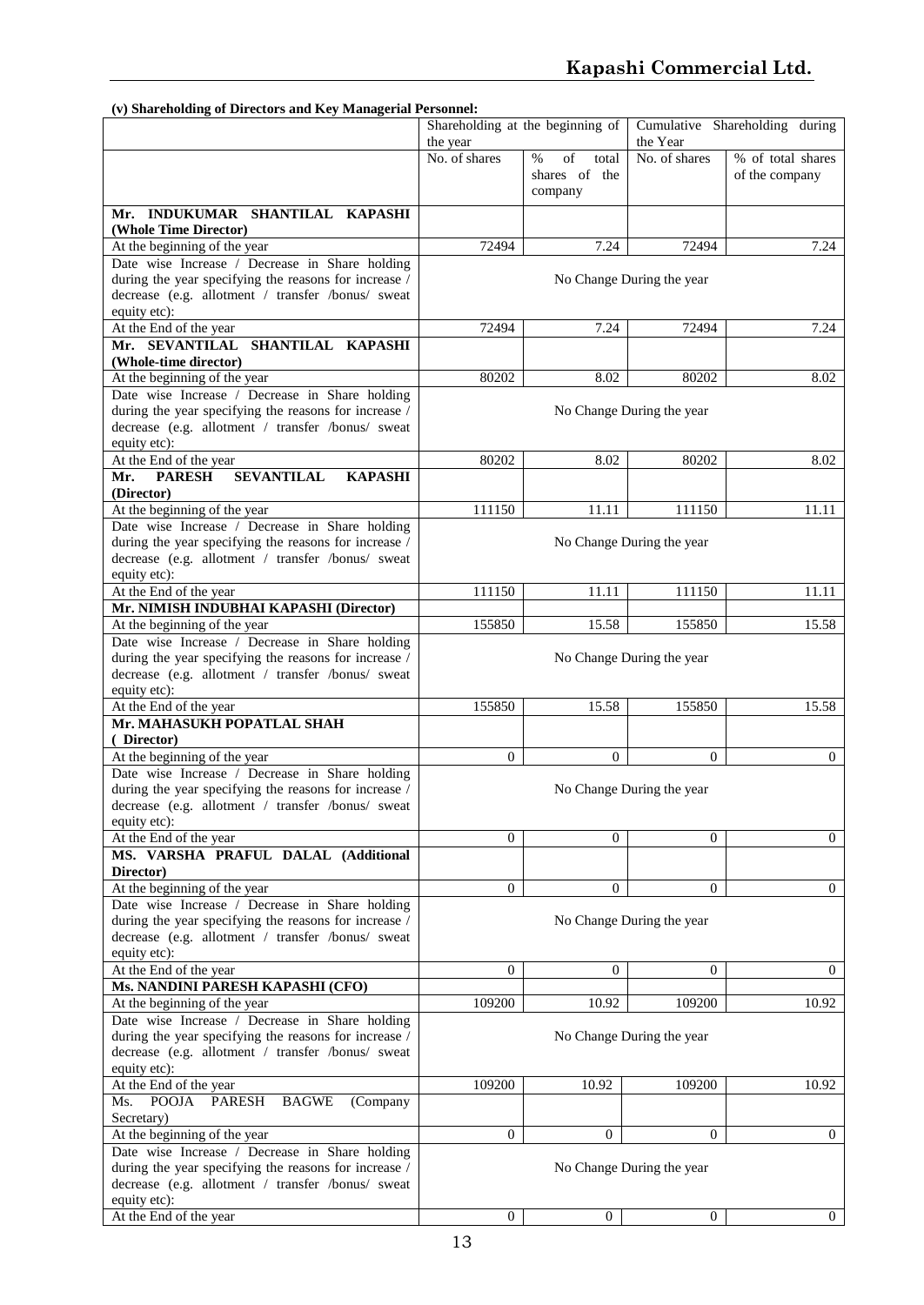# **V. INDEBTEDNESS**

**Indebtedness of the Company including interest outstanding/accrued but not due for payment**

|                                                     | <b>Secured Loans</b> | Unsecured | Deposits | Total        |
|-----------------------------------------------------|----------------------|-----------|----------|--------------|
|                                                     | excluding            | Loans     |          | Indebtedness |
|                                                     | deposits             |           |          |              |
| Indebtedness at the beginning of the financial year | Nil                  | Nil       | Nil      | Nil          |
|                                                     |                      |           |          |              |
| i) Principal Amount                                 |                      |           |          |              |
| ii) Interest due but not paid                       |                      |           |          |              |
| iii) Interest accrued but not due                   |                      |           |          |              |
| Total (i+ii+iii)                                    |                      |           |          |              |
|                                                     |                      |           |          |              |
| Change in Indebtedness during the financial year    | Nil                  | Nil       | Nil      | Nil          |
|                                                     |                      |           |          |              |
| • Addition                                          |                      |           |          |              |
| • Reduction                                         |                      |           |          |              |
| <b>Net Change</b>                                   |                      |           |          |              |
|                                                     |                      |           |          |              |
| Indebtedness at the end of the financial year       | Nil                  | Nil       | Nil      | Nil          |
|                                                     |                      |           |          |              |
| i) Principal Amount                                 |                      |           |          |              |
| ii) Interest due but not paid                       |                      |           |          |              |
| iii) Interest accrued but not due                   |                      |           |          |              |
| $Total (i+ii+iii)$                                  | Nil                  | Nil       | Nil      | Nil          |

# **VI. REMUNERATION OF DIRECTORS AND KEY MANAGERIAL PERSONNEL**

A. Remuneration to Managing Director, Whole-time Directors and/or Manager:

| <b>Particulars of Remuneration</b>                   | <b>INDUKUMAR</b><br>Mr.   | Mr. SEVANTILAL        | <b>TOTAL</b> |
|------------------------------------------------------|---------------------------|-----------------------|--------------|
|                                                      | <b>SHANTILAL</b>          | <b>SHANTILAL</b>      |              |
|                                                      | <b>KAPASHI</b><br>(Whole- | <b>KAPASHI</b>        |              |
|                                                      | time director)            | (Whole-time director) |              |
| <b>Gross salary</b>                                  |                           |                       |              |
| (a) Salary as per provisions contained in section    |                           |                       |              |
| $17(1)$ of the Income-tax Act, 1961                  | NIL.                      | NIL.                  | NIL          |
|                                                      |                           |                       |              |
| (b) Value of perquisites $u/s$ 17(2) Income-tax Act, |                           |                       |              |
| 1961                                                 |                           |                       |              |
|                                                      |                           |                       |              |
| (c) Profits in lieu of salary under section $17(3)$  |                           |                       |              |
| Income-tax Act, 1961                                 |                           |                       |              |
|                                                      |                           |                       |              |
| <b>Stock Option</b>                                  |                           |                       |              |
| <b>Sweat Equity</b>                                  |                           |                       |              |
| <b>Commission</b>                                    |                           |                       |              |
| - as % of profit                                     |                           |                       |              |
| - others                                             |                           |                       |              |
| Others                                               |                           |                       |              |
| Total (A)                                            |                           |                       |              |
| Ceiling as per the Act                               |                           |                       |              |

#### *B. Remuneration to other directors:*

| <b>Particulars of Remuneration</b>                |                                                   |                                                 |                                                          |                                             | <b>Total</b><br>Amount |
|---------------------------------------------------|---------------------------------------------------|-------------------------------------------------|----------------------------------------------------------|---------------------------------------------|------------------------|
|                                                   | Mr. PARESH<br><b>SEVANTILAL</b><br><b>KAPASHI</b> | Mr. NIMISH<br><b>INDUBHAI</b><br><b>KAPASHI</b> | Mr.<br><b>MAHASUKH</b><br><b>POPATLAL</b><br><b>SHAH</b> | Ms. VARSHA<br><b>PRAFUL</b><br><b>DALAL</b> |                        |
| <b>Independent Directors</b>                      |                                                   |                                                 |                                                          |                                             |                        |
| • Fee for attending board /<br>committee meetings |                                                   |                                                 |                                                          |                                             |                        |
| • Commission                                      |                                                   |                                                 |                                                          |                                             |                        |
| • Others                                          |                                                   |                                                 |                                                          |                                             |                        |
| Total $(1)$                                       |                                                   |                                                 |                                                          |                                             |                        |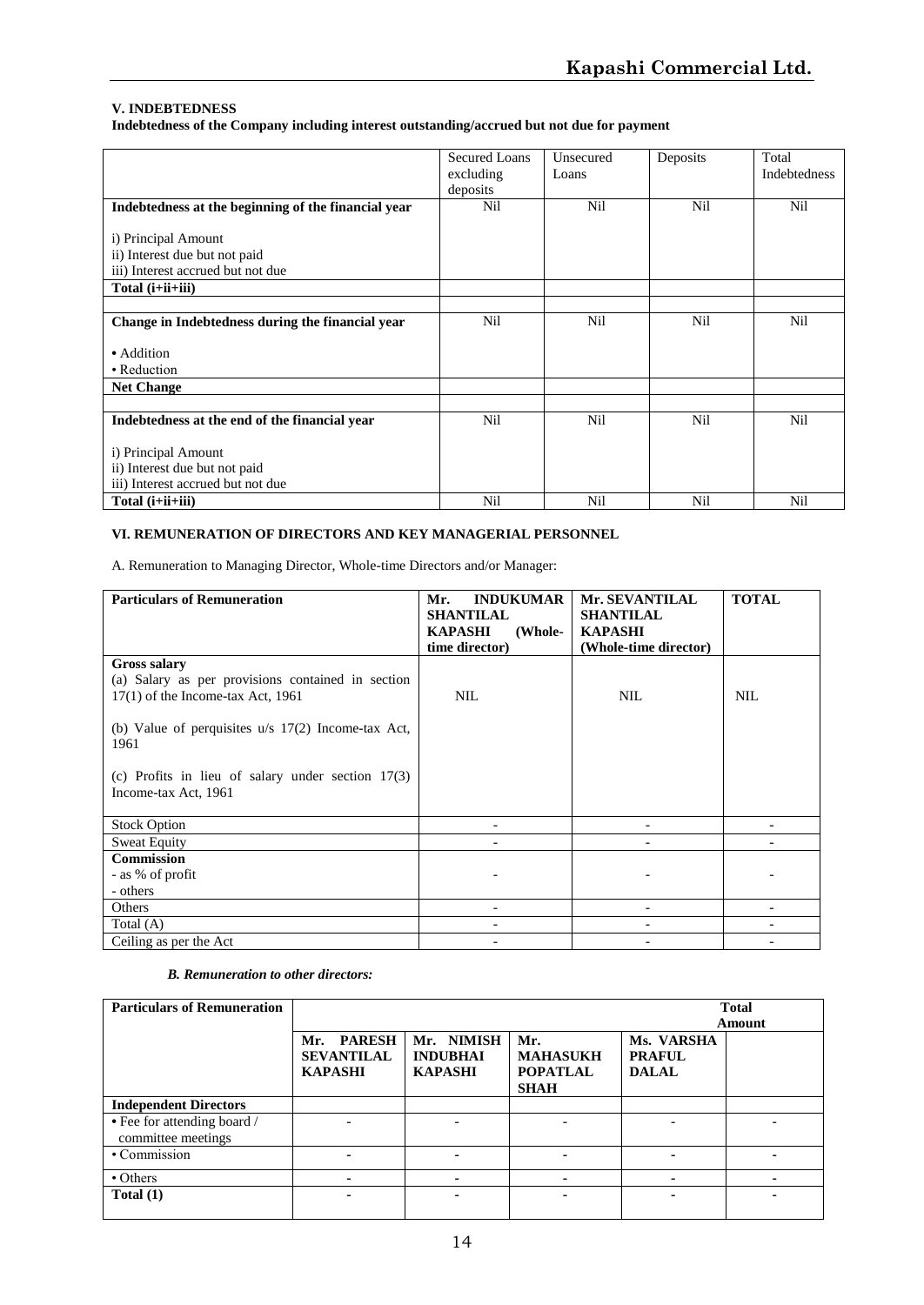| 4. Other Non-Executive            | - | ۰              | ۰  |  |
|-----------------------------------|---|----------------|----|--|
| <b>Directors</b>                  |   |                |    |  |
| • Fee for attending board /       |   |                |    |  |
| committee meetings                |   |                |    |  |
| • Commission                      | - | $\blacksquare$ | ۰. |  |
|                                   |   |                |    |  |
| • Others                          | ۰ |                |    |  |
|                                   |   |                |    |  |
| Total $(2)$                       |   |                |    |  |
| Total $(B)=(1+2)$                 |   |                |    |  |
| <b>Total Managerial</b>           |   |                |    |  |
| <b>Remuneration</b>               |   |                |    |  |
| <b>Overall Ceiling as per the</b> | ۰ |                |    |  |
| Act                               |   |                |    |  |

# *C. REMUNERATION TO KEY MANAGERIAL PERSONNEL OTHER THAN MD/MANAGER/WTD*

| <b>Particulars of Remuneration</b>                                                       | <b>Key Managerial Personnel</b>         |                               |                        |
|------------------------------------------------------------------------------------------|-----------------------------------------|-------------------------------|------------------------|
|                                                                                          | <b>Company Secretary</b>                | $CFO*$                        |                        |
|                                                                                          | <b>MS. Pooja Paresh</b><br><b>Bagwe</b> | MS. Nandini Paresh<br>Kapashi | <b>Total</b><br>Amount |
| <b>Gross salary</b>                                                                      |                                         |                               |                        |
| (a) Salary as per provisions contained in section<br>$17(1)$ of the Income-tax Act, 1961 | 63,000                                  | <b>NIL</b>                    | 63,000                 |
| (b) Value of perquisites $u/s$ 17(2) Income-tax<br>Act, 1961                             |                                         |                               | --                     |
| (c) Profits in lieu of salary under section $17(3)$<br>Income-tax Act, 1961              |                                         |                               |                        |
| <b>Stock Option</b>                                                                      |                                         |                               |                        |
| <b>Sweat Equity</b>                                                                      |                                         |                               |                        |
| Commission                                                                               |                                         |                               |                        |
| - as % of profit                                                                         |                                         |                               |                        |
| - others                                                                                 |                                         |                               |                        |
| Others                                                                                   |                                         |                               |                        |
| Total                                                                                    | 63,000                                  |                               | 63,000                 |

# **VII. PENALTIES / PUNISHMENT/ COMPOUNDING OF OFFENCES:**

| <b>Type</b>                  | Section of the<br><b>Companies</b><br>Act | <b>Brief</b><br><b>Description</b> | Details of<br>Penalty /<br>Punishment /<br>Compounding<br>fees imposed | <b>Authority</b><br>[RD/NCLT/Court] | Appeal made, if<br>any (give details) |
|------------------------------|-------------------------------------------|------------------------------------|------------------------------------------------------------------------|-------------------------------------|---------------------------------------|
| Penalty                      |                                           |                                    |                                                                        |                                     |                                       |
| Punishment                   |                                           |                                    |                                                                        |                                     |                                       |
| Compounding                  |                                           | ۰.                                 |                                                                        |                                     |                                       |
| C. Other Officers in Default |                                           |                                    |                                                                        |                                     |                                       |
| Penalty                      |                                           | ۰                                  | -                                                                      |                                     |                                       |
| Punishment                   |                                           | ۰                                  |                                                                        |                                     |                                       |
| Compounding                  |                                           |                                    |                                                                        |                                     |                                       |

#### **B. Number of meeting of the Board:**

During the year 2014-15, the Board of Directors met Five times viz. on 28<sup>th</sup> May, 2014; 13<sup>th</sup> August, 2014; 24<sup>th</sup> September, 2014, 12<sup>th</sup> November, 2014 and 11<sup>th</sup> February, 2015.

# **C. Directors' Responsibility Statement:**

Pursuant to the requirement under section 134(3) (c) of the Companies Act, 2013 with respect to Directors' Responsibility Statement, it is hereby confirmed that:

(i) in the preparation of the annual accounts for the financial year ended  $31<sup>st</sup>$  March, 2015, the applicable accounting standards had been followed along with proper explanation relating to material departures;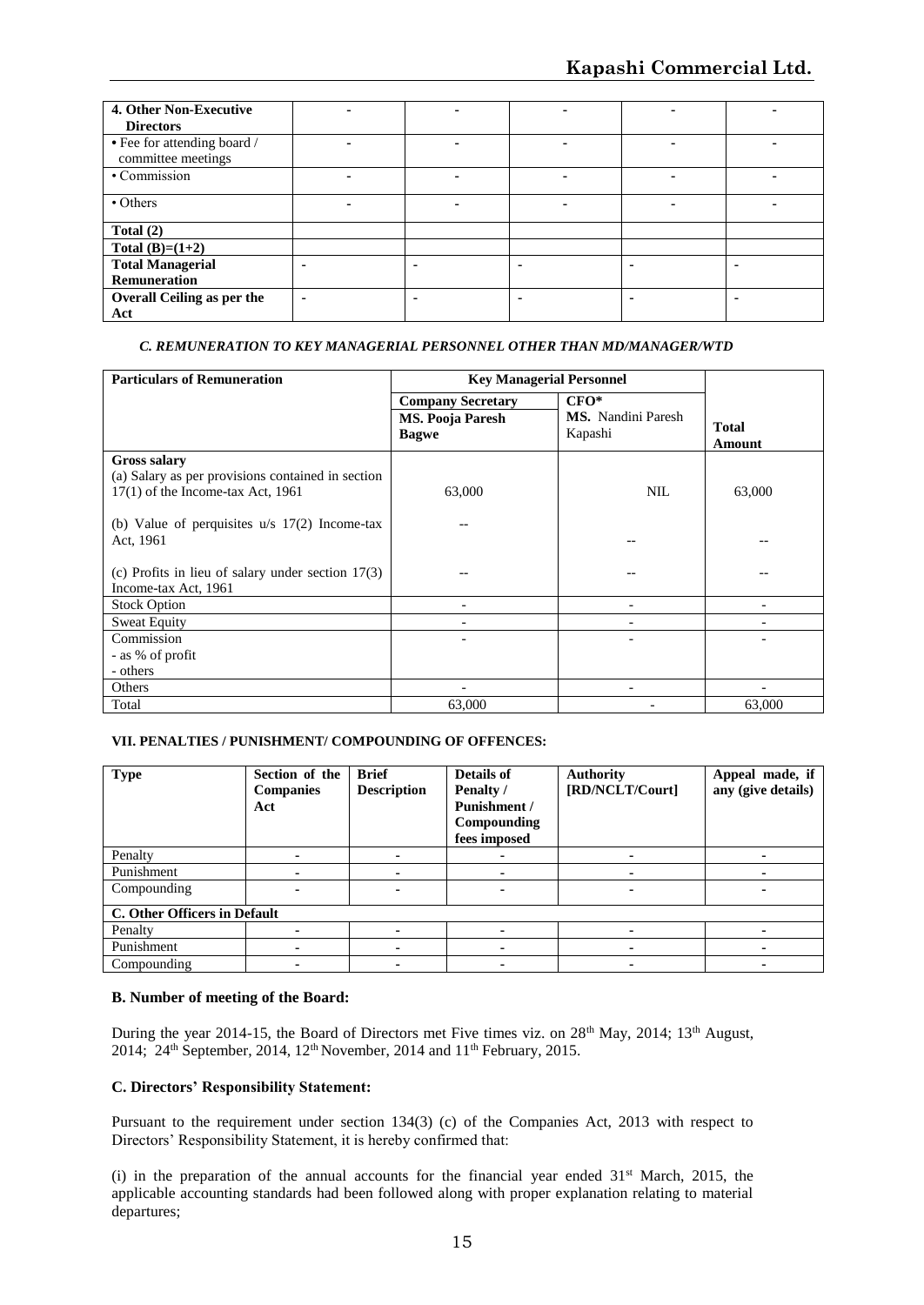(ii) the directors had selected such accounting policies and applied them consistently and made judgments and estimates that are reasonable and prudent so as to give a true and fair view of the state of affairs of the company as at March 31, 2015 and of the profit and loss of the company for that period;

(iii) the directors had taken proper and sufficient care for the maintenance of adequate accounting records in accordance with the provisions of the Companies Act, 2013 for safeguarding the assets of the company and for preventing and detecting fraud and other irregularities;

(iv) the directors had prepared the annual accounts on a going concern basis; and

(v) the directors had laid down internal financial controls to be followed by the company and that such internal financial controls are adequate and were operating effectively.

(vi) the directors had devised proper systems to ensure compliance with the provisions of all applicable laws and that such systems were adequate and operating effectively.

# **D. a statement on declaration given by independent directors under sub-section (***6***) of section 149;**

All Independent Directors have given declarations that they meet the criteria of independent as laid down under Section 149(6) of the Companies Act, 2013 and Clause 49 of the Listing agreement.

# **E. Company's policy on directors' appointment and remuneration including criteria for determining qualifications, positive attributes, independence of a director and other matters provided under sub-section (***3***) of section 178;**

The Policy of the Company on Directors' appointment and remuneration including criteria for determining qualifications, positive attributes, independence of a Director and other matters provided under sub-section (3) of section 178, is appended as Annexure A to this Report.

# **F. Comments on Auditors' Report**

There are no qualifications, reservations or adverse remarks or disclaimers made by M/s. D.V VORA & Co., Statutory Auditors, in their report and by M/s. R. N. Shah & Associates, Company Secretary in Practice, in secretarial audit report.

#### **G. Particulars of loans, guarantees or investments under section 186:**

Details of Loans, Guarantees and Investments covered under the provisions of Section 186 of the Companies Act, 2013 are given in the notes to the Financial Statements.

# **H Related Party Transactions:**

#### **Particulars of contracts or arrangements with related parties referred to in sub-section (***1***) of section 188 in the form AOC-2:**

All related party transactions that were entered into during the financial year were on an arm's length basis and were in the ordinary course of business. All Related Party Transactions are placed before the Audit Committee. Prior omnibus approval of the Audit Committee is obtained for related party transactions wherever required and the transactions entered into pursuant to the omnibus approval so granted are placed before the Audit Committee for reviewing on a quarterly basis.

The policy on Related Party Transactions as approved by the Board is uploaded on the Company's website www.kapashicommercial.com None of the Directors has any pecuniary relationships or transactions vis-à-vis the Company.

Pursuant to *clause (h) of sub-section (3) of section 134 of the Act and* Rule 8(2) of the Companies (Accounts) Rules, 2014:

#### **1. Details of contracts or arrangements or transactions not at arm's length basis: Nil**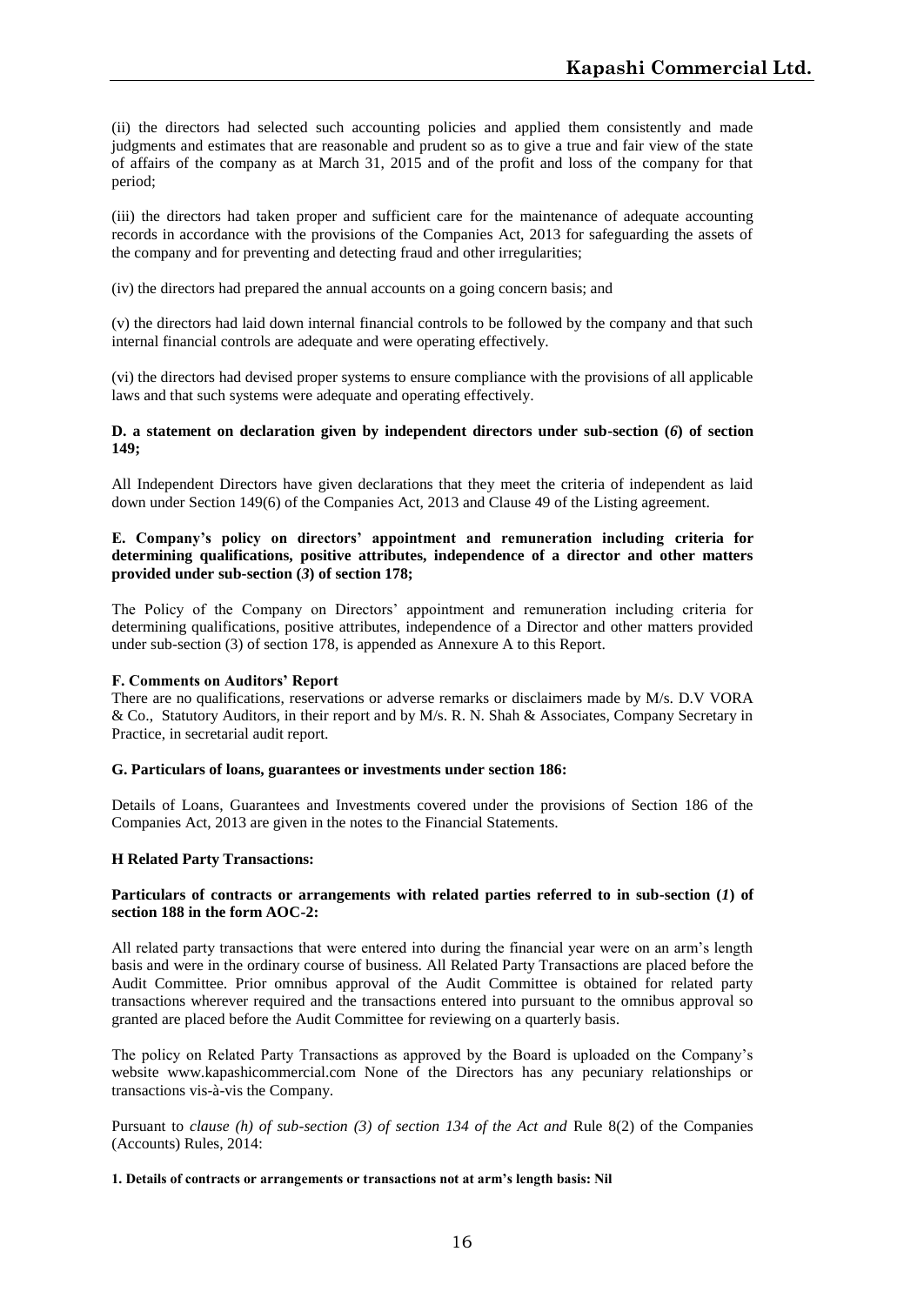| Name(s) of the related     | of<br><b>Nature</b>  | Duration of the | Salient<br>of<br>terms            | of<br>Date(s)   | Amount paid as  |
|----------------------------|----------------------|-----------------|-----------------------------------|-----------------|-----------------|
| and nature of<br>party     | contracts/           | contracts       | contracts<br>the<br><sub>or</sub> | approval by the | if<br>advances. |
| relationship               | arrangement/         | arrangements/t  | arrangements<br><sub>or</sub>     | Board, if any:  | any:            |
|                            | <b>transactions</b>  | ransactions     | transactions                      |                 |                 |
|                            |                      |                 | including<br>the                  |                 |                 |
|                            |                      |                 | value, if any:                    |                 |                 |
| Shantilal<br>Mr.Sevantilal | <b>Loan received</b> |                 | N.A                               | N.A             | 4243002         |
| Kapashi<br>Mr.<br>&        |                      |                 |                                   |                 |                 |
| Indukumar<br>Shantilal     | Loan repaid          |                 |                                   |                 | 3490000         |
| Kapashi                    |                      |                 |                                   |                 |                 |
|                            | <b>Interest Paid</b> |                 |                                   |                 | 109587          |

**2. Details of material contracts or arrangement or transactions at arm's length basis:**

# **I. Dividend**

Your Directors regret their inability to recommend any Dividend for the year under review.

# **J. Material Changes between the date of the Board report and end of financial year**

There have been no material changes and commitments, if any, affecting the financial position of the Company which have occurred between the end of the financial year of the Company to which the financial statements relate and the date of the report.

#### **K. the conservation of energy, technology absorption, foreign exchange earnings and outgo, in such manner as may be prescribed;**

information on conservation of energy, technology absorption, are not Applicable to your Comapny . There was no foreign exchange earnings and outgo stipulated under Section  $134(3)(m)$ of the Companies Act, 2013 read with Rule, 8 of The Companies (Accounts) Rules, 2014.

# **L. a statement indicating development and implementation of a risk management policy for the company including identification therein of elements of risk, if any, which in the opinion of the Board may threaten the existence of the company;**

The Company has in place a mechanism to identify, assess, monitor and mitigate various risks to key business objectives. Major risks identified by the businesses and functions are systematically addressed through mitigating actions on a continuing basis. These are discussed at the meetings of the Audit Committee and the Board of Directors of the Company.

The Company's internal control systems are commensurate with the nature of its business and the size and complexity of its operations. These are routinely tested and certified by Statutory as well as Internal Auditors.

# **M. the details about the policy developed and implemented by the Company, if any on Corporate Social Responsibility initiatives taken during the year;**

The Company is not required to constitute a Corporate Social Responsibility Committee as it does not fall within purview of Section 135(1) of the Companies Act, 2013 and hence it is not required to formulate policy on corporate social responsibility.

#### **N. Statement indicating the manner in which formal annual evaluation has been made by the Board of its own performance and that of its committees and individual directors**

The formal annual evaluation has been done by the board of its own performance and that of its committee and individual directors on the basis of evaluation criteria specified in the Nomination and Remuneration policy of the Company. A member of the Board/committee did not participate in the discussion of his/her evaluation.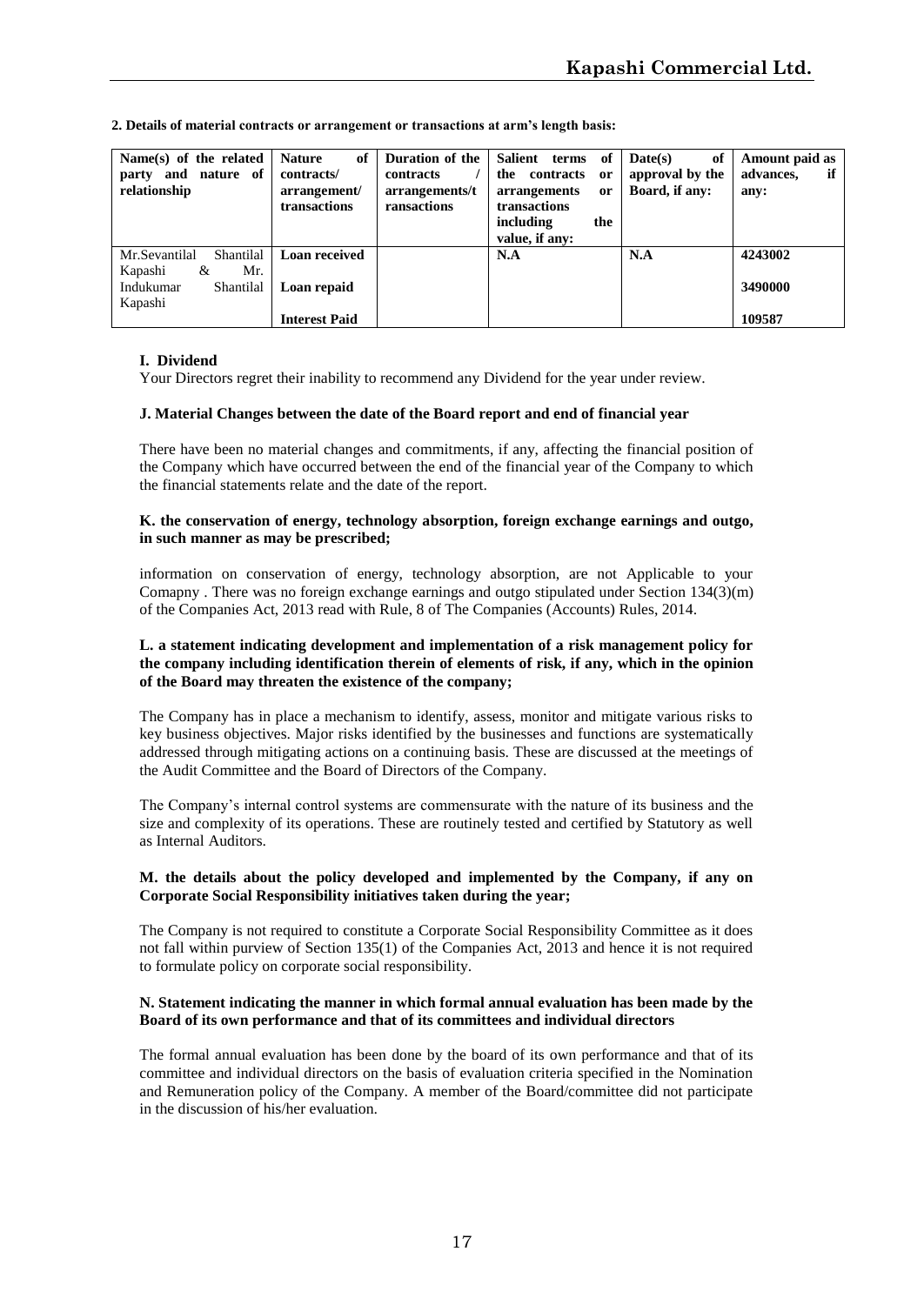# **the financial summary or highlights;**

| <b>Particulars</b>                                                 | <b>Year Ended</b> | <b>Year Ended</b> |
|--------------------------------------------------------------------|-------------------|-------------------|
|                                                                    | 31.03.2015        | 31.03.2014        |
| Total Income from Operation                                        | 7,001,010         | 6,476,212         |
| Profit before Interest& finance charges, depreciation & taxation   | 5,927,904         | (11,058,030)      |
| Less: Interest & finance Charges                                   | 109,587           | (51, 139)         |
| Operating profit before depreciation $&$ taxation                  | 5,818,317         | (11, 109, 169)    |
| Less: Depreciation, amortization & impairment of asset             |                   |                   |
| Profit before Exceptional Items                                    | 5,818,317         | (11, 109, 169)    |
| <b>Add:</b> Exceptional Items                                      |                   |                   |
| <b>Less: Provision for earlier Years</b>                           |                   | (1,309,364)       |
| <b>Profit before taxation</b>                                      | 5,818,317         | (12, 418, 533)    |
| <b>Current Tax</b>                                                 | (1,900,000)       | (1,600,000)       |
| Prior year Tax Provisions                                          |                   |                   |
| Deferred Tax Liability                                             |                   |                   |
| <b>Profit after taxation</b>                                       | 39, 18, 317       | (14,018,533)      |
| Add: Balance brought forward                                       | (68, 410, 696)    | (54, 392, 163)    |
| Profit available for appropriation                                 | (64, 492, 379)    | (68, 410, 696)    |
| <b>Less: Appropriation:</b>                                        |                   |                   |
| <b>Transfer to General Reserve</b>                                 | 803,663           |                   |
| <b>Interim Dividend</b>                                            |                   |                   |
| Tax on Interim Dividend                                            | ۰                 |                   |
| Proposed Dividend                                                  | ٠                 |                   |
| Provision for Tax on Proposed Dividend                             | ۰                 |                   |
| Less: Additional depreciation charged due to change in useful life |                   |                   |
| <b>Balance carried forward to Balance Sheet</b>                    | (65,296,042)      | (68, 410, 696)    |

The operations of the Company have shown improvement as compared to the previous year. The Company has Earned total income of Rs.70,01,010/- during the year under report as compared to Rs. 64,76,212/- during the previous year reflecting a growth of 8.10 % over the previous year. The net profit of the Company during the year amounted to Rs.39,18,317/- compared to net loss of Rs. 1,40,18,533/- in the previous year.

- **a report on the performance and financial position of the associates companies included in the consolidated financial statement is presented: N.A**
- **the change in the nature of business, if any;** : **N.A**
- **the details of directors or key managerial personnel who were appointed or have resigned during the year;**

The Board of Directors had appointed Ms. Varsha Praful Dalal (DIN: 00179876) as an additional Woman & Independent Director (For a period of Five years) with effect from September 24, 2014 and the same is been recommended by the Board to be approved by the members in the Thirtieth Annual General Meeting. At the Twenty-ninth Annual General Meeting the Members had also appointed the existing Independent Directors viz. Mr. Mahasukhlal Popatlal Shah (DIN: 00073676) for five consecutive years for a term upto  $31<sup>st</sup>$  March, 2019.

During the year Mr. Atul Vrajlal Vora ceased to be associated with the Company on account of his resignation as Director of the Company w.e.f. September, 24, 2014.

During the year Mr. Sevantilal S. Kapashi (DIN: 00008435 and Mr. Indukumar S. Kapashi (DIN: 00008413.Appointed as a Whole-time Director of the Company. w.e.f. September, 1, 2014.

During the year Company had appointed Mrs. Nandini Kapashi as a Chief Financial Officer of the Company w.e.f. September, 24, 2014.

During the year the Company appointed Mrs. Pooja Bagwe as a Company Secretary and Compliance Officer w.e.f. September 24, 2014.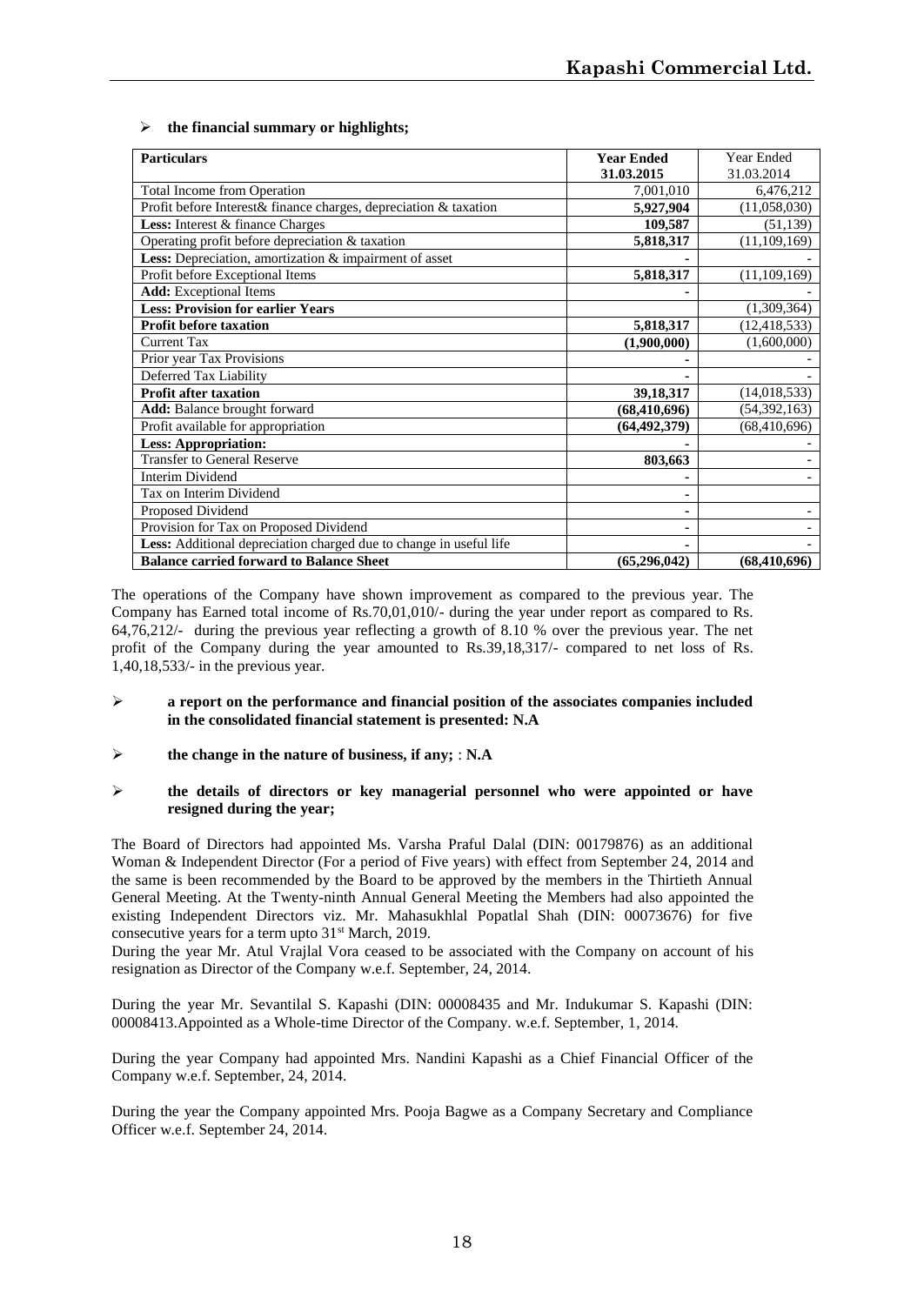# *Re-appointments*

As per the provisions of the Companies Act, 2013 and the Articles of Association of the company, Mr. Nimish I. Kapashi (DIN 00073665) will retire in the ensuing Annual General Meeting and being eligible, seek re-appointment. The Board of Directors recommends his re-appointment.

- **the names of companies which have become or ceased to be its Subsidiaries, joint ventures or associate companies during the year;:** N.A
- **the details relating to deposits, covered under Chapter V of the Act:** NA
- **the details of deposits which are not in compliance with the requirements of Chapter V of the Act:** N.A
- **the details of significant and material orders passed by the regulators or courts or tribunals impacting the going concern status and company's operations in future:** N.A
- **the details in respect of adequacy of internal financial controls with reference to the Financial Statements.**

#### **Auditors:**

M/s. D.V. Vora & Co., Chartered Accountants, Mumbai, the existing Auditors of the Company retires at the forthcoming Annual General Meeting and is eligible for re-appointment. They re-appointment is recommended for two years till the conclusion of 32nd Annual General Meeting.

The Company has received a certificate from the statutory auditors to the effect that their reappointment, if made, would be within the limits prescribed. The statutory auditors have also confirmed that they hold a valid certificate issued by the "Peer Review Board" of The Institute of Chartered Accountants of India.

#### **OBLIGATION OF COMPANY UNDER THE SEXUAL HARASSMENT OF WOMEN AT WORKPLACE (PREVENTION, PROHIBITION AND REDRESSAL) ACT, 2013:**

In order to prevent sexual harassment of women at work place the Company has adopted a policy for prevention of Sexual Harassment of Women at workplace and has set up Committee for implementation of said policy under the Sexual Harassment of Women at Workplace (Prevention, Prohibition and Redressal) Act, 2013 and during the year Company has not received any complaint of such harassment.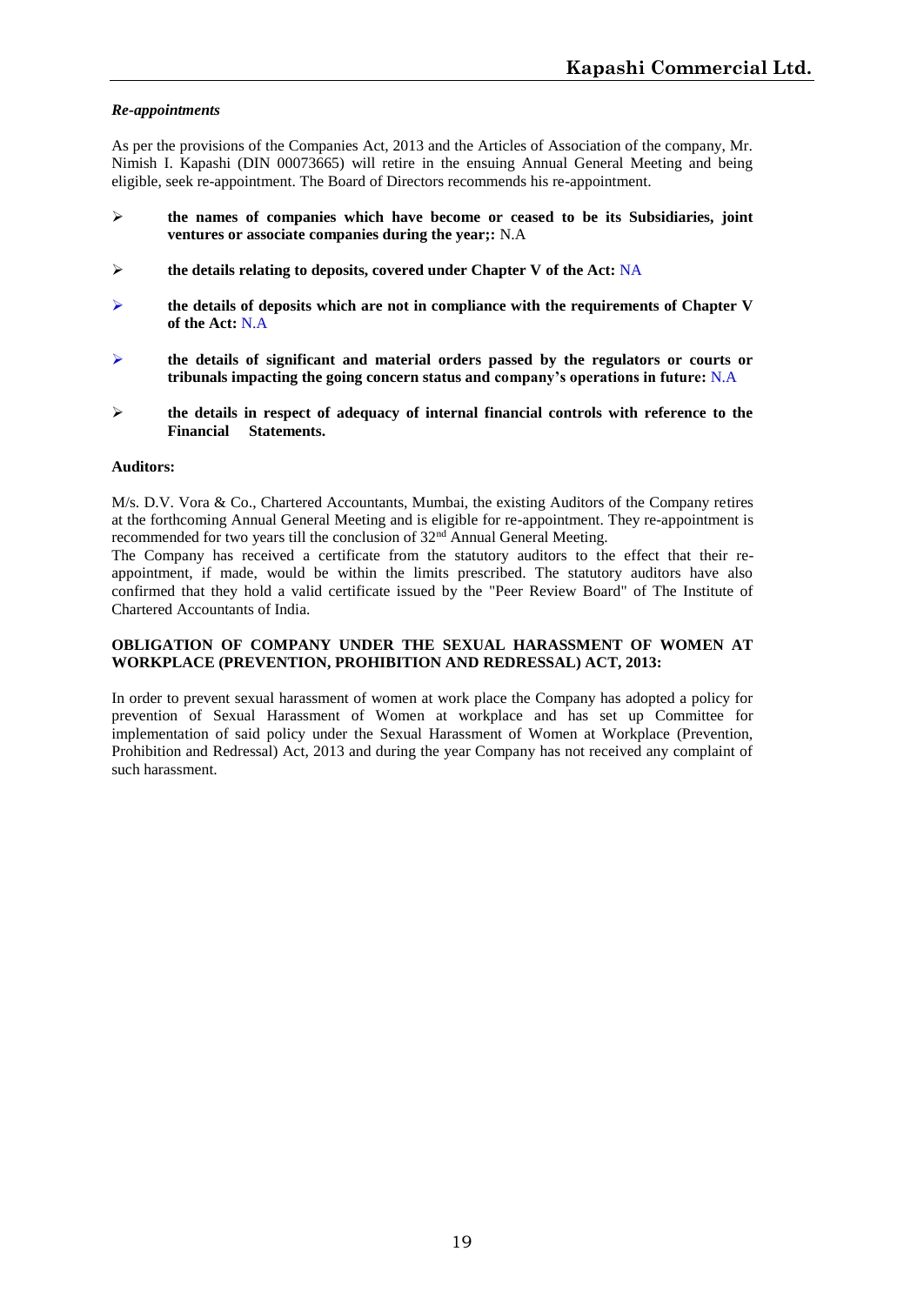# **Disclosure pursuant to Section 197(12) of the Companies Act, 2013 read with rule 5 of the Companies (Appointment and Remuneration of Managerial Personnel) Rules, 2014.**

| (i) the ratio of the remuneration of each director to the                                                                                                                                                                                                                                                                                                                    | Mr. Indukumar Shantilal Kapashi - Nil: Nil (%)                                                                                                                                                                                                                                                  |
|------------------------------------------------------------------------------------------------------------------------------------------------------------------------------------------------------------------------------------------------------------------------------------------------------------------------------------------------------------------------------|-------------------------------------------------------------------------------------------------------------------------------------------------------------------------------------------------------------------------------------------------------------------------------------------------|
| median remuneration of the employees of the company                                                                                                                                                                                                                                                                                                                          | Mr. Sevantilal Shantilal Kapashi Nil: Nil (%)                                                                                                                                                                                                                                                   |
| for the financial year;                                                                                                                                                                                                                                                                                                                                                      | Mr. Paresh Sevantilal Kapashi - Nil: Nil (%)                                                                                                                                                                                                                                                    |
|                                                                                                                                                                                                                                                                                                                                                                              | Mr. Nimish Indubhai Kapashi - Nil: Nil (%)                                                                                                                                                                                                                                                      |
|                                                                                                                                                                                                                                                                                                                                                                              | Mr Mahasukh Popatlal Shah-Nil: Nil (%)                                                                                                                                                                                                                                                          |
|                                                                                                                                                                                                                                                                                                                                                                              | Mr Varsha Praful Dalal Nil: Nil (%)                                                                                                                                                                                                                                                             |
| (ii) the percentage increase in remuneration of each                                                                                                                                                                                                                                                                                                                         | Mr. Indukumar Shantilal Kapashi - Nil: Nil (<br>$%$ )                                                                                                                                                                                                                                           |
| director, Chief Financial Officer, Chief Executive                                                                                                                                                                                                                                                                                                                           | Mr. Sevantilal Shantilal Kapashi Nil: Nil (%)                                                                                                                                                                                                                                                   |
| Officer, Company Secretary or Manager, if any, in the<br>financial year;                                                                                                                                                                                                                                                                                                     | Mr. Paresh Sevantilal Kapashi - Nil: Nil (%)                                                                                                                                                                                                                                                    |
|                                                                                                                                                                                                                                                                                                                                                                              | Mr. Nimish Indubhai Kapashi - Nil: Nil (%)                                                                                                                                                                                                                                                      |
|                                                                                                                                                                                                                                                                                                                                                                              | Mr Mahasukh Popatlal Shah-Nil: Nil (%)                                                                                                                                                                                                                                                          |
|                                                                                                                                                                                                                                                                                                                                                                              | Mr Varsha Praful Dalal- Nil: Nil (%)<br>Mrs. Nandini Paresh Kapashi- Nil: Nil (%)                                                                                                                                                                                                               |
|                                                                                                                                                                                                                                                                                                                                                                              |                                                                                                                                                                                                                                                                                                 |
|                                                                                                                                                                                                                                                                                                                                                                              | Mrs. Pooja Paresh Bagwe- 63000: 63,000 (0%)                                                                                                                                                                                                                                                     |
| iii) the percentage increase in the median remuneration of<br>employees in the financial year;                                                                                                                                                                                                                                                                               | Not Applicable To The Company Because No Remuneration<br>Paid To Director In The Financial Year                                                                                                                                                                                                 |
| (iv) the number of permanent employees on the rolls of<br>company;                                                                                                                                                                                                                                                                                                           | Two employees as on 31 <sup>st</sup> March, 2015                                                                                                                                                                                                                                                |
| (v) the explanation on the relationship between average<br>increase in remuneration and company performance;                                                                                                                                                                                                                                                                 | Average increase in remuneration of all employees was Nil%<br>for the year 2015 which is based on the individual's employees<br>performance. The total interest Income in the year increased by<br>8.10% over previous year.                                                                    |
| (vi) comparison of the remuneration of the Key<br>Managerial Personnel against the performance of the<br>company;                                                                                                                                                                                                                                                            | $\overline{N}$ .A.                                                                                                                                                                                                                                                                              |
| (vii) variations in the market capitalisation of the<br>company, price earnings ratio as at the closing date of the<br>current financial year and previous financial year and<br>percentage increase over decrease in the market<br>quotations of the shares of the company in comparison to<br>the rate at which the company came out with the last<br>public offer         | Shares of the Company are not traded any single day during the<br>financial year and previous financial year. Hence, it is not<br>possible to give details as to market capitalisation, price<br>earnings ratio and percentage increase or decrease in the market<br>quotations of the Company. |
| (viii) average percentile increase already made in the<br>salaries of employees other than the managerial<br>personnel in the last financial year and its comparison<br>with the percentile increase in the managerial<br>remuneration and justification thereof and point out if<br>there are any exceptional circumstances for increase in<br>the managerial remuneration; | N. A. as Nil employee is employed other than Key Managerial<br>Personnel.                                                                                                                                                                                                                       |
| (ix) comparison of the each remuneration of the Key<br>Managerial Personnel against the performance of the<br>company;                                                                                                                                                                                                                                                       | As the Company Secretary is employed during the year under<br>review, it is not possible to compare the remuneration against<br>the Company's performance.                                                                                                                                      |
| (x) the key parameters for any variable component of<br>remuneration availed by the directors;                                                                                                                                                                                                                                                                               | N.A.                                                                                                                                                                                                                                                                                            |
| (xi) the ratio of the remuneration of the highest paid<br>director to that of the employees who are not directors<br>but receive remuneration in excess of the highest paid<br>director during the year; and                                                                                                                                                                 | No Director received remuneration during the year<br>Company Secretary received remuneration higher than the<br>Directors.                                                                                                                                                                      |
| (xii) affirmation that the remuneration is as per the<br>remuneration policy of the company.                                                                                                                                                                                                                                                                                 | Remuneration paid during the year ended March 31, 2015 is as<br>per Remuneration policy of the Company                                                                                                                                                                                          |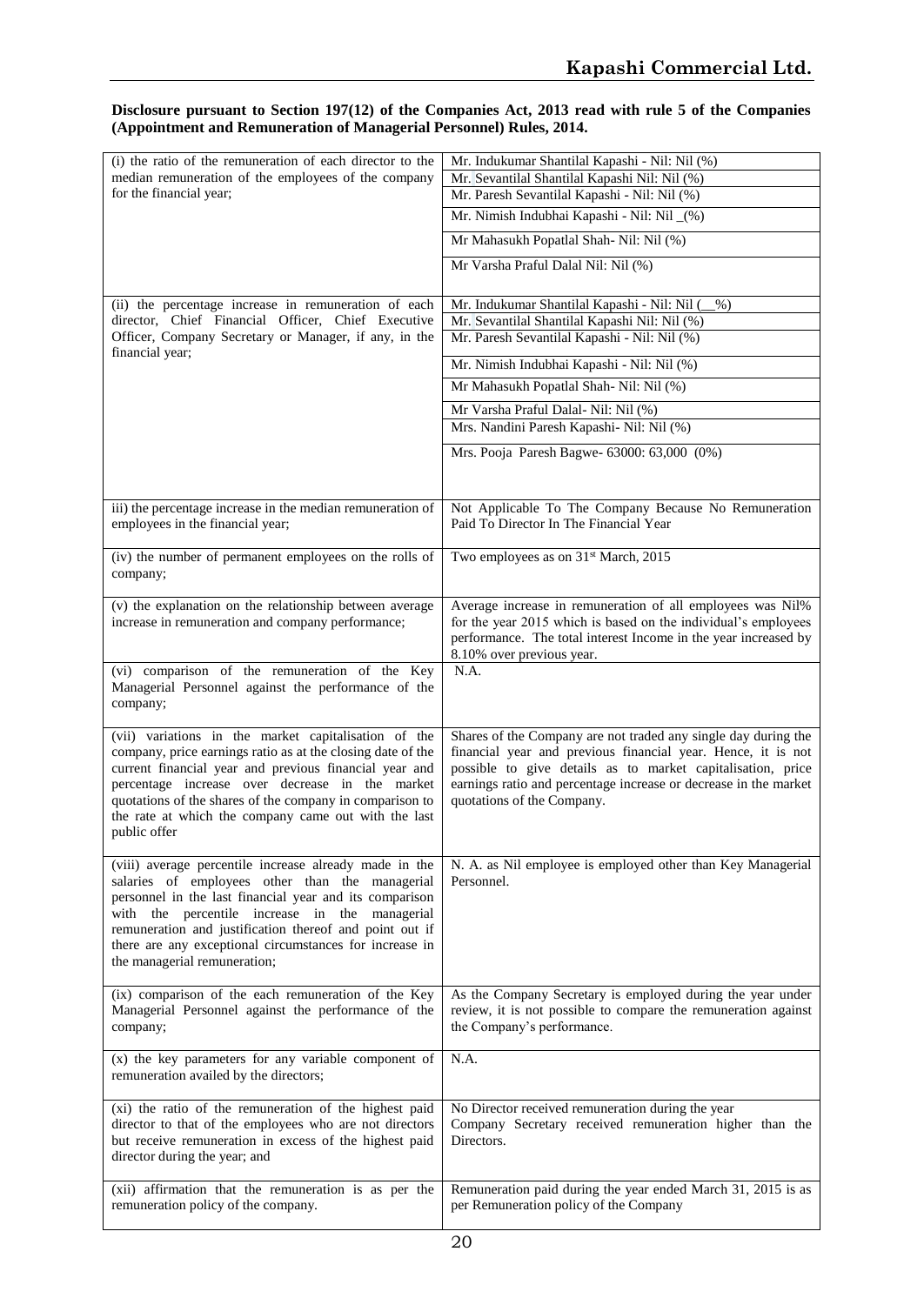None of the employee has received remuneration exceeding the limit as stated in rule  $5(2)$  of the Companies (Appointment and Remuneration of Managerial Personnel) Rules, 2014

# **Secretarial Audit**

Pursuant to the provisions of Section 204 of the Companies Act, 2013 and The Companies (Appointment and Remuneration of Managerial Personnel) Rules, 2014, the Company has appointed M/s. R. N. Shah & Associates, a firm of Company Secretaries in Practice to undertake the Secretarial Audit of the Company. The Report of the Secretarial Audit Report is annexed herewith as "Annexure B".

# **Composition of Audit Committee:**

- The present Audit Committee consists of the following directors:
- 1. Mr. Mahasukhlal Popatlal Shah, Chairman & Independent Director
- 2. Mrs. Varsha Praful Dalal, Independent Woman Director
- 3. Mr. Paresh S. Kapashi, Director

# **Composition of Nomination and Remuneration Committee:**

- The present Audit Committee consists of the following directors:
- 1. Mr. Mahasukhlal Popatlal Shah, , Independent Director
- 2. Mrs. Varsha Praful Dalal, Independent Woman Director
- 3. Mr. Nimish I. Kapashi, Director

# **Vigil mechanism/whistle Blower Policy:**

The Company has established a vigil mechanism/Whistle Blower Policy for Directors and employees to report their genuine concerns.

# **Dematerialization**

More than 99.715% of the shares of the Company are in dematerialized form. Your Directors request all the members who have not yet got their holding dematerialized to do so to enable easy trading of the shares as the shares of the Company are compulsorily traded in dematerialized form.

#### **Following details are also available on the website of the Company i.e. on www.kapashicommercial.com**

- 1. Familiarisation programmes for Independent Directors.
- 2. Policy on Related Party Transactions
- 3. Internal Financial Control Policies
- 4. Policy on Board Diversity
- 5. Risk Management Policy
- 6. Nomination and Remuneration Committee Policy
- 7. Whistle Blower Policy
- 8. Code of Conduct for Directors and Employees

# **Management Discussion and Analysis Report:**

In terms of the provisions of Clause 49 of the Listing Agreement, the Management's discussion and analysis is set out in this Annual Report.

# **Acknowledgments:**

Your Directors take this opportunity to place on record their appreciation and sincere gratitude to the Government of India, Government of Maharashtra, Authorities and the Bankers to the Company for their valuable support and look forward to their continued co-operation in the years to come.

Your Directors acknowledge the support and co-operation received from the employees and all those who have helped in the day to day management.

# **For and on behalf of the Board of Directors**

Place: Mumbai

Dated: May 20, 2015 **Sevantilal Kapashi Nimish Kapashi DIN: 00008435 DIN: 00073665 Whole-time Director Director**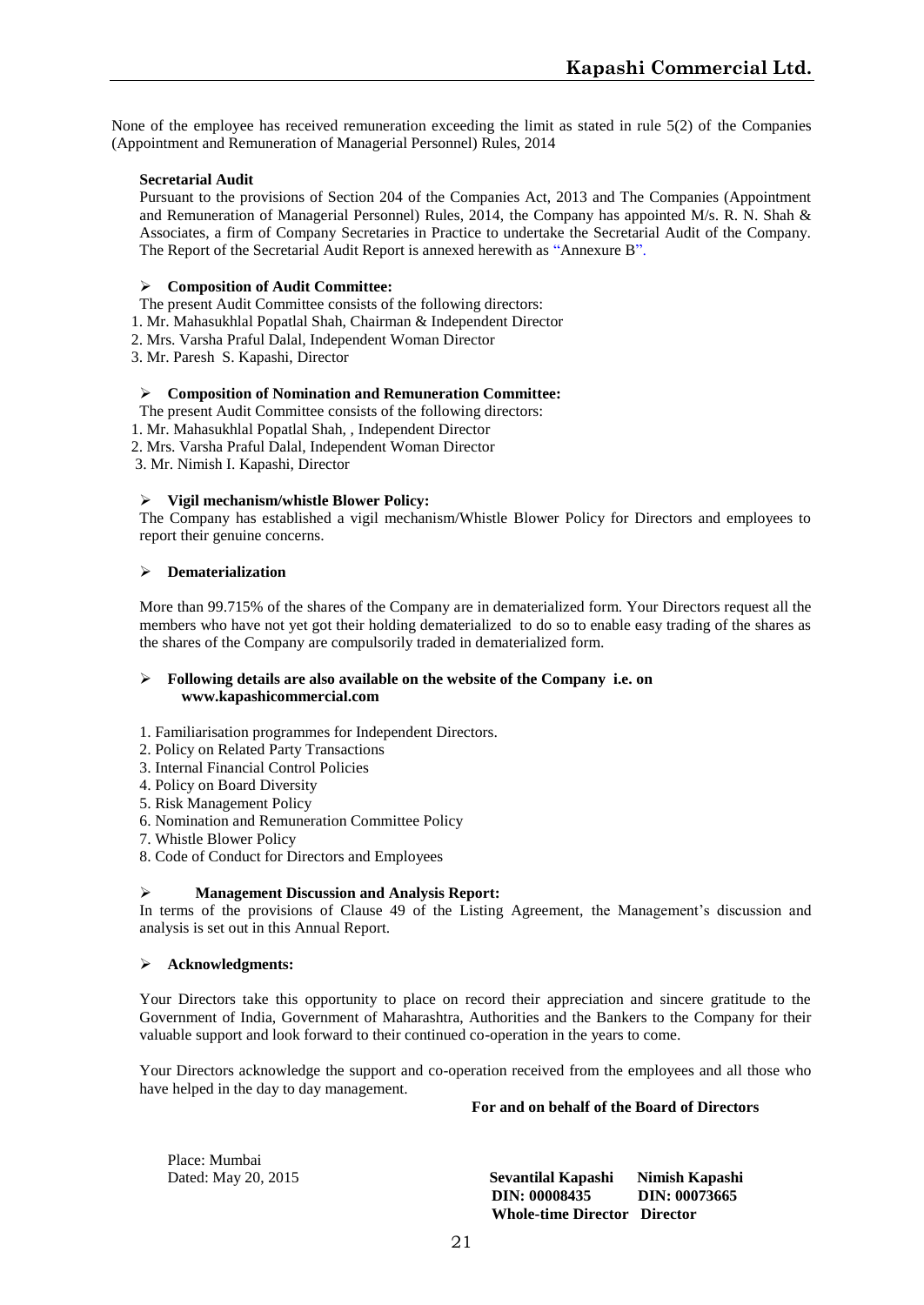# **Annexure – A**

# **NOMINATON AND REMUNERATON POLICY**

# **1. INTRODUCTION:**

This policy is has been formulated by the Committee and approved by the Board of Directors.

# **2. OBJECTIVE OF THE COMMITTEE:**

The Committee shall:

- a. Formulate the criteria for determining qualifications, positive attributes and independence of a director and recommend to the Board a policy relating to the remuneration of Directors, key managerial personnel and other employees.
- b. Formulation of criteria for evaluation of Independent Director and the Board
- c. Devising a policy on Board diversity.
- d. Identify persons who are qualified to become Director and persons who may be appointed in Key Managerial and Senior Management positions in accordance with the criteria laid down in this policy.
- e. Recommend to the Board, appointment and removal of Director, KMP and Senior Management Personnel.

# **3. DEFINITIONS:**

- 3.1 **Board** means Board of Directors of the Company.
- 3.2 **Director** means Directors of the Company.
- 3.2 **Committee** means Nomination and Remuneration Committee of the Company as constituted or reconstituted by the Board, from time to time.
- 3.4 **Company** means Goldiam International Limited.
- 3.5 **Independent Director** means Independent Director as provided under clause 49 of the Listing Agreement and/or under the Companies Act, 2013.
- 3.6 **Key Managerial Personnel** means Key Managerial Personnel as defined Section 2(51) of the Companies Act, 2013.
- 3.7 **Senior Management** The expression ''senior management'' means personnel of the Company who are members of its core management team excluding Board of Directors comprising all members of management one level below the executive directors, including the functional heads. Unless the context otherwise requires, words and expressions used in this policy and not defined herein but defined in the Companies Act, 2013 as may be amended from time to time shall have the meaning respectively assigned to them therein.

# **4. GENERAL APPOINTMENT CRITERIA:**

- 4.1 The Committee shall consider the ethical standards of integrity and probity, qualification, expertise and experience of the person for appointment as Director, KMP or at Senior Management level and accordingly recommend to the Board his / her appointment.
- 4.2 The Company should ensure that the person so appointed as Director/ Independent Director/ KMP/ Senior Management Personnel shall not be disqualified under the Companies Act, 2013, rules made there under, Listing Agreement or any other enactment for the time being in force.
- 4.3 The Director/ Independent Director/ KMP/ Senior Management Personnel shall be appointed as per the procedure laid down under the provisions of the Companies Act, 2013, rules made there under, Listing Agreement or any other enactment for the time being in force.

# **5. ADDITIONAL CRITERIA FOR APPOINTMENT OF INDEPENDENT DIRECTORS:**

The appointment of Independent director shall be governed as per the provisions of clause 49 of the Listing Agreement (as amended from time to time) and the Companies Act, 2013.

# **6. TERM / TENURE:**

The Term / Tenure of the Directors shall be governed as per provisions of the Companies Act, 2013 and rules made there under as amended from time to time, and as per listing agreement.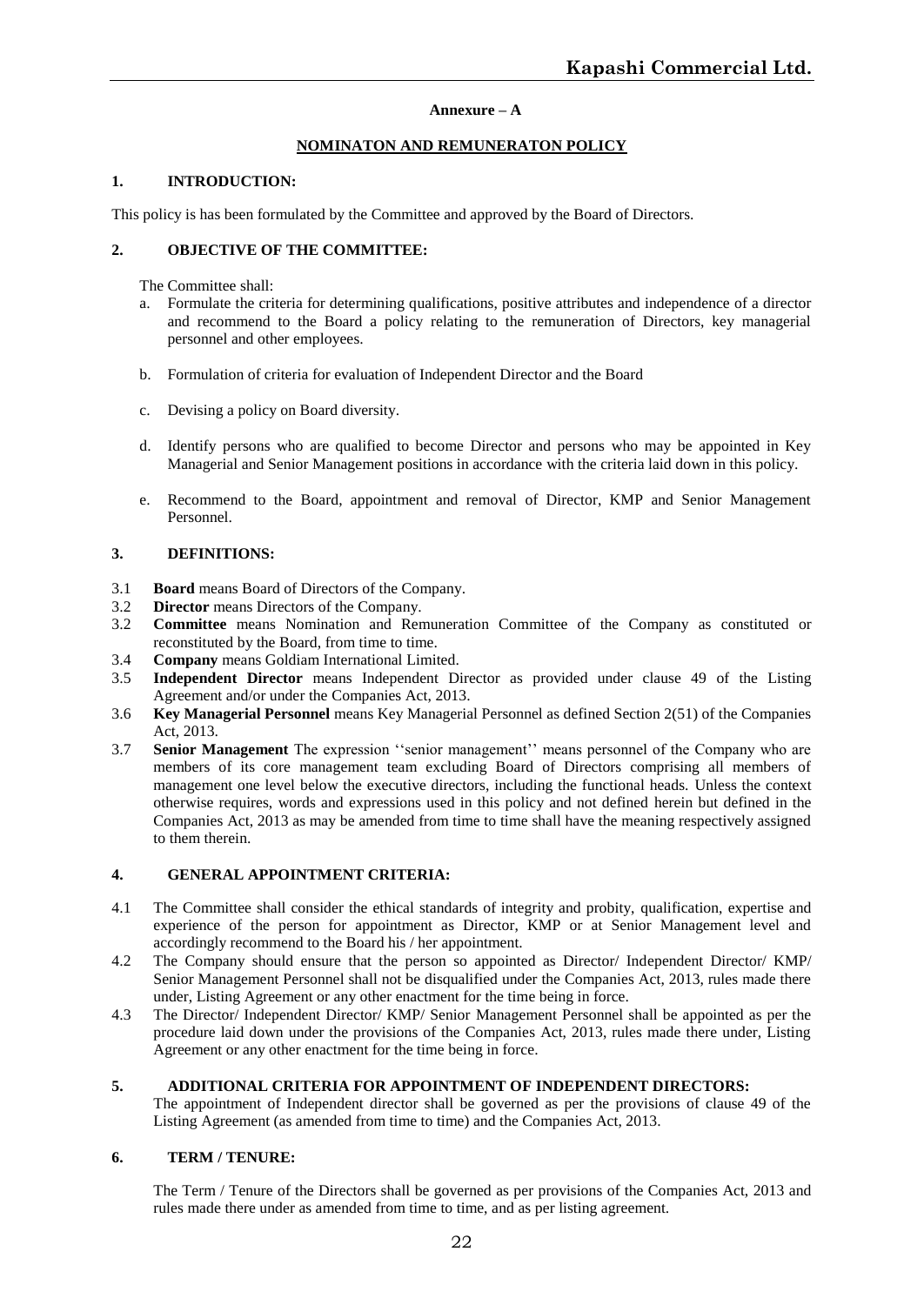# **7. REMOVAL:**

Due to reasons for any disqualification mentioned in the Companies Act, 2013, rules made there under or under any other applicable Act, rules and regulations or any other reasonable ground, the Committee may recommend to the Board for removal of a Director, KMP or Senior Management Personnel subject to the provisions and compliance of the said Act, rules and regulations.

# **8. CRITERIA FOR EVALUATION OF INDEPENDENT DIRECTOR AND THE BOARD:**

Following are the Criteria for evaluation of performance of Independent Directors and the Board:

# **8.1 Executive Directors:**

The Executive Directors shall be evaluated on the basis of targets / Criteria given to executive Directors by the Board from time to time.

The Independent Directors shall take the views of the executive director(s) and non-executive director(s) to review the performance of the Chairman of the Company.

# **8.2 Non Executive Director:**

The Non Executive Directors shall be evaluated on the basis of the following criteria i.e. whether they:

- **a.** act objectively and constructively while exercising their duties;
- **b.** exercise their responsibilities in a bona fide manner in the interest of the company;
- **c.** devote sufficient time and attention to their professional obligations for informed and balanced decision making;
- **d.** do not abuse their position to the detriment of the company or its shareholders or for the purpose of gaining direct or indirect personal advantage or advantage for any associated person;
- **e.** refrain from any action that would lead to loss of his independence
- **f.** inform the Board immediately when they lose their independence,
- **g.** assist the Company in implementing the best corporate governance practices.
- **h.** strive to attend all meetings of the Board of Directors and the Committees;
- **i.** participate constructively and actively in the committees of the Board in which they are chairpersons or members;
- **j.** strive to attend the general meetings of the Company
- **k.** keep themselves well informed about the Company and the external environment in which it operates;
- **l.** moderate and arbitrate in the interest of the Company as a whole, in situations of conflict between management and shareholder's interest.
- **m.** abide by Company's Memorandum and Articles of Association, Company's policies and procedures including code of conduct, insider trading guidelines etc.
- **n.** provide various directions in the best interest of the Company on key issues.

Apart for aforesaid criteria, the Non-Executive Directors (including Independent Directors) shall be evaluated on any other criteria as the Board/Committee/Independent Directors as they deemed proper from time to time.

# **8.3 Board (including Various Committeees):**

The Board (including various committees) shall be evaluated on the basis of the following criteria i.e. whether:

- a. the Board Ensure the integrity of financial information and robustness of financial and other controls.
- b. the Board oversees the management of risk and review the effectiveness of risk management process.
- c. the Board of directors works as a team.
- d. the Board is robust in taking and sticking to decisions.
- e. the Board as a whole up to date with latest developments in the regulatory environment and the market.
- f. sufficient Board and committee meetings, of appropriate length, being held to enable proper consideration of issues.
- g. the relationships and communications with shareholders are well managed.
- h. the relationships and communications within the board constructive.
- i. all directors allowed or encouraged to participate fully in board discussions.
- j. the Board take the Initiative to maintain moral value of the Company.
- k. the Board contribute to enhance overall brand image of the Company.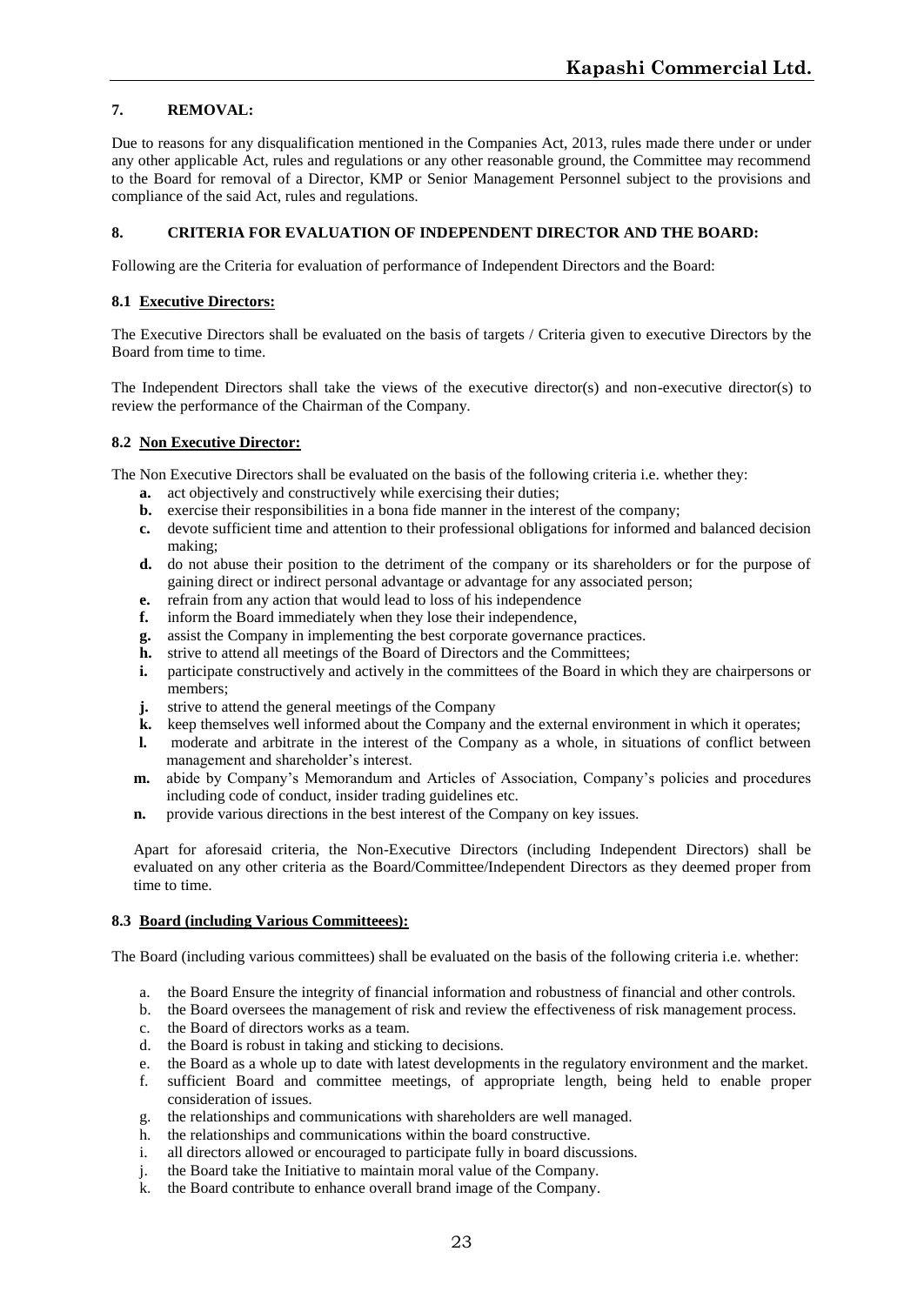Apart from aforesaid criteria, the Board (including Committees) shall be evaluated on any other criteria as the Board/Committee/Independent Directors as they deemed proper from time to time.

# 9. **POLICY ON BOARD DIVERSITY:**

The appointment of director(s) on the Board should be based on merit that complements and expands the skills, experience and expertise of the Board as a whole, taking into account gender, age, professional experience and qualifications, educational background, and any other factors that the Board might consider relevant and applicable from time to time towards achieving a diverse Board.

The Nomination & Remuneration Committee is (among other things) responsible for:

reviewing the structure, size and composition of the Board and the appointment of new directors of the Company from time to time to ensure that it has a balanced composition of skills, experience and expertise appropriate to the requirements of the businesses of the Company, with due regard to the benefits of diversity on the Board.

#### **10. REMUNERATION:**

**10.1** The Committee will recommend the remuneration to be paid to the Managing Director, Whole-time Director, KMP and Senior Management Personnel to the Board for their approval. The level and composition of remuneration so determined by the Committee shall be reasonable and sufficient to attract, retain and motivate directors, Key Managerial Personnel and Senior Management of the quality required to run the company successfully. The relationship of remuneration to performance should be clear and meet appropriate performance benchmarks. The remuneration should also involve a

# **10.2 Director/ Managing Director**

Besides the above Criteria, the Remuneration/ compensation/ commission etc to be paid to Director/ Managing Director etc. shall be governed as per provisions of the Companies Act, 2013 and rules made there under or any other enactment for the time being in force.

balance between fixed and incentive pay reflecting short and long-term performance objectives appropriate

#### **10.3 Non executive Independent Directors**

to the working of the Company and its goals.

The Non- Executive Independent Director may receive remuneration by way of sitting fees as decided by the Board from time to time for attending meetings of Board or Committee thereof; Provided that the amount of such fees shall not exceed the ceiling/ limits as provided under Companies Act, 2013 and rules made there under or any other enactment for the time being in force.

#### **10.4 KMPs / Senior Management Personnel etc.**

The Remuneration to be paid to KMPs/ Senior Management Personnel shall be based on the experience, qualification and expertise of the related personnel and governed by the limits, if any prescribed under the Companies Act, 2013 and rules made there under or any other enactment for the time being in force.

#### **10.5 Other employees:**

Without prejudice to what is stated in para 10.1 to 10.4, the remuneration to be paid to the other employees shall be decided by the management of the Company based on the experience, qualification, expertise of the employees or any other criteria as may be decided by the Management.

#### **11. SUCCESSION PLANNING:**

The Nomination & Remuneration Committee shall work with the Board on the Leadership succession plan, and shall also prepare contingency plan for succession in case of any exigencies.

\*\*\*\*\*\*\*\*\*\*\*\*\*\*\*\*\*\*\*\*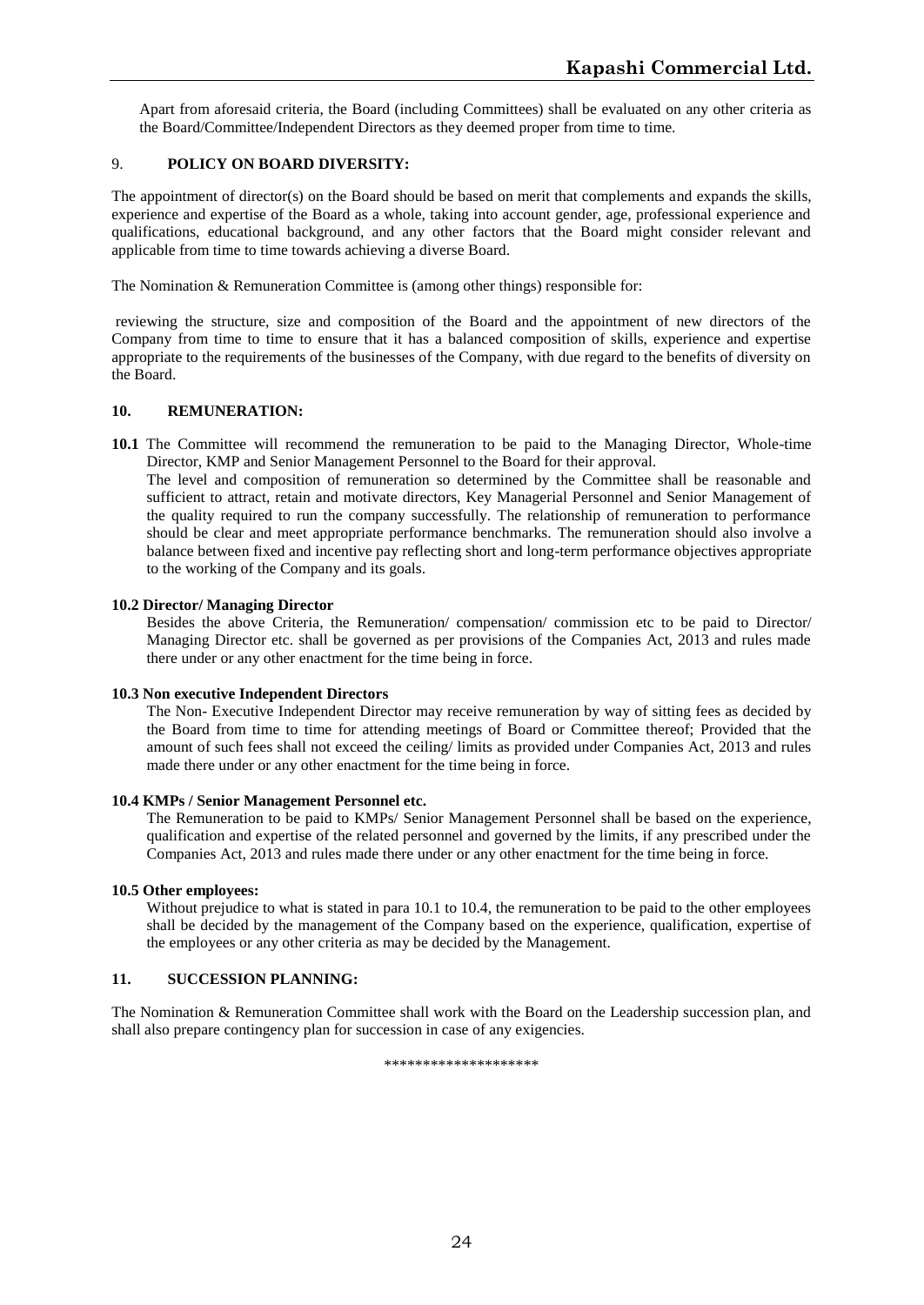#### **Annexure B to Board's Report**

# **SECRETARIAL AUDIT REPORT**

# FOR THE FINANCIAL YEAR ENDED ON 31ST MARCH, 2015

[Pursuant to section 204(1) of the Companies Act, 2013 and Rule No.9 of the Companies (Appointment and Remuneration Personnel) Rules, 2014]

To, The Members, **KAPASHI COMMERCIAL LIMITED**  NISHUVI, 4<sup>th</sup> Floor, 75, DR. ANNIE BESANT ROAD, WORLI Mumbai-400018.

We have conducted the secretarial audit the compliance of applicable statutory provisions and the adherence to good corporate practices by Kapashi Commercial Limited ("the Company") The Secretarial Audit was conducted in a manner that provided me a reasonable basis for evaluating the corporate conducts/ statutory compliances and expressing my opinion thereon.

Based on our verification of the Company's books, papers, minute books, forms and returns filed and other records maintained by the Company and also the information provided by the Company, its officers, agents and authorized representatives during the conduct of Secretarial audit , We hereby report that in our opinion, the Company has, during the audit, period covering the financial year ended on March 31, 2015 complied with the Statutory provisions listed hereunder and also that the company has proper Board-processes and compliance-Mechanism in place to the extent and in the manner reported hereinafter.

We have examined the books, papers, minute books, forms and returns filed and other records maintained by the Company for the financial year ended on March 31, 2015 according to the provisions of-

- (i) The Companies Act, 1956 and the Rules made under that Act and the Companies Act, 2013 and the Rules made there under;
- (ii) The Securities Contracts (Regulation) Act, 1956 ('SCRA') and the rules made under that Act;
- (iii) The Depositories Act, 1996 and the Regulations and Bye-laws framed under that act:
- (Iv) The following Regulations and Guidelines prescribed under the Securities and Exchange Board of India Act, 1992 ('SEBI'):-
	- (a) The Securities and Exchange Board of India (Substantial Acquisition of Shares and Takeovers) Regulations, 2011;
	- (b) The Securities and Exchange Board of India (Prohibition of Insider Trading) Regulation, 1992;

Following Regulations and/or Guidelines are not applicable to the Company for Financial year ended 31st March, 2015:

- The Securities and Exchange Board of India (issue of Capital and Disclosure Requirements) Regulations, 2009;
- The Securities and Exchange Board of India (Employee Stock Option Scheme and Employee Stock Purchase Scheme) Guidelines, 1999:
- The Securities and Exchange Board of India (Issue and Listing of Debt Securities) Regulations, 2008;
- The Securities and Exchange Board of India (Registrars to an issue and Share Transfer Agents) Regulations, 1993 regarding the Companies Act and dealing with client;
- The Securities and Exchange Board of India (Delisting of Equity Shares) Regulations, 2009; and
- The Securities and Exchange Board of India (Buyback of Securities) Regulations, 1998.
- The Foreign Exchange Management Act, 1999 and the Rules and Regulations made under that Act to the extent of Foreign Direct Investment (FDI), Overseas direct Investment (ODI), and External Commercial Borrowings (ECB);
- (v) The Equity Listing Agreements with Bombay Stock Exchange Limited.
- (vi) The Labour laws applicable to the Company such as,
	- The Payment of Wages Act, 1936;
	- The Minimum Wages Act, 1948;
	- The Maternity Benefit Act, 1961;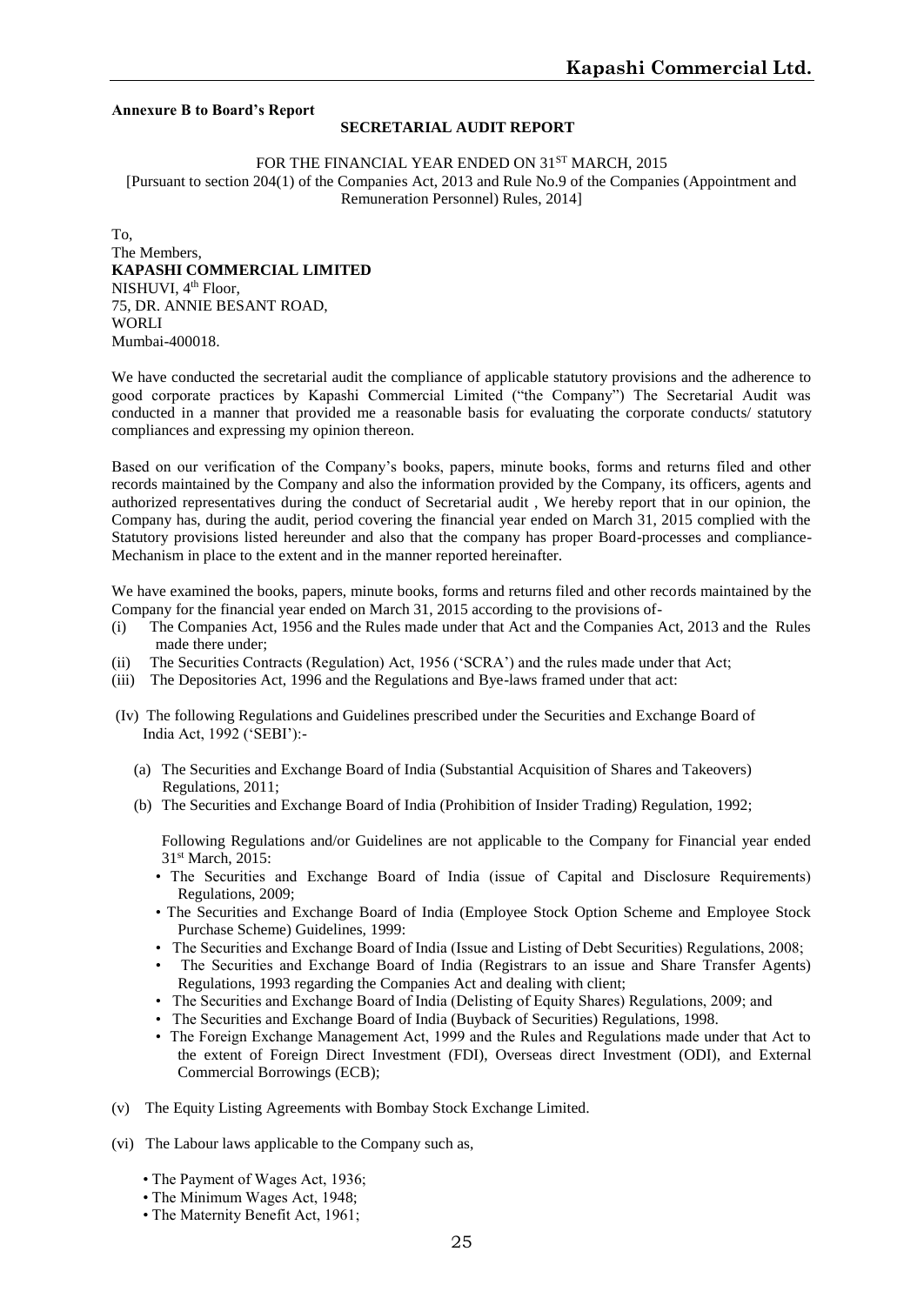• The Child Labour Prohibition and Regulation Act, 1986;

- The Employees Compensation Act, 1923.
- (vii) Maharashtra Professional Tax Act, 1975.

(viii) Non-Banking Financial Companies Regulations as prescribed by Reserve Bank of India

During the period under review the Company has, in our opinion, complied with the provisions of the Act, Rules, Regulations, Guidelines, Standards, etc. mentioned above.

# **We further report that**

The Board of Directors is duly constituted with proper balance of Executive Directors, Non-Executive Directors and Independent Directors. The changes in the composition of the Board of Directors that took place during the period under review were carried out in compliance with the provisions of the Act.

Adequate notice is given to all directors to schedule the Board Meetings, agenda and detailed notes on agenda were sent at least seven days in advance, and a system exists for seeking and obtaining further information and clarification on the agenda items before the meeting and for meaningful participation at the meeting.

Majority decision is carried through while the dissenting members' views are captured and recorded as part of the minutes.

We further report that there are adequate systems and processes in the company commensurate with the size and operations of the Company to monitor and ensure compliance with applicable laws, rules, regulations and guidelines.

**We further report that** during the audit period the Company has not taken any actions/ events occurred having a major bearing on the Company's affairs in pursuance to the above referred laws, rules, regulations, guidelines, standards, etc. referred to above.

> **For R. N. Shah & Associates Company Secretaries**

**Place: Mumbai (Rajnikant N. Shah) Date: May 20, 2015 Proprietor** 

 **FCS NO: 1629 C P NO: 700**

This report is to be read with our letter of even date which is annexed as Annexure A and forms an integral part of this report.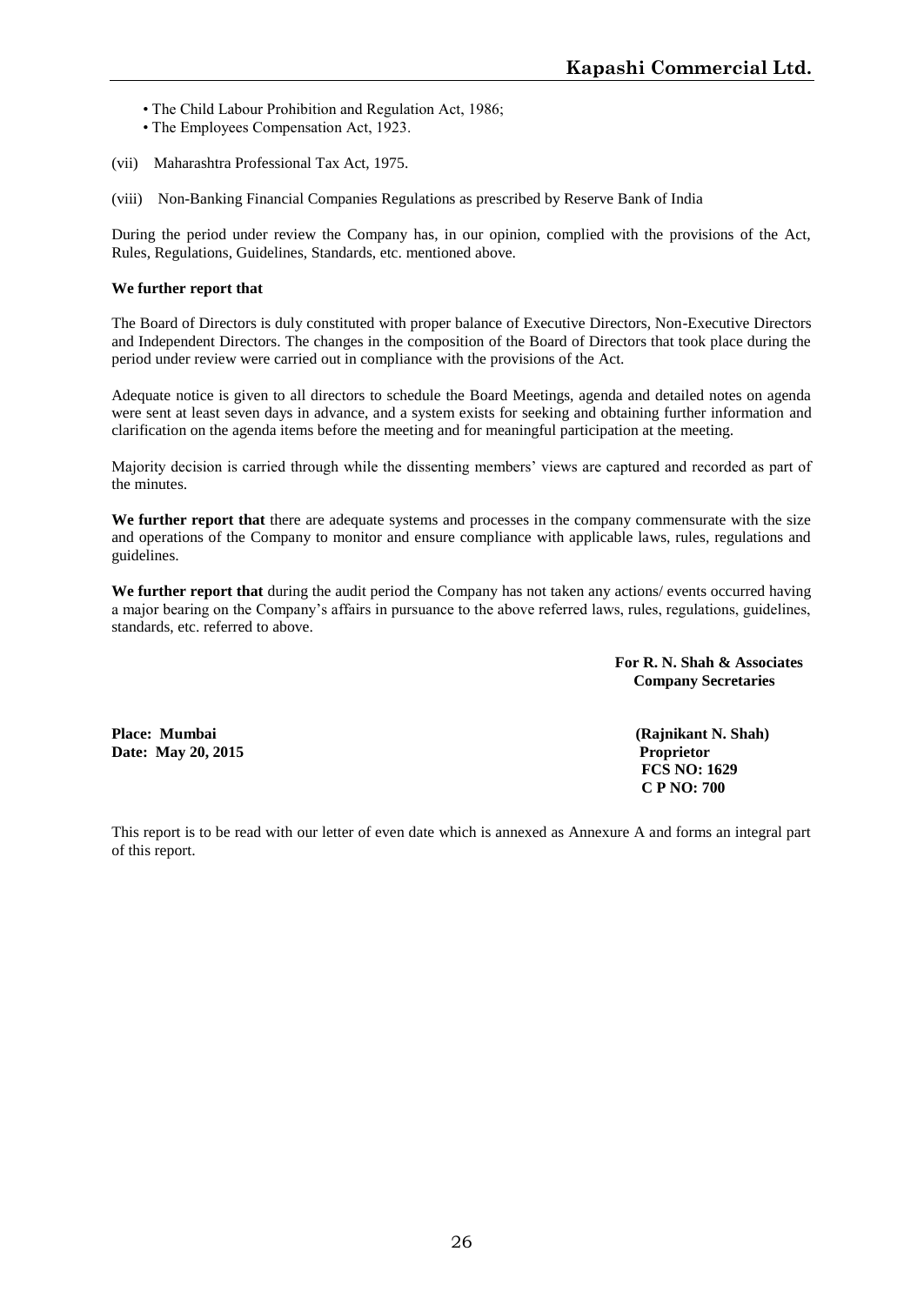To, **'Annexure A'** The Members, **KAPASHI COMMERCIAL LIMITED**  NISHUVI, 4<sup>th</sup> Floor, 75, DR. ANNIE BESANT ROAD, WORLI Mumbai-400018.

Our report of even date is to be read along with this letter.

- 1. Maintenance of Secretarial record is the responsibility of the management of the Company. Our Responsibility is to express an opinion on these secretarial records based on our audit.
- 2. We have followed the audit practices and processes as were appropriate to obtain reasonable assurance about the correctness of the contents of the Secretarial records. The verification was done on test basis to ensure that correct facts are reflected in secretarial records. We believe that the processes and practices, we followed provide a reasonable basis for our opinion.
- 3. We have not verified the correctness and appropriateness of financial records and Books of Accounts of the company.
- 4. Where ever required, we have obtained the Management representation about the compliance of laws , rules and regulations and happening of events etc.
- 5. The compliance of the provisions of Corporate and other applicable laws, rules, regulations, standards is the responsibility of management. Our examination was limited to the verification of procedures on test basis.
- 6. The Secretarial Audit report is neither an assurance as to the future viability of the company nor of the efficacy or effectiveness with which the management has conducted the affairs of the Company.

 **For R. N. Shah & Associates Company Secretaries**

Place: Mumbai **Calculation Community (Rajnikant N. Shah)** Date:  $20^{\text{th}}$  May,  $2015$  Proprietor

 **FCS NO: 1629 C P NO: 700**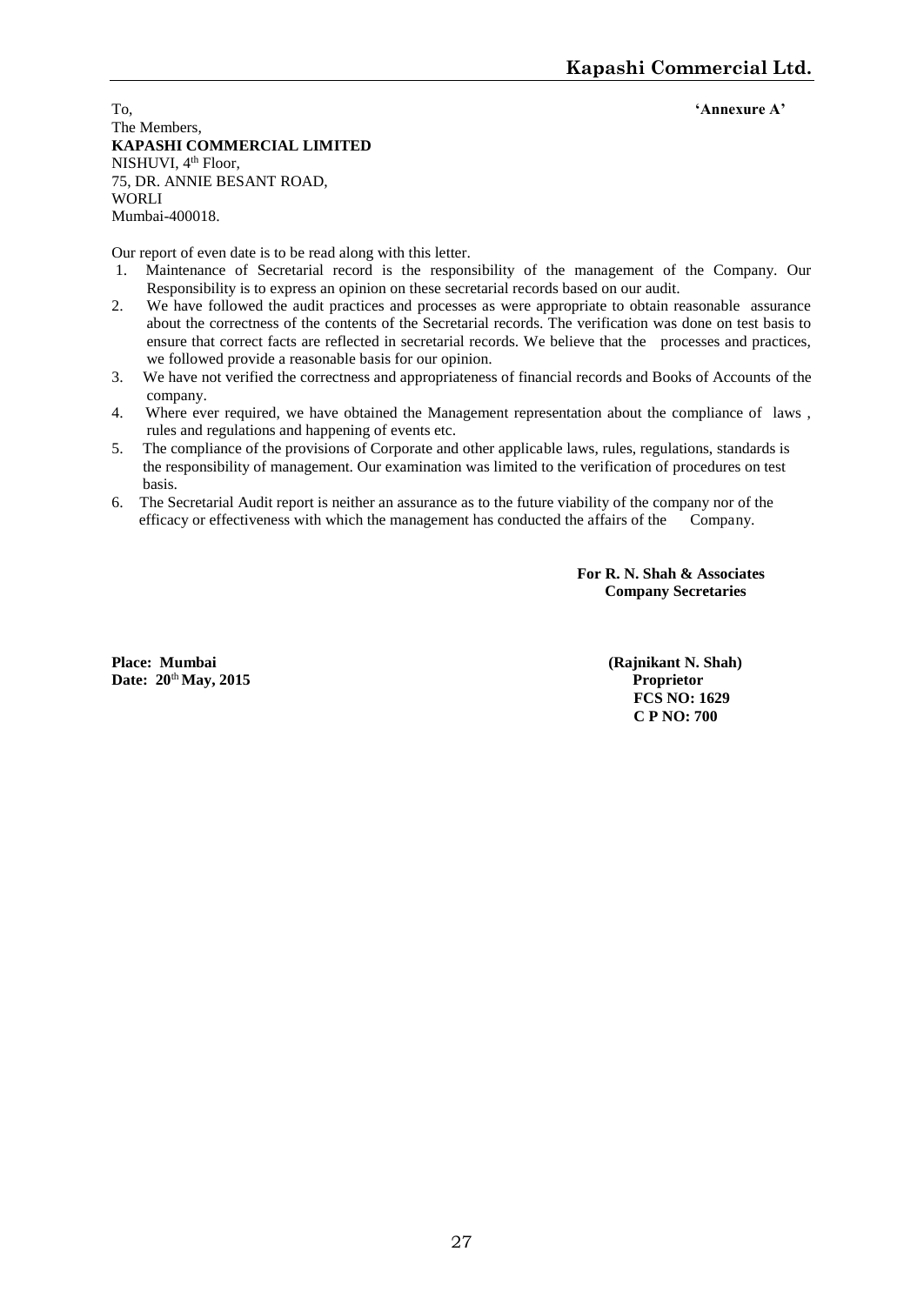# **INDEPENDENT AUDITORS' REPORT**

#### TO THE MEMBERS OF KAPASHI COMMERCIAL LIMITED

#### Report on the Financial Statements

We have audited the accompanying financial statements of KAPASHI COMMERCIAL LIMITED ("the company"),which comprise the Balance Sheet as at 31 March2015, the Statement of Profit and Loss, the Cash Flow Statement for the year then ended, and a summary of significant accounting policies and other explanatory information.

#### **Management's Responsibility for the Financial Statements**

The Company's Board of Directors is responsible for the matters stated in section 134(5) of the Companies Act, 2013 ("the Act") with respect to the preparation and presentation of these financial statements that give a true and fair view of the financial position, financial performance and cash flows of the Company in accordance with the accounting principles generally accepted in India, including the Accounting Standards specified under Section 133 of the Act, read with Rule 7 of the Companies (Accounts) Rules, 2014. This responsibility also includes the maintenance of adequate accounting records in accordance with the provision of the Act for safeguarding of the assets of the Company and for preventing and detecting the frauds and other irregularities; selection and application of appropriate accounting policies; making judgments and estimates that are reasonable and prudent; and design, implementation and maintenance of adequate internal financial control, that were operating effectively for ensuring the accuracy and completeness of the accounting records, relevant to the preparation and presentation of the financial statements that give a true and fair view and are free from material misstatement, whether due to fraud or error.

#### **Auditor's Responsibility**

Our responsibility is to express an opinion on these financial statements based on our audit.

We have taken into account the provisions of the Act, the accounting and auditing standards and matters which are required to be included in the audit report under the provisions of the Act and the Rules made thereunder.

We conducted our audit in accordance with the Standards on Auditing specified under section 143(10) of the Act. Those Standards require that we comply with ethical requirements and plan and perform the audit to obtain reasonable assurance about whether the financial statements are free from material misstatement.

An audit involves performing procedures to obtain audit evidence about the amounts and disclosures in the financial statements. The procedures selected depend on the auditor's judgment, including the assessment of the risks of material misstatement of the financial statements, whether due to fraud or error. In making those risk assessments, the auditor considers internal financial control relevant to the Company's preparation of the financial statements that give true and fair view, in order to design audit procedures that are appropriate in the circumstances, but not for the purpose of expressing an opinion on whether the Company has in place an adequate internal financial controls system over financial reporting and operating effectiveness of such controls .An audit also includes evaluating the appropriateness of accounting policies used and the reasonableness of the accounting estimates made by Company's Directors, as well as evaluating the overall presentation of the financial statements.

We believe that the audit evidence we have obtained is sufficient and appropriate to provide a basis for our audit opinion on the financial statements.

#### **Opinion**

In our opinion and to the best of our information and according to the explanations given to us, the aforesaid financial statements give the information required by the Act in the manner so required and give a true and fair view in conformity with the accounting principles generally accepted in India of the state of affairs of the Company as at 31stMarch2015, its profit and its cash flows for the year ended on that date.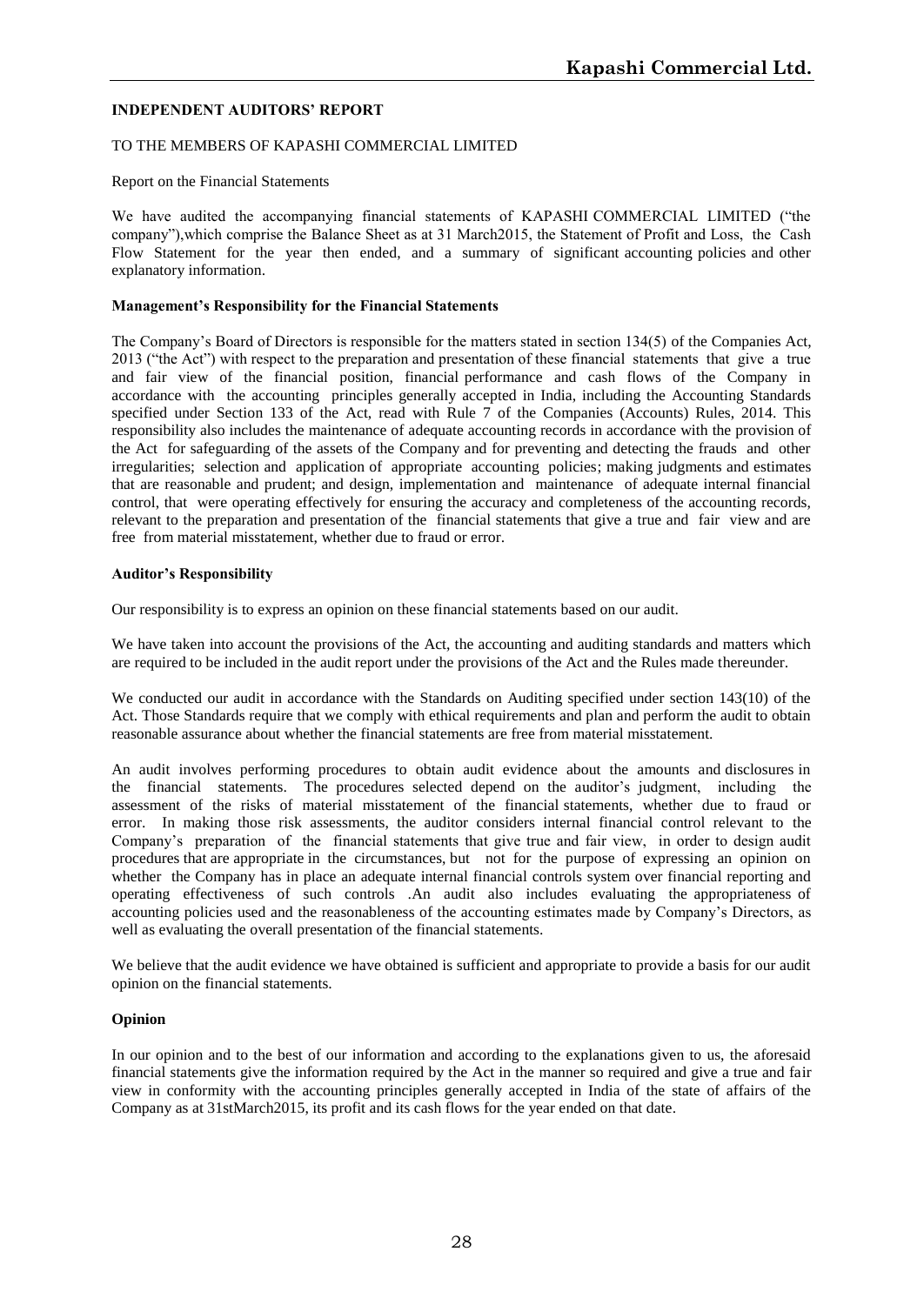# **Report on other Legal and Regulatory Requirements**

1. As required by the Companies (Auditor's Report) Order, 2015("the Order") issued by the Central Government of India in terms of sub-section (11) of section 143 of the Act, we give in the Annexure a statement on the matters Specified in paragraphs 3 and 4 of the Order.

2. As required by section 143(3) of the Act, we report that:

a) We have sought and obtained all the information and explanations which to the best of our knowledge and belief were necessary for the purposes of our audit.

b) In our opinion proper books of account as required by law have been kept by the Company so far as it appears from our examination of those books.

c) The Balance Sheet, the Statement of Profit and Loss, and Cash Flow Statement dealt with by this Report are in agreement with the books of account.

d) In our opinion, the aforesaid financial statements comply with the Accounting Standards specified under Section 133 of the Act, read with Rule 7 of the Companies (Accounts) Rules, 2014.

e) On the basis of written representations received from the directors as on 31 March, 2015, taken on record by the Board of Directors, none of the directors is disqualified as on 31 March, 2015, from being appointed as a director in terms of Section 164(2) of the Act.

f) With respect to the other matters to be included in the Auditor's Report in accordance with Rule 11 of the Companies (Audit and Auditors) Rules, 2014, in our opinion and to the best of our information and according to the explanations given to us:

i. The Company does not have any pending litigations which would impact its financial position.

ii. The Company did not have any long-term contracts including derivatives contracts for which there were any material foreseeable losses.

iii. There were no amounts which required to be transferred by the Company to the Investor Education and Protection Fund.

> **For D. V. VORA & CO. Chartered Accountants (FRN 111624W)**

 **( D.V.VORA ) PARTNER Membership No. 30013**

**Place: Mumbai: Date: 20/05/2015**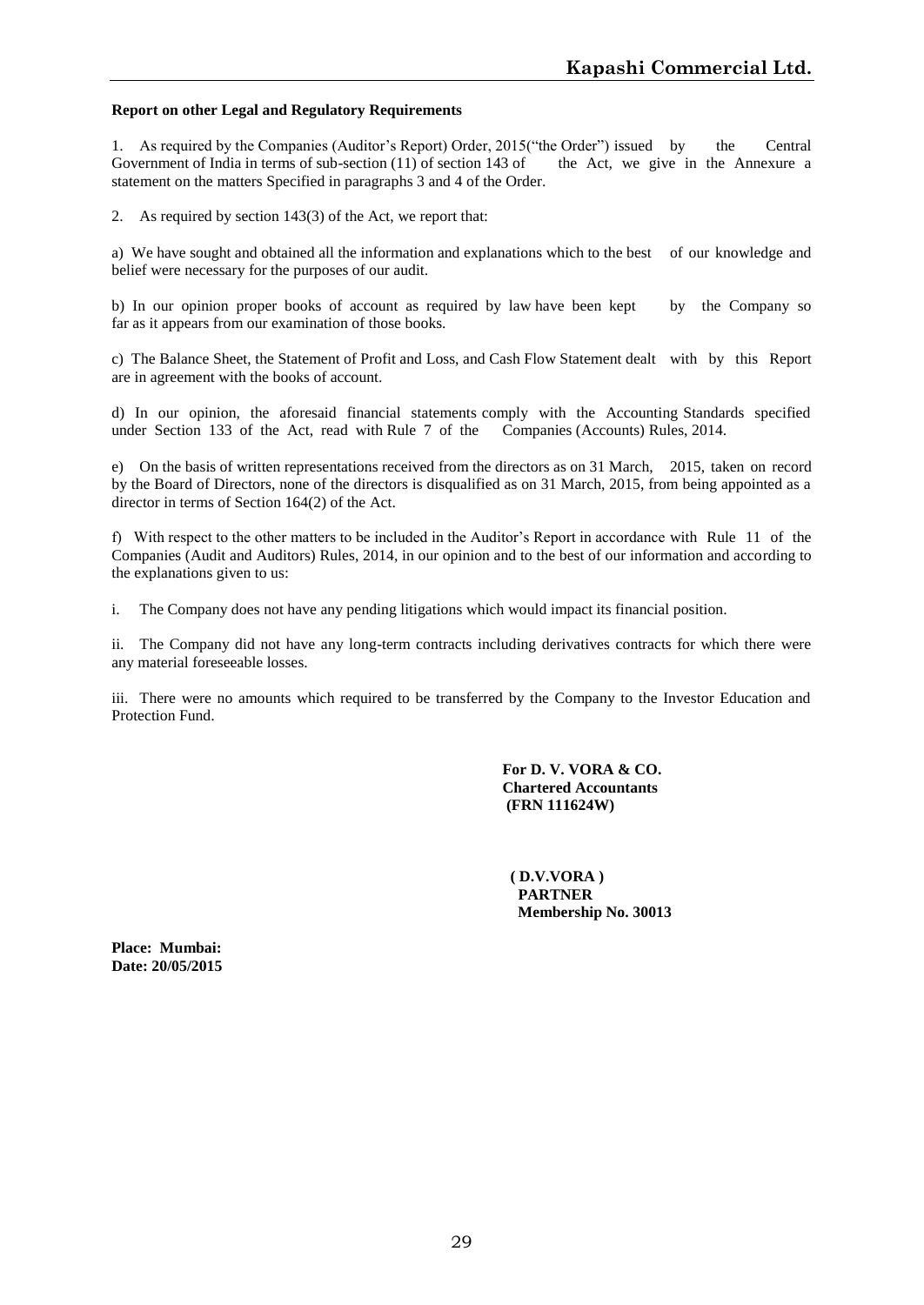# **ANNEXURE TO AUDITOR'S REPORT**

# **Referred to in paragraph 3 of our report of even date.**

- [1] The Company do not have any fixed Assets.
- [II] The Company do not hold any Inventory.
- [III] The Company has not granted any loans, secured or unsecured, to or from companies, firms or other parties covered in the register maintained under section 189 of the Act.
- [IV] In our opinion and according to the information and explanations given to us, there are adequate internal control procedures commensurate with the size of the company and the nature of its business with reg to purchase of fixed assets. The activities of the Company do not involve sale of goods. During course of our audit, we have not observed any continuing failure to correct major weakness in inter controls.
- [V] In our opinion and according to the information and explanations given to us, the Company has compl with the provisions of Sections  $73$  to  $76$  of the Companies Act,  $2013$  with regard to the deposits accepted from the public. No order has been passed by the Company Law Board.
- [VI] The Rules made by the Central Government for the maintenance of cost records under Sub-Section (1) Section 148 of the Companies Act, 2013 does not apply in respect of Company's business.
- [VII]  $[a]$  The company is regular in depositing with appropriate authorities undisputed statutory dues including Provident fund, Employees' state insurance, Income-tax, Sales-tax, Wealth-1 Service tax, Custom duty, Excise-duty, cess and other statutory dues applicable to it.
	- $[b]$ According to the information and explanations given to us, no undisputed amounts payable in respect of Provident fund, Employees' state insurance, Income-tax, Sales-tax, Wealth-t Service tax, Custom duty, Excise-duty, cess and other statutory dues applicable to it were arrears, as at  $31<sup>st</sup>$  March 2015 for a period of more than six months from the date they beca payable.
	- $\lceil c \rceil$ According to the information and explanation given to us, there are no dues of sale tax, incor tax, customs duty, wealth-tax, service tax, excise duty and cess which have not been deposi on account of any dispute.
	- [d] According to the information and explanation given to us, There were no amounts wh required to be transferred by the Company to the Investor Education and Protection Fund.
- [VIII] The company has accumulated losses as at 31<sup>st</sup> March, 2015. The company has not incurred cash los during the financial year covered by the audit, and has not incurred any Cash Losses during immediat preceding financial year.
- [IX] During the year, the company has not taken any loan from any financial institution or bank and has issued any debenture.
- [X] The company has not given any guarantee for loans taken by others from Bank or financial institutions.
- [XI] The provision of clause 4(XI) of the order is not presently applicable to the company since it has taken any term loan during the financial year.
- [XII] In our opinion and according to the information and explanations given to us, no fraud on or by the company has been noticed or reported during the course of our audit.

**For D. V. VORA & CO. Chartered Accountants (FRN 111624W)**

 **(D.V.VORA) Dated: 20/05/2015 Membership No. 30013**

**Place: Mumbai. PARTNER**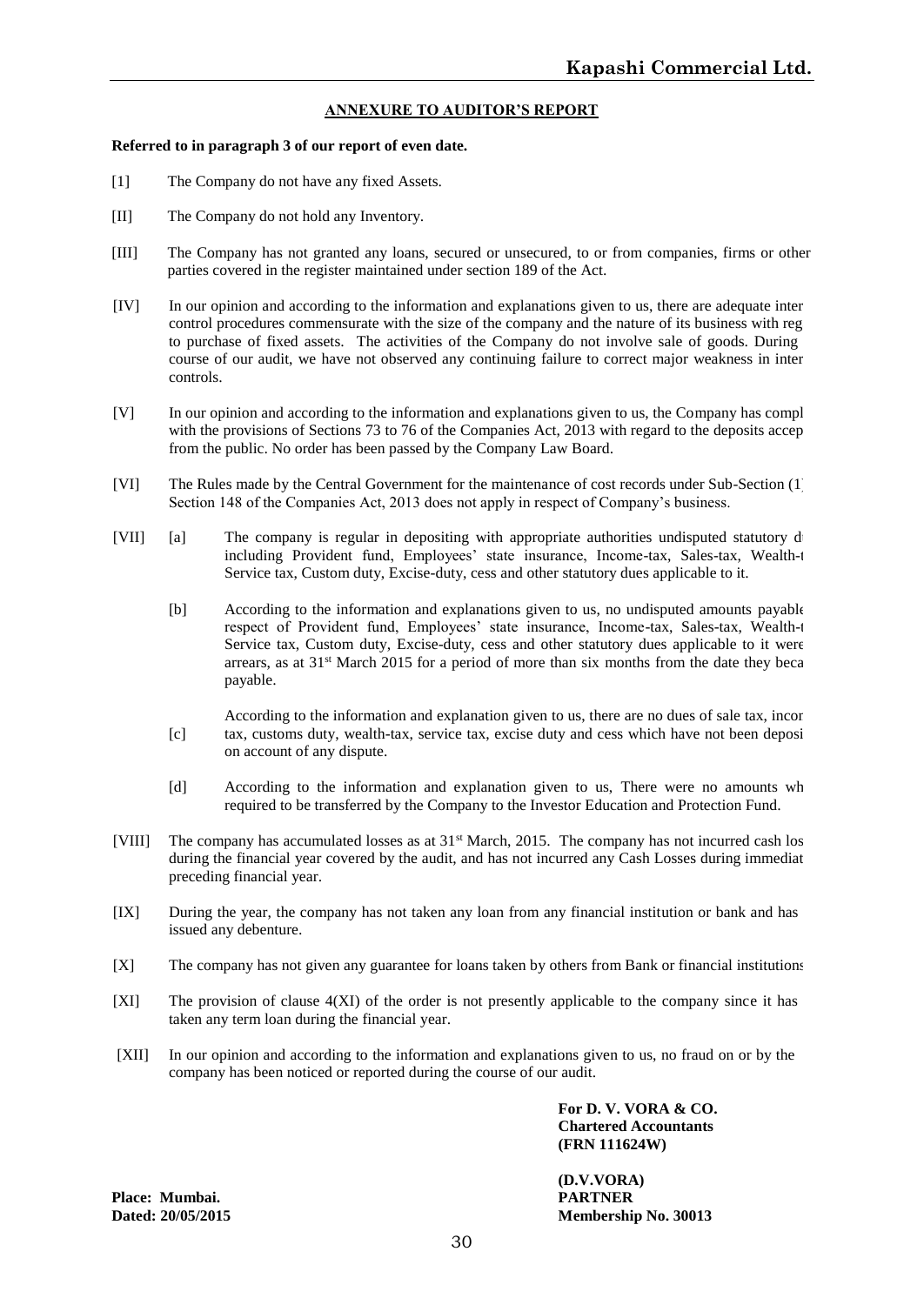# **BALANCE SHEET AS AT 31ST MARCH, 2015**

| I.<br><b>EQUITY AND LIABILITIES</b><br><b>Shareholder's Funds</b><br>(1)<br>Share Capital<br>10,000,000<br>10,000,000<br>(a)<br>1<br>$\overline{2}$<br>(b)<br>Reserves and Surplus<br>31,044,162<br>27,125,845<br><b>Current Liabilities</b><br>(2)<br>Other current liabilities<br>3<br>85,940<br>(a)<br>77,276<br>Short Term loans and advances<br>$\overline{4}$<br>851,630<br>(b)<br>Short term provisions<br>(c)<br>Provision for taxation<br>(Net of Advance Tax)<br>499,929<br>246,142<br><b>Total</b><br>42,481,661<br>37,449,263<br>П.<br><b>Assets</b><br>Non-current assets<br>(1)<br>Long term loans and advances<br>5<br>36,663,520<br>37,308,205<br>(a)<br><b>Current Assets</b><br>(2)<br>Cash and cash equivalents<br>2,357,392<br>141,058<br>(a)<br>6<br>Short term loans and advances<br>7<br>(b)<br>3,024,000<br>(c)<br>Other current assets<br>Advance tax (Net of Provision)<br>436,749<br>42,481,661<br>37,449,263<br><b>Total</b><br><b>Significant Accounting Policies</b> )<br>1 to 15<br><b>Notes on Financial Statements</b> )<br>The accompanying notes are an integral part of<br>financial statements<br>For and on behalf of the Board<br>As per our Report of even date<br>For D.V. VORA & CO.<br><b>Chartered Accountants</b><br>(FRN 111624W)<br>(S. S. KAPASHI)<br>(N. I. KAPASHI)<br>DIN:00008435<br>DIN:00073665<br><b>Directors</b><br>(D. V. VORA)<br><b>Partner</b><br>Membership No.30013<br>(Nandini P. Kapashi)<br>(Pooja P. Bagwe)<br><b>Chief Financial Officer</b><br><b>Company Secretary</b><br><b>Mumbai</b><br>Mumbai | Particulars       | Note<br>No. | As at<br>31st March 2015<br>Rs. | As at<br>31st March 2015<br>Rs. |
|-------------------------------------------------------------------------------------------------------------------------------------------------------------------------------------------------------------------------------------------------------------------------------------------------------------------------------------------------------------------------------------------------------------------------------------------------------------------------------------------------------------------------------------------------------------------------------------------------------------------------------------------------------------------------------------------------------------------------------------------------------------------------------------------------------------------------------------------------------------------------------------------------------------------------------------------------------------------------------------------------------------------------------------------------------------------------------------------------------------------------------------------------------------------------------------------------------------------------------------------------------------------------------------------------------------------------------------------------------------------------------------------------------------------------------------------------------------------------------------------------------------------------------------------------------------------------|-------------------|-------------|---------------------------------|---------------------------------|
|                                                                                                                                                                                                                                                                                                                                                                                                                                                                                                                                                                                                                                                                                                                                                                                                                                                                                                                                                                                                                                                                                                                                                                                                                                                                                                                                                                                                                                                                                                                                                                         |                   |             |                                 |                                 |
|                                                                                                                                                                                                                                                                                                                                                                                                                                                                                                                                                                                                                                                                                                                                                                                                                                                                                                                                                                                                                                                                                                                                                                                                                                                                                                                                                                                                                                                                                                                                                                         |                   |             |                                 |                                 |
|                                                                                                                                                                                                                                                                                                                                                                                                                                                                                                                                                                                                                                                                                                                                                                                                                                                                                                                                                                                                                                                                                                                                                                                                                                                                                                                                                                                                                                                                                                                                                                         |                   |             |                                 |                                 |
|                                                                                                                                                                                                                                                                                                                                                                                                                                                                                                                                                                                                                                                                                                                                                                                                                                                                                                                                                                                                                                                                                                                                                                                                                                                                                                                                                                                                                                                                                                                                                                         |                   |             |                                 |                                 |
|                                                                                                                                                                                                                                                                                                                                                                                                                                                                                                                                                                                                                                                                                                                                                                                                                                                                                                                                                                                                                                                                                                                                                                                                                                                                                                                                                                                                                                                                                                                                                                         |                   |             |                                 |                                 |
|                                                                                                                                                                                                                                                                                                                                                                                                                                                                                                                                                                                                                                                                                                                                                                                                                                                                                                                                                                                                                                                                                                                                                                                                                                                                                                                                                                                                                                                                                                                                                                         |                   |             |                                 |                                 |
|                                                                                                                                                                                                                                                                                                                                                                                                                                                                                                                                                                                                                                                                                                                                                                                                                                                                                                                                                                                                                                                                                                                                                                                                                                                                                                                                                                                                                                                                                                                                                                         |                   |             |                                 |                                 |
|                                                                                                                                                                                                                                                                                                                                                                                                                                                                                                                                                                                                                                                                                                                                                                                                                                                                                                                                                                                                                                                                                                                                                                                                                                                                                                                                                                                                                                                                                                                                                                         |                   |             |                                 |                                 |
|                                                                                                                                                                                                                                                                                                                                                                                                                                                                                                                                                                                                                                                                                                                                                                                                                                                                                                                                                                                                                                                                                                                                                                                                                                                                                                                                                                                                                                                                                                                                                                         |                   |             |                                 |                                 |
|                                                                                                                                                                                                                                                                                                                                                                                                                                                                                                                                                                                                                                                                                                                                                                                                                                                                                                                                                                                                                                                                                                                                                                                                                                                                                                                                                                                                                                                                                                                                                                         |                   |             |                                 |                                 |
|                                                                                                                                                                                                                                                                                                                                                                                                                                                                                                                                                                                                                                                                                                                                                                                                                                                                                                                                                                                                                                                                                                                                                                                                                                                                                                                                                                                                                                                                                                                                                                         |                   |             |                                 |                                 |
|                                                                                                                                                                                                                                                                                                                                                                                                                                                                                                                                                                                                                                                                                                                                                                                                                                                                                                                                                                                                                                                                                                                                                                                                                                                                                                                                                                                                                                                                                                                                                                         |                   |             |                                 |                                 |
|                                                                                                                                                                                                                                                                                                                                                                                                                                                                                                                                                                                                                                                                                                                                                                                                                                                                                                                                                                                                                                                                                                                                                                                                                                                                                                                                                                                                                                                                                                                                                                         |                   |             |                                 |                                 |
|                                                                                                                                                                                                                                                                                                                                                                                                                                                                                                                                                                                                                                                                                                                                                                                                                                                                                                                                                                                                                                                                                                                                                                                                                                                                                                                                                                                                                                                                                                                                                                         |                   |             |                                 |                                 |
|                                                                                                                                                                                                                                                                                                                                                                                                                                                                                                                                                                                                                                                                                                                                                                                                                                                                                                                                                                                                                                                                                                                                                                                                                                                                                                                                                                                                                                                                                                                                                                         |                   |             |                                 |                                 |
|                                                                                                                                                                                                                                                                                                                                                                                                                                                                                                                                                                                                                                                                                                                                                                                                                                                                                                                                                                                                                                                                                                                                                                                                                                                                                                                                                                                                                                                                                                                                                                         |                   |             |                                 |                                 |
|                                                                                                                                                                                                                                                                                                                                                                                                                                                                                                                                                                                                                                                                                                                                                                                                                                                                                                                                                                                                                                                                                                                                                                                                                                                                                                                                                                                                                                                                                                                                                                         |                   |             |                                 |                                 |
|                                                                                                                                                                                                                                                                                                                                                                                                                                                                                                                                                                                                                                                                                                                                                                                                                                                                                                                                                                                                                                                                                                                                                                                                                                                                                                                                                                                                                                                                                                                                                                         |                   |             |                                 |                                 |
|                                                                                                                                                                                                                                                                                                                                                                                                                                                                                                                                                                                                                                                                                                                                                                                                                                                                                                                                                                                                                                                                                                                                                                                                                                                                                                                                                                                                                                                                                                                                                                         |                   |             |                                 |                                 |
|                                                                                                                                                                                                                                                                                                                                                                                                                                                                                                                                                                                                                                                                                                                                                                                                                                                                                                                                                                                                                                                                                                                                                                                                                                                                                                                                                                                                                                                                                                                                                                         |                   |             |                                 |                                 |
|                                                                                                                                                                                                                                                                                                                                                                                                                                                                                                                                                                                                                                                                                                                                                                                                                                                                                                                                                                                                                                                                                                                                                                                                                                                                                                                                                                                                                                                                                                                                                                         |                   |             |                                 |                                 |
|                                                                                                                                                                                                                                                                                                                                                                                                                                                                                                                                                                                                                                                                                                                                                                                                                                                                                                                                                                                                                                                                                                                                                                                                                                                                                                                                                                                                                                                                                                                                                                         |                   |             |                                 |                                 |
|                                                                                                                                                                                                                                                                                                                                                                                                                                                                                                                                                                                                                                                                                                                                                                                                                                                                                                                                                                                                                                                                                                                                                                                                                                                                                                                                                                                                                                                                                                                                                                         |                   |             |                                 |                                 |
|                                                                                                                                                                                                                                                                                                                                                                                                                                                                                                                                                                                                                                                                                                                                                                                                                                                                                                                                                                                                                                                                                                                                                                                                                                                                                                                                                                                                                                                                                                                                                                         |                   |             |                                 |                                 |
|                                                                                                                                                                                                                                                                                                                                                                                                                                                                                                                                                                                                                                                                                                                                                                                                                                                                                                                                                                                                                                                                                                                                                                                                                                                                                                                                                                                                                                                                                                                                                                         |                   |             |                                 |                                 |
|                                                                                                                                                                                                                                                                                                                                                                                                                                                                                                                                                                                                                                                                                                                                                                                                                                                                                                                                                                                                                                                                                                                                                                                                                                                                                                                                                                                                                                                                                                                                                                         |                   |             |                                 |                                 |
|                                                                                                                                                                                                                                                                                                                                                                                                                                                                                                                                                                                                                                                                                                                                                                                                                                                                                                                                                                                                                                                                                                                                                                                                                                                                                                                                                                                                                                                                                                                                                                         |                   |             |                                 |                                 |
| Dated: 20/05/2015                                                                                                                                                                                                                                                                                                                                                                                                                                                                                                                                                                                                                                                                                                                                                                                                                                                                                                                                                                                                                                                                                                                                                                                                                                                                                                                                                                                                                                                                                                                                                       | Dated: 20/05/2015 |             |                                 |                                 |

**Dated: 20/05/2015 Dated: 20/05/2015**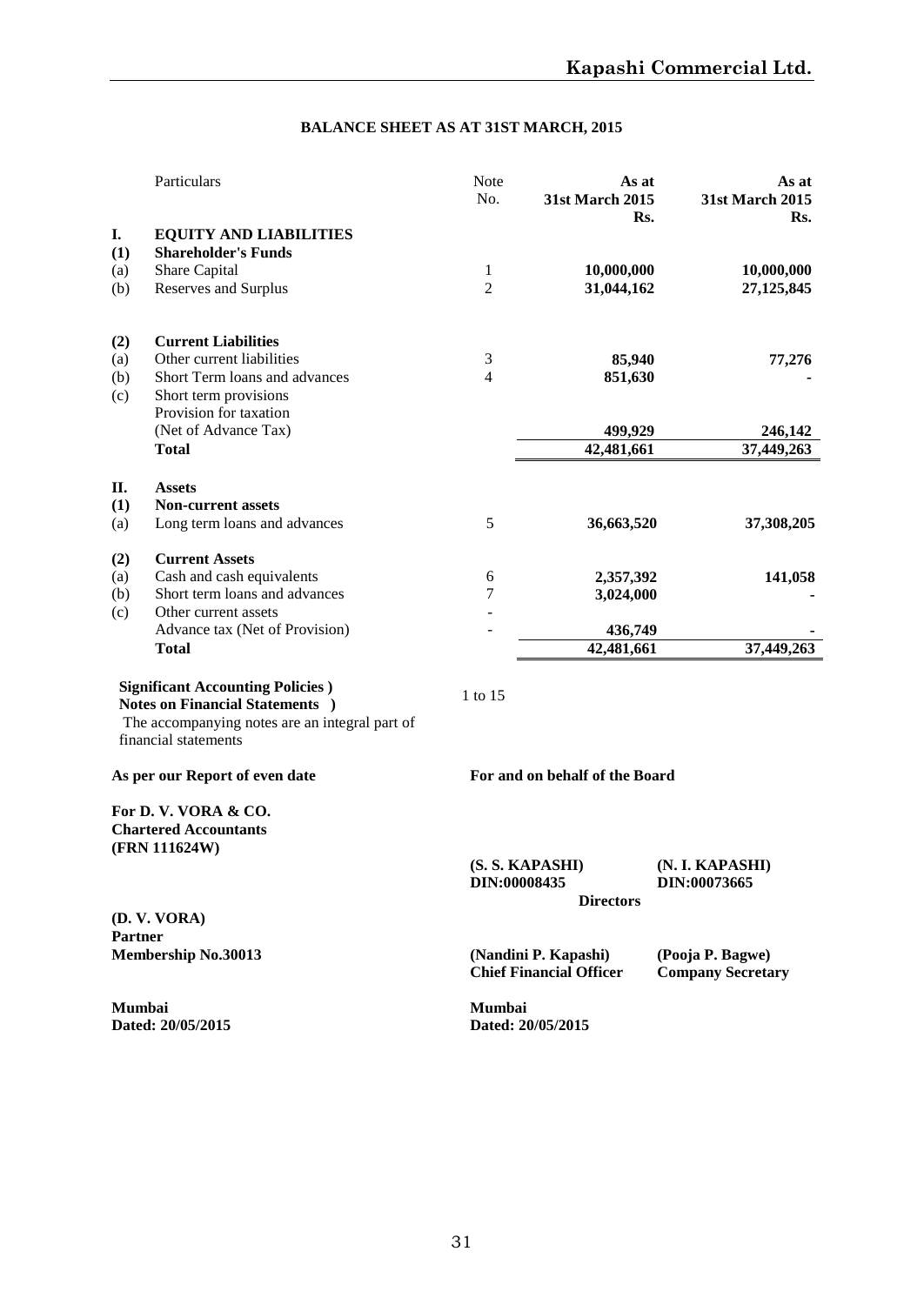# **STATEMENT OF PROFIT AND LOSS FOR THE YEAR ENDED 31ST MARCH, 2015**

|                          | Particulars                                                                                                                                                                                          | Note<br>No.   | 2014-15                                                                    | 2013-14                                |
|--------------------------|------------------------------------------------------------------------------------------------------------------------------------------------------------------------------------------------------|---------------|----------------------------------------------------------------------------|----------------------------------------|
| I.                       | Other Income                                                                                                                                                                                         | $\,8\,$       | Rs.<br>7,001,010                                                           | Rs.<br>6,476,212                       |
| П.                       | Total Revenue (I)                                                                                                                                                                                    |               | 7,001,010                                                                  | 6,476,212                              |
| Ш.                       | Expenses<br>Employee benefit expense<br>Financial costs<br>Other expenses<br><b>Total Expenses</b>                                                                                                   | 9<br>10<br>11 | 63,000<br>109,587<br>1,010,106<br>1,182,693                                | 51,139<br>17,534,242<br>17,585,381     |
| IV.                      | Profit before exception and extraordinary items<br>and tax                                                                                                                                           |               | 5,818,317                                                                  | (11, 109, 169)                         |
| V.                       | Excess/Short Provision of earlier years                                                                                                                                                              |               |                                                                            | (1,309,364)                            |
| VI.                      | Profit before tax (IV - V)                                                                                                                                                                           |               | 5,818,317                                                                  | (12, 418, 533)                         |
| VII.<br>(1)              | Tax expenses<br>Current tax                                                                                                                                                                          |               | 1,900,000                                                                  | 1,600,000                              |
| VIII.                    | Profit/(Loss) from the period from continuing<br>operations (VI -VII)                                                                                                                                |               | 3,918,317                                                                  | (14, 018, 533)                         |
| IX.<br>(a)<br>(b)<br>(c) | Earning per equity share<br>Profit/(Loss) after tax and prior period items as<br>per Profit & Loss Account (in Rupees)<br>Weighted average number of equity shares<br>outstanding<br>Basic & Diluted |               | 3,918,317<br>1,000,000<br>3.92                                             | (14, 018, 533)<br>1,000,000<br>(14.02) |
|                          | <b>Significant Accounting Policies</b> )<br><b>Notes on Financial Statements</b> )<br>The accompanying notes are an integral part of<br>financial statements                                         | 1 to 15       |                                                                            |                                        |
|                          | As per our Report of even date                                                                                                                                                                       |               | For and on behalf of the Board                                             |                                        |
|                          | For D.V. VORA & CO.<br><b>Chartered Accountants</b><br>(FRN 111624W)                                                                                                                                 | DIN:00008435  | (S. S. KAPASHI)                                                            | (N. I. KAPASHI)<br>DIN:00073665        |
| <b>Partner</b>           | (D. V. VORA)<br><b>Membership No.30013</b>                                                                                                                                                           |               | <b>Directors</b><br>(Nandini P. Kapashi)<br><b>Chief Financial Officer</b> | (Pooja P. Bagwe)                       |
| <b>Mumbai</b>            | Dated: 20/05/2015                                                                                                                                                                                    | Mumbai        | Dated: 20/05/2015                                                          | <b>Company Secretary</b>               |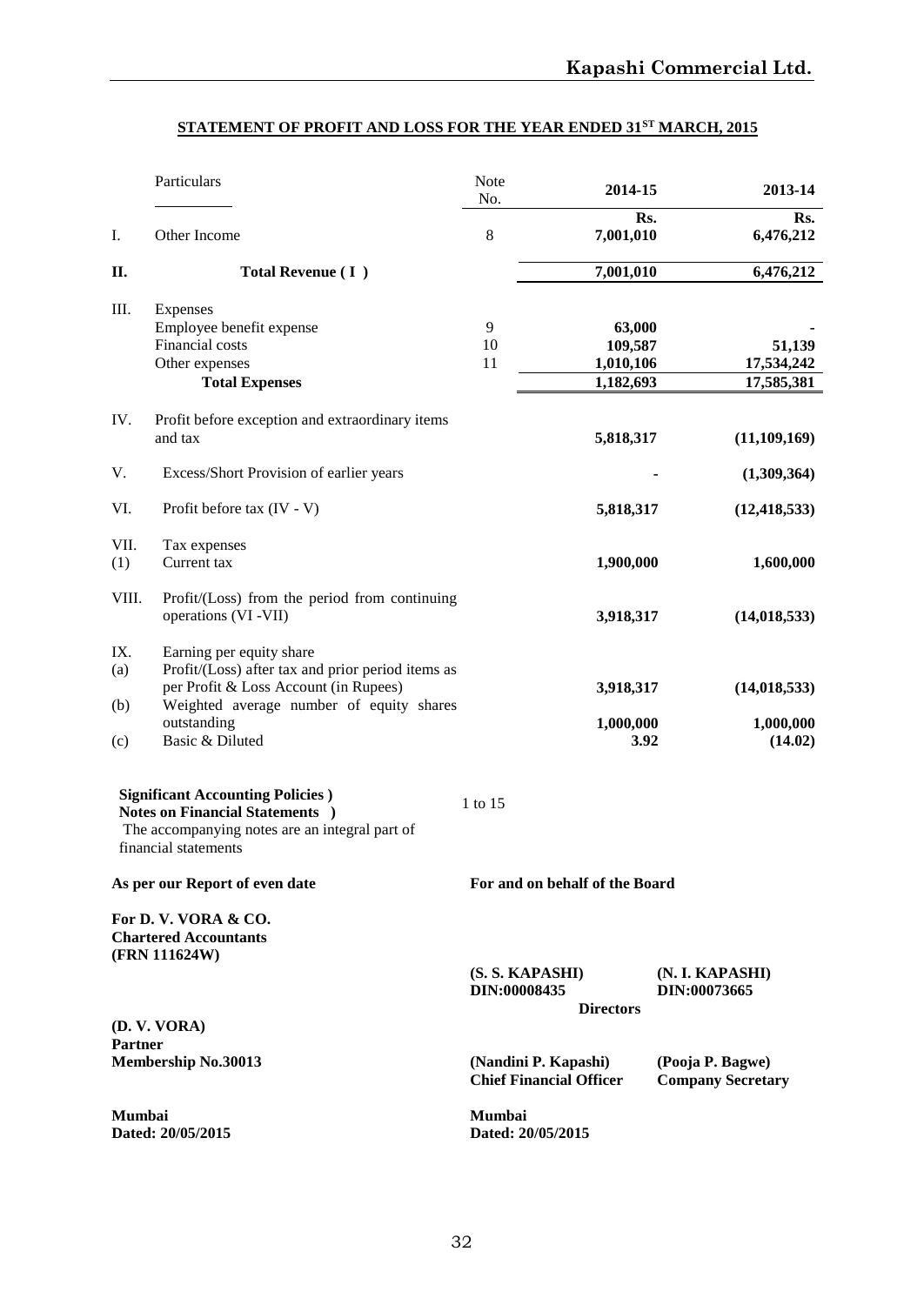# CASH FLOW STATEMENT FOR THE YEAR ENDED  $31^\mathrm{ST}$  MARCH  $2015$ (PURSUANT TO AMENDMENT TO CLAUSE 32 OF THE LISTING AGREEMENT)

|          | <b>PARTICULARS</b>                      |                          | As at         |                          | As at          |
|----------|-----------------------------------------|--------------------------|---------------|--------------------------|----------------|
|          |                                         |                          | 31-03-2015    |                          | 31-03-2014     |
|          |                                         |                          | <b>Rupees</b> |                          | Rupees         |
|          |                                         |                          |               |                          |                |
| $\bf{I}$ | CASH FLOW FROM OPERATING ACTIVITIES:    |                          |               |                          |                |
|          |                                         |                          |               |                          |                |
| (A)      | Net profit before tax & extra ordinary  |                          |               |                          |                |
|          | item                                    |                          | 5,818,317     |                          | (11, 109, 169) |
|          |                                         |                          |               |                          |                |
| (B)      | Adjustment                              |                          |               |                          |                |
|          | Add:                                    |                          |               |                          |                |
|          | i) Depreciation                         | $\overline{\phantom{a}}$ |               | $\overline{\phantom{a}}$ |                |
|          | ii) Interest paid                       |                          |               |                          |                |
|          |                                         |                          |               |                          |                |
|          | Less:                                   |                          |               |                          |                |
|          | <b>Interest Earned</b><br>$\mathbf{i}$  | (7,001,010)              |               | (6,476,212)              |                |
|          | ii) Excess/Short Provision of earlier   |                          | 7,001,010     | (1,309,364)              | (7,785,576)    |
|          | years                                   |                          |               |                          |                |
|          |                                         |                          |               |                          |                |
|          | <b>CASH FROM OPERATIONS</b>             |                          | (1, 182, 693) |                          | (18, 894, 745) |
|          |                                         |                          |               |                          |                |
| (C)      | (Increase)/Decrease in Current Assets   |                          |               |                          |                |
|          | i) Inventories                          | -                        |               |                          |                |
|          | ii) Sundry Debtors                      |                          |               | 4,000                    |                |
|          | iii) Other current Assets and Loans and |                          |               |                          |                |
|          | Advances                                | 2,715,696                |               | 16,895,434               |                |
|          | Increase/(decrease) in Current          |                          |               |                          |                |
|          | Liabilities                             |                          |               |                          |                |
|          | i) Liabilities                          |                          |               |                          |                |
|          |                                         | 2,816,138                |               | (115,990)                |                |
|          | ii) Provisions                          | 153,419                  | 5,685,253     | (4, 109, 177)            | 12,674,267     |
|          |                                         |                          |               |                          |                |
|          | Net Cash from Operations (A)            |                          | 4,502,560     |                          | (6,220,478)    |

*Contd…*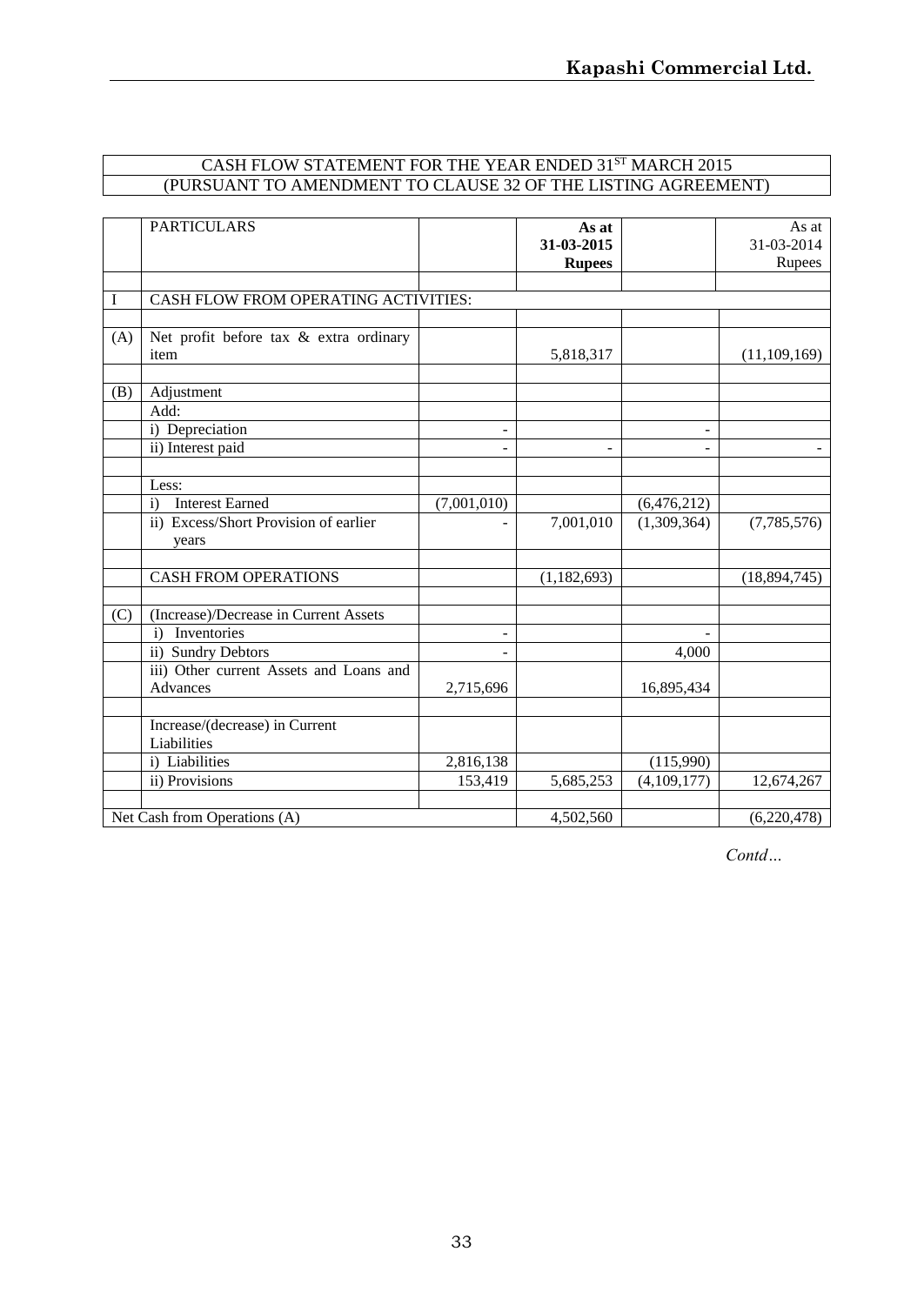# CASH FLOW STATEMENT FOR THE YEAR ENDED 31ST MARCH 2015 (PURSUANT TO AMENDMENT TO CLAUSE 32 OF THE LISTING AGREEMENT)

|                               | <b>PARTICULARS</b>                                   |                | As at<br>31-03-2015<br><b>Rupees</b> |           | As at<br>31-03-2014<br>Rupees |
|-------------------------------|------------------------------------------------------|----------------|--------------------------------------|-----------|-------------------------------|
| $\mathbf{I}$                  | CASH FLOW FROM INVESTMENT ACTIVITIES:                |                |                                      |           |                               |
|                               |                                                      |                |                                      |           |                               |
|                               | Add:                                                 |                |                                      |           |                               |
|                               | i) Interest Earned                                   |                | 7,001,010                            |           | 6,476,212                     |
|                               |                                                      |                |                                      |           |                               |
|                               | Less:                                                |                |                                      |           |                               |
|                               | (Increase)/Decrease in<br>$\ddot{1}$                 |                |                                      |           |                               |
|                               | Investment, net                                      |                |                                      |           |                               |
|                               | <b>Purchase of Fixed Assets</b><br>$\overline{11}$ ) |                |                                      |           |                               |
|                               | iii) Purchase/Sale of Investments                    |                |                                      |           |                               |
|                               | iv) Purchase/Sale of Fixed Assets                    |                |                                      | $\equiv$  |                               |
|                               | Purchase/Sale of Property<br>V)                      |                |                                      |           |                               |
|                               | vi) Interest Paid                                    |                |                                      |           |                               |
|                               | vii) Proceeds from issue of share                    |                |                                      |           |                               |
|                               | Capital                                              |                |                                      |           |                               |
|                               | viii) Repayment of loans                             | $\overline{a}$ |                                      |           |                               |
|                               | ix) Net Proceeds from Borrowings                     |                |                                      |           |                               |
| Net Cash from Investments (B) |                                                      | 7,001,010      |                                      | 6,476,212 |                               |
|                               |                                                      |                |                                      |           |                               |
|                               | Net Increase/Decrease in Cash &                      |                |                                      |           |                               |
| Cash Equivalent $(A + B)$     |                                                      | 2,498,450      |                                      | 255,734   |                               |
|                               |                                                      |                |                                      |           |                               |
|                               | <b>Opening Balance</b>                               |                | 141,058                              |           | 114,676                       |

Closing Balance 2,357,392 141,058

**As per our Report of even date For and on behalf of the Board**

**For D. V. VORA & CO. Chartered Accountants (FRN 111624W)**

**(D. V. VORA) Partner**

**Mumbai Mumbai Dated: 20/05/2015 Dated: 20/05/2015**

**(S. S. KAPASHI) (N. I. KAPASHI) DIN:00008435 DIN:00073665 Directors**

**Membership No.30013 (Nandini P. Kapashi) (Pooja P. Bagwe) Chief Financial Officer Company Secretary**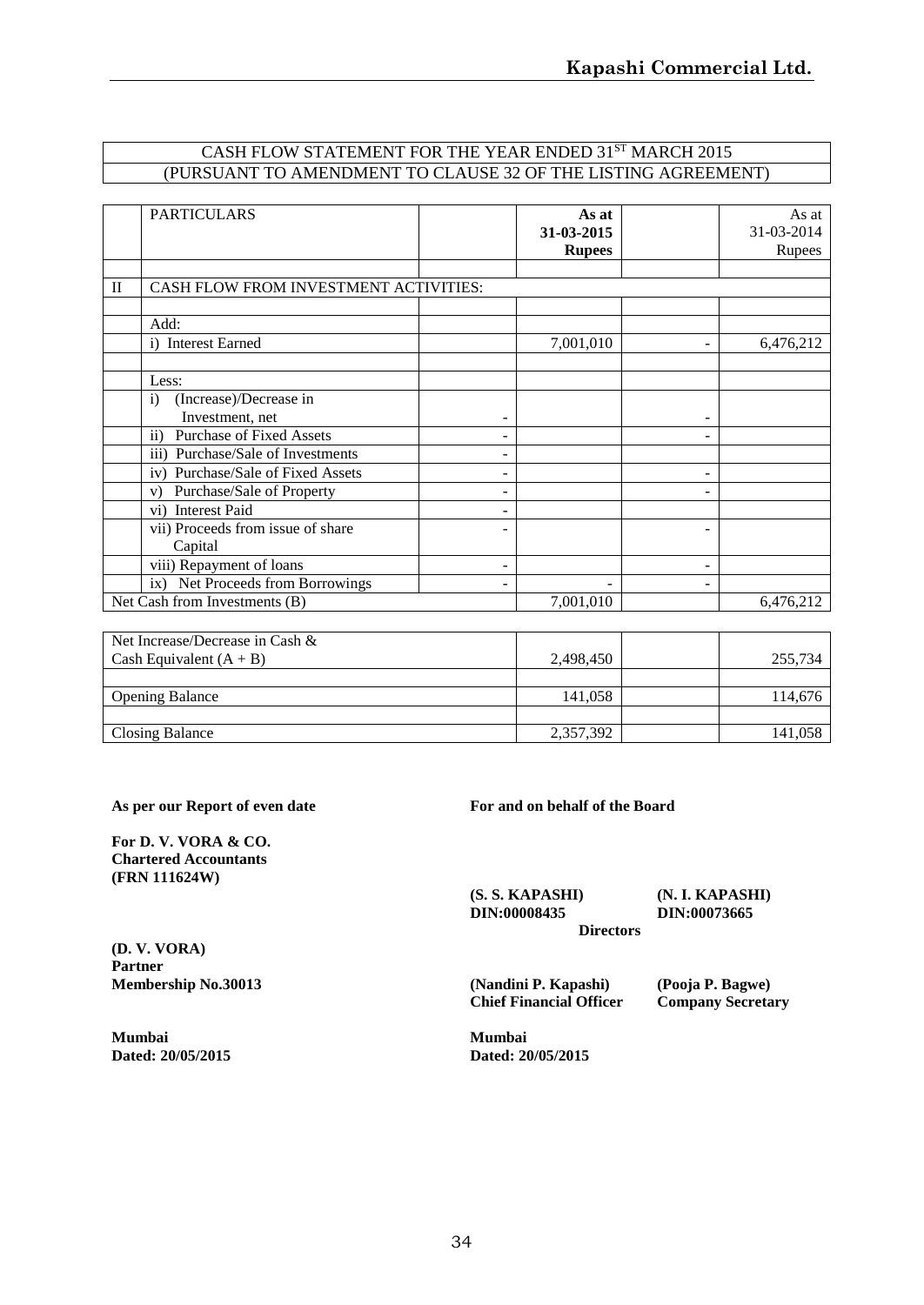# **SIGNIFICANT ACCOUNTING POLICIES**

# 1. *Basis of Preparation of Financial Statements*

The financial statements are prepared under the historical cost convention,except for certain fixed assets which are re-valued, in accordance with the generally accepted accounting principles in India and the provisions of the Companies Act.1956.

# 2. *Recognition of Income & Expenditure*

(a) Revenue / Income and Cost / Expenditure are generally accounted on accrual as they are earned or incurred.

# 3. *Use of Estimates*

 $\overline{a}$ 

The preparation of Financial Statements requires estimates and assumptions to be made that affect the reported amount of assets and liabilities on the date of the financial statements and the reported amount of revenues and expenses during the reporting period. Difference between the actual results and estimates are recognized in the period in which the results are known / materialized.

# 4. *Taxation*

Provision for taxation has been made after considering disallowable, exemptions and deductions as per the law as laid down and interpreted by various authorities.

# 5. *Provisions Contingent Liabilities and Contingent Assets*

Provisions involving substantial degree of estimation in measurement are recognized when there is a present obligation as a result of past events and it is probable that there will be outflow resources. Contingent Liabilities are not recognized but are disclosed in the notes. Contingent Assets are neither recognized nor disclosed.

# 6. *Impairment of Assets*

An asset is treated as impaired when the carrying cost of asset exceeds its recoverable value. An impairment loss is charged to the Profit & Loss account in the year in which an asset is identified as impaired. The impairment loss recognized in prior accounting period is reversed if there has been a change in the estimate of recoverable amount.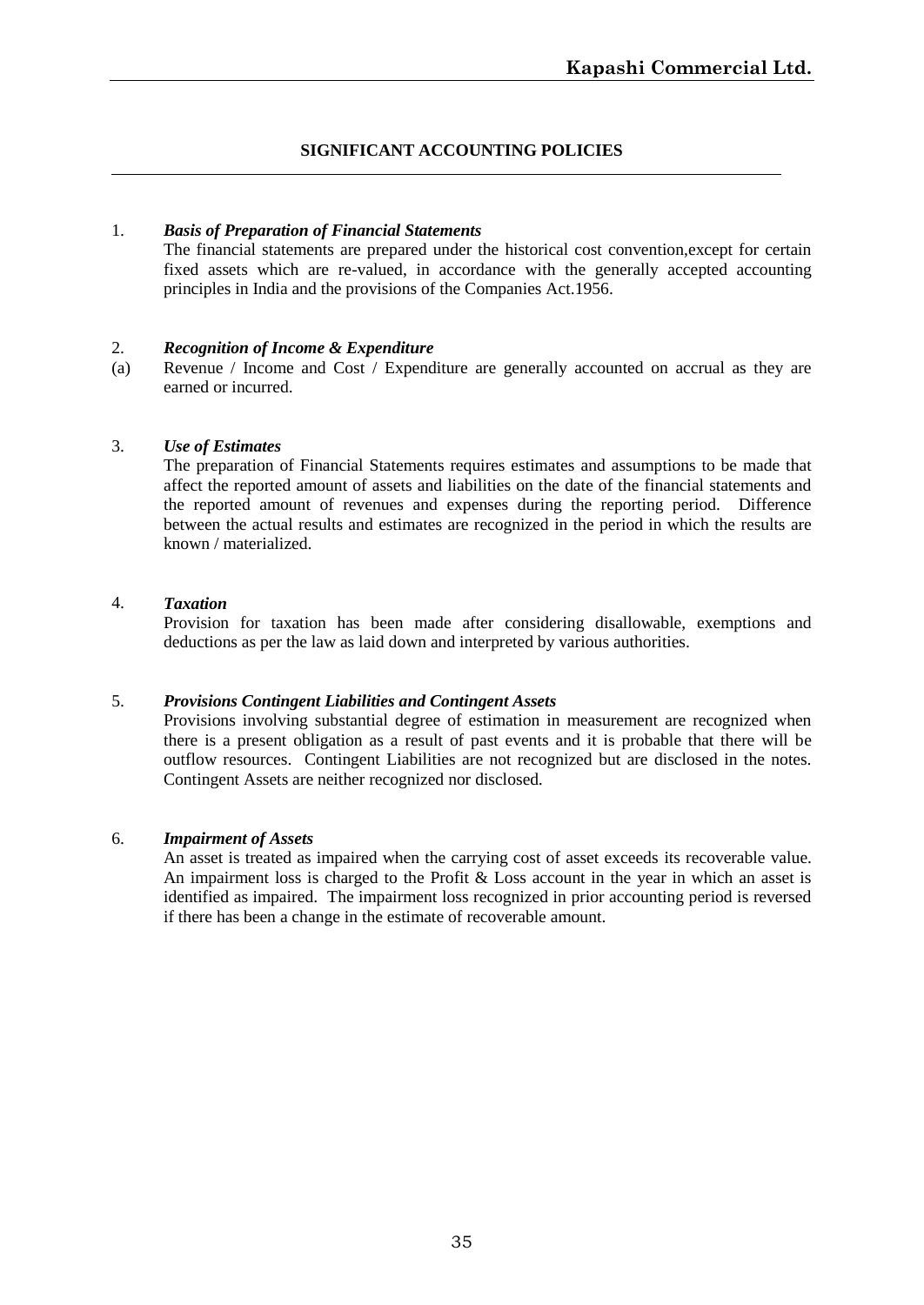| <b>Note</b>      | Particulars                                                                                  |                            | As at            |                            | As at           |
|------------------|----------------------------------------------------------------------------------------------|----------------------------|------------------|----------------------------|-----------------|
| No.              |                                                                                              |                            | 31st March 2015  |                            | 31st March 2014 |
|                  |                                                                                              |                            | Ŕs               |                            | ₹S              |
| 1)               | <b>SHARE CAPITAL</b><br><b>AUTHORIZED CAPITAL</b>                                            |                            |                  |                            |                 |
|                  | 1000000 Equity Shares of Rs.10/- each                                                        |                            | 10,000,000       |                            | 10,000,000      |
|                  |                                                                                              |                            |                  |                            |                 |
|                  | PAID-UP<br>ISSUED,<br><b>SUBSCRIBED</b><br>&<br><b>CAPITAL</b>                               |                            |                  |                            |                 |
|                  | 1000000 Equity Shares of Rs.10/- each                                                        |                            | 10,000,000       |                            | 10,000,000      |
| 1.1)             | Shares in the Company held<br>by<br>each<br>shareholder holding 5 Percent shares             |                            |                  |                            |                 |
|                  | Name of the Shareholder                                                                      | Number of<br><b>Shares</b> | $\%$             | Number of<br><b>Shares</b> | $\%$            |
|                  | Sevantilal S. Kapashi                                                                        | 80202                      | 8.02             | 80202                      | 8.02            |
|                  | Indubhai S. Kapashi                                                                          | 72494                      | 7.25             | 72494                      | 7.25            |
|                  | Paresh S. Kapashi                                                                            | 134750                     | 13.47            | 134750                     | 13.47           |
|                  | Nimish I. Kapashi                                                                            | 155850                     | 15.58            | 155850                     | 15.58           |
|                  | Nandini P. Kapashi                                                                           | 109200                     | 10.92            | 109200                     | 10.92           |
|                  | Bhakti N. Kapashi                                                                            | 60950                      | 6.09             | 60950                      | 6.09            |
|                  |                                                                                              |                            |                  |                            |                 |
| 1.2)             | Reconciliation of number of Shares outstanding<br>Equity Shares at the beginning of the year |                            | 1,000,000        |                            | 1,000,000       |
|                  | Equity Shares at the end of the year                                                         |                            | 1,000,000        |                            | 1,000,000       |
| 2)<br>i)         | <b>RESERVES &amp; SURPLUS</b><br><b>GENERAL RESERVE</b>                                      |                            |                  |                            |                 |
|                  | Balance as per last Balance Sheet                                                            |                            | 75,589,291       |                            | 75,589,291      |
|                  |                                                                                              |                            | 75,589,291       |                            | 75,589,291      |
| ii)              | SPECIAL RESERVE<br>(U/S 451 of RBI ACT)<br>Balance as per last Balance Sheet                 |                            | 19,947,250       |                            | 19,947,250      |
|                  | Additions during the year                                                                    |                            | 803,663          |                            |                 |
|                  |                                                                                              |                            | 20,750,913       |                            | 19,947,250      |
| iii)             | <b>PROFIT &amp; LOSS ACCOUNT</b>                                                             |                            |                  |                            |                 |
|                  | Balance as per last Balance Sheet                                                            |                            | (68, 410, 696)   |                            | (54, 392, 163)  |
|                  | Add: Profit during the year                                                                  |                            | 3,918,317        |                            | (14,018,533)    |
|                  | Less: Transferred to Special Reserve                                                         |                            | 803,663          |                            |                 |
|                  |                                                                                              |                            | (65, 296, 042)   |                            | (68, 410, 696)  |
|                  | Total: i+ii+iii+iv                                                                           |                            | 31,044,162       |                            | 27,125,845      |
|                  |                                                                                              |                            |                  |                            |                 |
| 3)               | <b>OTHER CURRENT LIABILITIES</b>                                                             |                            |                  |                            | 64,719          |
|                  | Other payables<br><b>Statutory Liabilities</b>                                               |                            | 61,560<br>24,380 |                            | 12,557          |
|                  | <b>Total</b>                                                                                 |                            | 85,940           |                            | 77,276          |
|                  |                                                                                              |                            |                  |                            |                 |
| $\boldsymbol{4}$ | <b>SHORT TERM LOANS AND ADVANCES</b>                                                         |                            |                  |                            |                 |
|                  | From related parties                                                                         |                            | 851,630          |                            |                 |
|                  | <b>Total</b>                                                                                 |                            | 851,630          |                            |                 |

# **Notes on Financial Statements for the Year Ended 31st March, 2015.**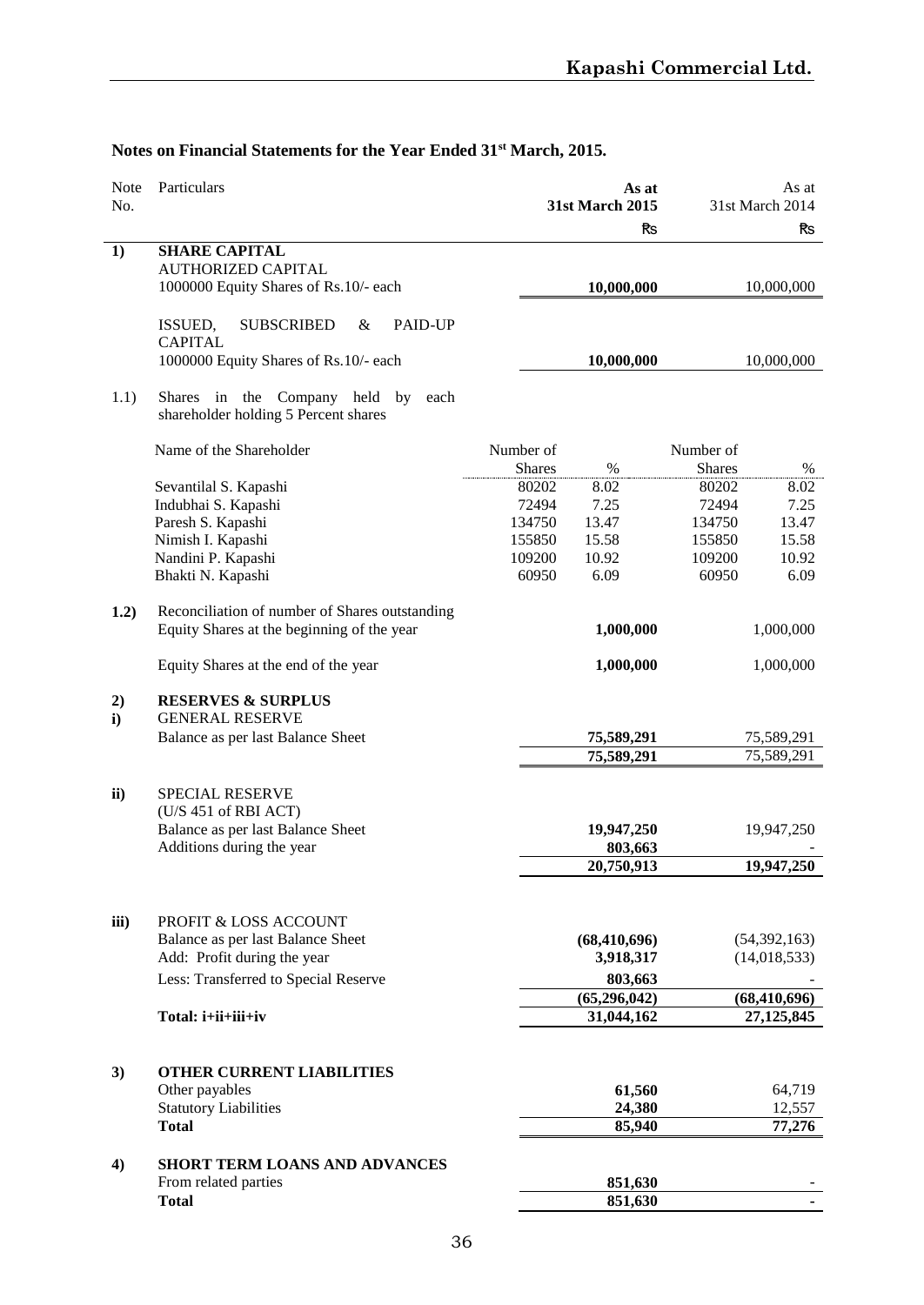| Note<br>No. | Particulars                                                                      | As at<br>31st March 2015 | As at<br>31st March 2014 |
|-------------|----------------------------------------------------------------------------------|--------------------------|--------------------------|
|             |                                                                                  | Rs                       | <b>Rs</b>                |
| 5)          | LONG TERM LOANS AND ADVANCES<br>1) Other Loans & Advances                        |                          |                          |
|             | Advance payments to parties<br>Advance payment of Income Tax                     | 36,663,520               | 36,971,824               |
|             | (Net of Provisions)<br><b>Total</b>                                              | 36,663,520               | 336,381<br>37,308,205    |
| 6)          | <b>CASH &amp; CASH EQUIVALENTS</b><br><b>Balances with Banks</b><br>$\mathbf{i}$ |                          |                          |
|             | Axis Bank Ltd.                                                                   | 22,961                   | 30,713                   |
|             | Oriental Bank of Commerce<br>ii) Cash on hand                                    | 2,326,915<br>7,515       | 47,279<br>63,065         |
|             | <b>Total</b>                                                                     | 2,357,392                | 141,058                  |
| 7)          | <b>SHORT TERM LOANS &amp; ADVANCES</b>                                           |                          |                          |
|             | To others<br>i)                                                                  | 3,024,000                |                          |
|             | <b>Total</b>                                                                     | 3,024,000                |                          |
| 8)          | <b>OTHER INCOME</b>                                                              |                          |                          |
|             | <b>Interest Gross</b><br>i)                                                      | 7,001,010                | 6,483,575                |
|             | ii) Interest on Income tax refund                                                |                          | 37,637                   |
|             | <b>Total</b>                                                                     | 7,001,010                | 6,476,212                |
| 9)          | <b>EMPLOYEE BENEFIT EXPENSES</b>                                                 |                          |                          |
|             | Salaries<br>$\ddot{\text{i}}$<br><b>Total</b>                                    | 63,000<br>63,000         |                          |
|             |                                                                                  |                          |                          |
| 10)         | <b>FINANCE COST</b>                                                              |                          |                          |
|             | <b>Interest to Directors</b><br>i)                                               | 109,587                  | 51,139                   |
|             | <b>Total</b>                                                                     | 109,587                  | 51,139                   |
| 11)         | <b>OTHER EXPENSES</b>                                                            |                          |                          |
|             | Rent                                                                             | 539,328                  | 539,328                  |
|             | <b>Payment to Auditors</b>                                                       |                          |                          |
|             | <b>Statutory Audit fees</b>                                                      | 34,200                   | 33,708                   |
|             | Tax Audit fees                                                                   | 34,200                   | 33,708                   |
|             | Listing fees<br>Donation                                                         | 112,360                  | 16,854<br>721,000        |
|             | Bad Debts W/off                                                                  |                          | 15,763,343               |
|             | Miscellaneous expenses                                                           | 290,018                  | 426,301                  |
|             | <b>Total</b>                                                                     | 1,010,106                | 17,534,242               |

# 12) **Related Party Transactions**

Other Associates – Nishuvi Trading And Investments Pvt. Ltd., Creative Corporation, Nishuvi Corporation, Indu Corporation Pvt. Ltd., Shreejee Darshan Corporation.

Directors / Key Management Personnel – Mr. Sevantilal Shantilal Kapashi, Mr. Indukumar Shantilal Kapashi.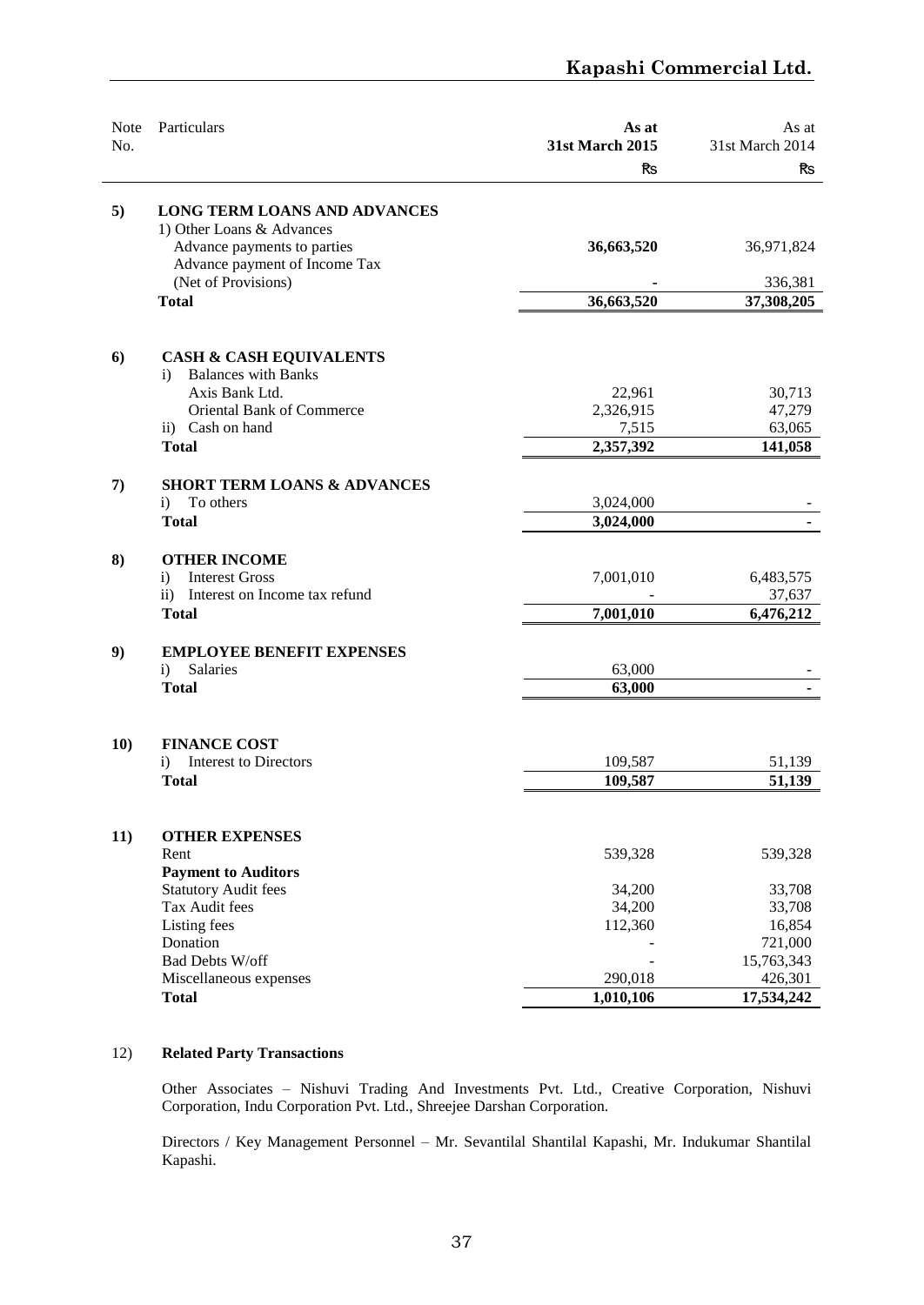Summary of the transactions with the above – related parties are as follows :

| <b>Nature of Transaction</b> |                                 | <b>Transaction for the</b>      |
|------------------------------|---------------------------------|---------------------------------|
| Key Management Personnel     | <b>Year ended March</b><br>2015 | <b>Year ended March</b><br>2014 |
|                              | <b>Amount in Rs.</b>            | <b>Amount in Rs.</b>            |
| Loan Received                | 4,243,002                       | 2,082,141                       |
| Loan Repaid                  | 3,490,000                       | 2,082,141                       |
| Year ended balance           | 851.630                         |                                 |
| Interest paid                | 109,587                         |                                 |

# 13) **Contingent Liability**

Previous Year Rs.NIL

# 14) **Segment Reporting**

The Company has only one primary business segment namely Trading "Ferrous – Non-Ferrous, Textiles, etc.", as such no separate reporting is being done for the year since it is reported in the final accounts for the year.

15) Previous year's figures have been regrouped, reclassified and/or renamed to conform to this year's classification.

**As per our Report of even date For and on behalf of the Board**

**For D. V. VORA & CO. Chartered Accountants (FRN 111624W)**

**(S. S. KAPASHI) (N. I. KAPASHI) DIN:00008435 DIN:00073665 Directors**

**(D. V. VORA) Partner Membership No.30013 (Nandini P. Kapashi) (Pooja P. Bagwe)**

**Mumbai Mumbai**

**Chief Financial Officer Company Secretary**

**Dated: 20/05/2015 Dated: 20/05/2015**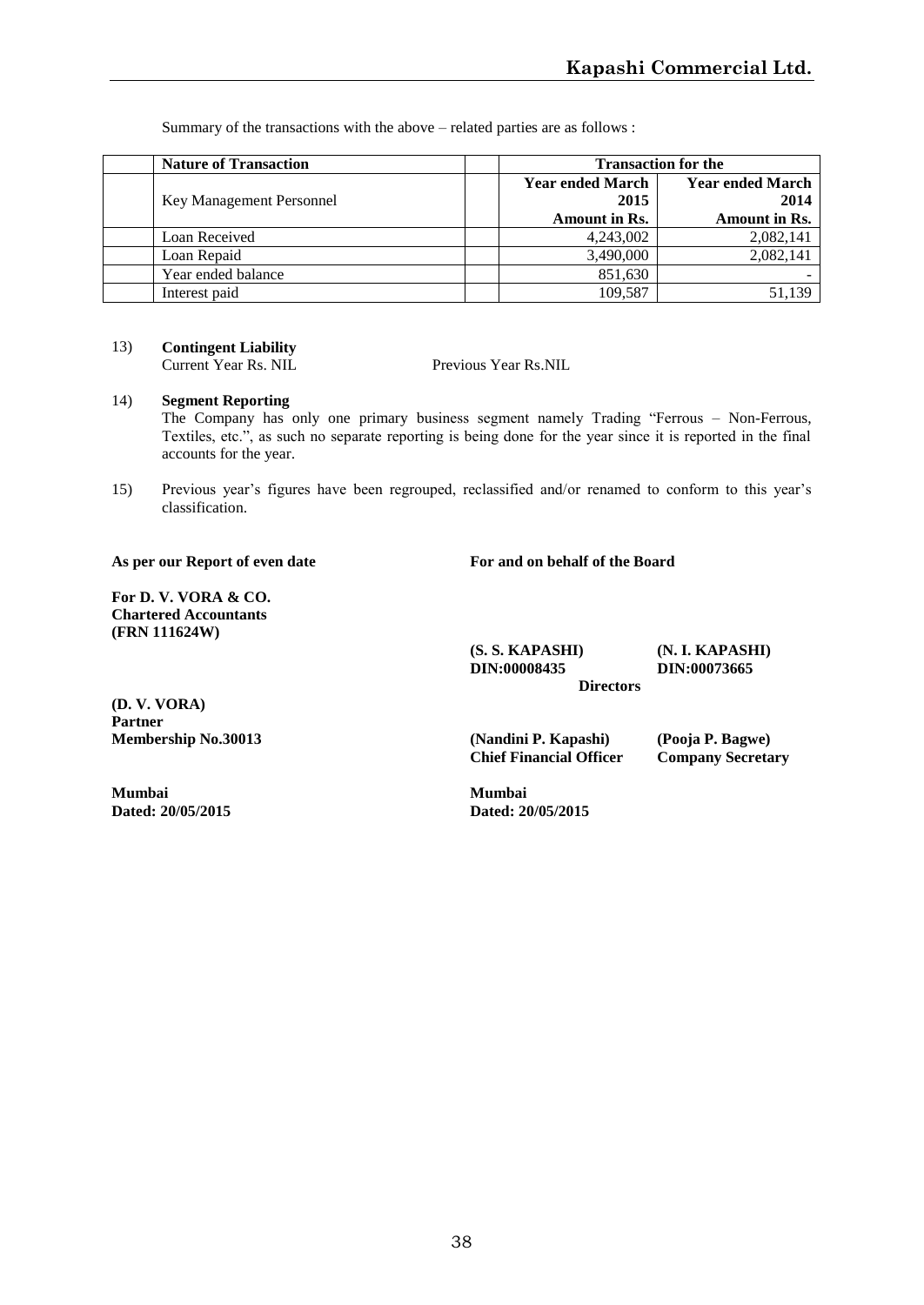# *Schedule to the Balance Sheet of a Non-Banking Financial Company*

(as required in terms of Paragraph 9BB of Non-Banking Financial Companies Prudential Norms (Reserve Bank) Directions, 1998

|       | <b>Particulars</b>                                                                                                                  | As at 31.03.2015                       |                                        |
|-------|-------------------------------------------------------------------------------------------------------------------------------------|----------------------------------------|----------------------------------------|
|       | Liabilities side:                                                                                                                   |                                        |                                        |
|       |                                                                                                                                     |                                        |                                        |
| $[1]$ | Loans and advances availed by the NBFCs inclusive of                                                                                | Amount                                 | <b>Amount Overdue</b>                  |
|       | interest accrued thereon but not paid:                                                                                              | Outstanding                            |                                        |
|       | [a] Debentures : Secured<br>$:$ Unsecured<br>(other than falling within the<br>meaning of public deposits*)<br>[b] Deferred Credits | <b>NIL</b><br><b>NIL</b><br><b>NIL</b> | <b>NIL</b><br><b>NIL</b><br><b>NIL</b> |
|       | [c] Term Loans                                                                                                                      | <b>NIL</b>                             | NIL                                    |

- 15. Inserted by Notification No. DNBS. 135/CGM (VSNM)-2000, dated 13-1-2000, w.e.f. 13-1-2000.
- 16. Inserted by Notification No. DNBS. 155/CGM (LMF)-2000, dated 1-1-2000, w.e.f. 1-1-2002.
- 17. Inserted by Notification No. DNBS. 167/CGM (OPA)-2003, dated 29-3-2003 w.e.f. 29-3-2003.

|       | <b>Particulars</b>                                                                                                                                                                                                                                                                                          |                                                |                                                |
|-------|-------------------------------------------------------------------------------------------------------------------------------------------------------------------------------------------------------------------------------------------------------------------------------------------------------------|------------------------------------------------|------------------------------------------------|
|       | [d] Inter-corporate loans and borrowing<br>[e] Commercial Paper<br>[f] Public deposits*<br>[g] Other Loans (specify nature)<br>Please see Note 1 below<br>∗                                                                                                                                                 | <b>NIL</b><br><b>NIL</b><br>NIL.<br><b>NIL</b> | <b>NIL</b><br><b>NIL</b><br>NII.<br><b>NIL</b> |
| $[2]$ | Break-up of [1][f] above (Outstanding public deposits<br>inclusive of interest accrued thereon but not paid):<br>[a] In the form of Unsecured debentures<br>[b] In the form of partly secured debentures i.e.<br>debentures where there is a shortfall in value of<br>security<br>[c] Other public deposits | <b>NIL</b><br><b>NIL</b><br><b>NIL</b>         | <b>NIL</b><br><b>NIL</b><br><b>NIL</b>         |
|       | Assets side:                                                                                                                                                                                                                                                                                                |                                                |                                                |
|       |                                                                                                                                                                                                                                                                                                             | Amount outstanding                             |                                                |
| $[3]$ | <b>Break-up of Loans and Advances including bills</b><br>receivables (other than those included in (4) below:                                                                                                                                                                                               |                                                |                                                |
|       | [a] Secured<br>[b] Unsecured                                                                                                                                                                                                                                                                                | Rs.39,687,520                                  |                                                |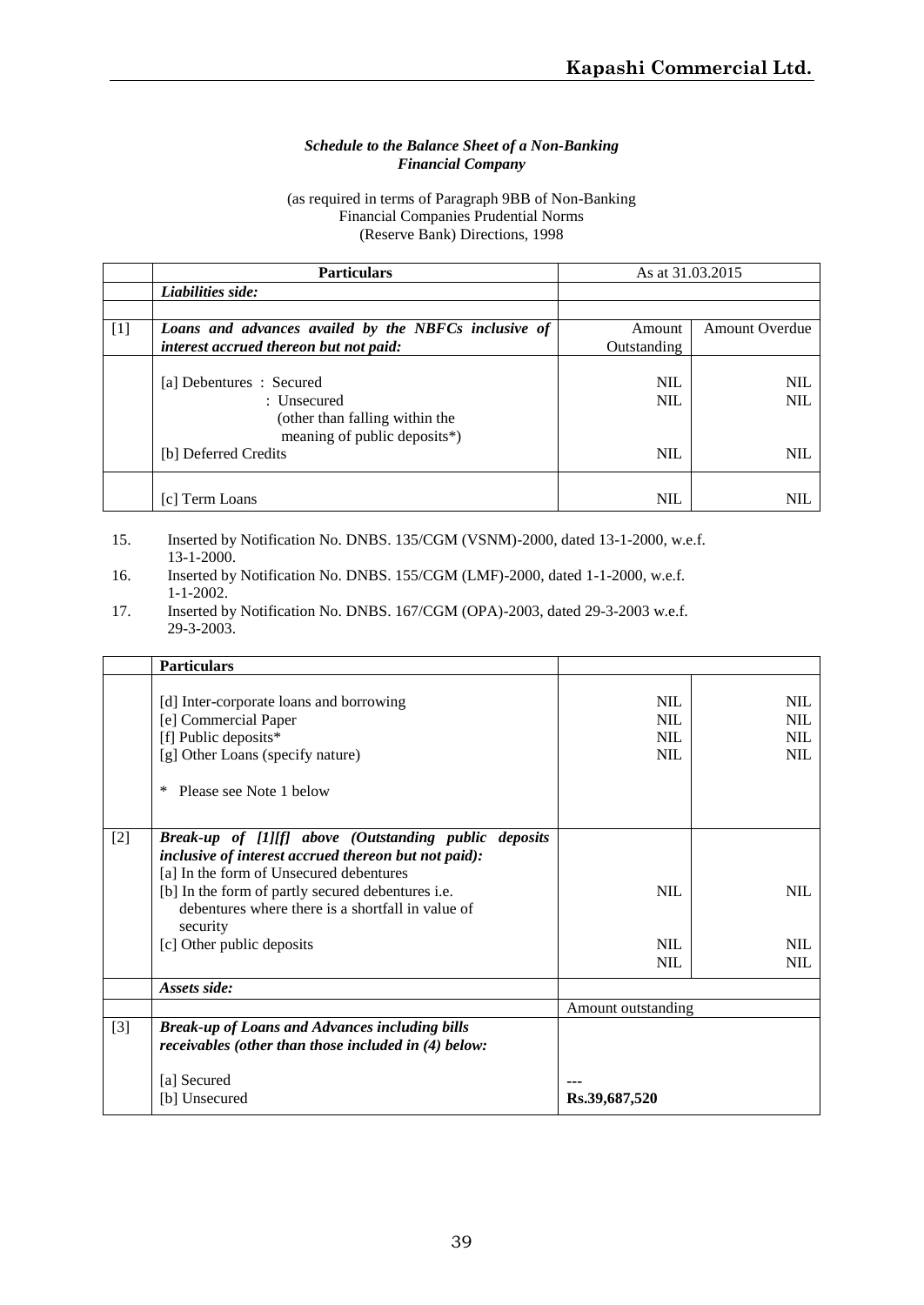|                                                                                                                                         |                              | N.A.                                                                                                                                                                                                                                                                                                                                                                                                                                                                                                                                                                                                                                                                                                                                                                                                                                                                 |
|-----------------------------------------------------------------------------------------------------------------------------------------|------------------------------|----------------------------------------------------------------------------------------------------------------------------------------------------------------------------------------------------------------------------------------------------------------------------------------------------------------------------------------------------------------------------------------------------------------------------------------------------------------------------------------------------------------------------------------------------------------------------------------------------------------------------------------------------------------------------------------------------------------------------------------------------------------------------------------------------------------------------------------------------------------------|
|                                                                                                                                         |                              |                                                                                                                                                                                                                                                                                                                                                                                                                                                                                                                                                                                                                                                                                                                                                                                                                                                                      |
|                                                                                                                                         |                              |                                                                                                                                                                                                                                                                                                                                                                                                                                                                                                                                                                                                                                                                                                                                                                                                                                                                      |
|                                                                                                                                         |                              |                                                                                                                                                                                                                                                                                                                                                                                                                                                                                                                                                                                                                                                                                                                                                                                                                                                                      |
|                                                                                                                                         |                              |                                                                                                                                                                                                                                                                                                                                                                                                                                                                                                                                                                                                                                                                                                                                                                                                                                                                      |
|                                                                                                                                         |                              |                                                                                                                                                                                                                                                                                                                                                                                                                                                                                                                                                                                                                                                                                                                                                                                                                                                                      |
|                                                                                                                                         |                              |                                                                                                                                                                                                                                                                                                                                                                                                                                                                                                                                                                                                                                                                                                                                                                                                                                                                      |
|                                                                                                                                         |                              |                                                                                                                                                                                                                                                                                                                                                                                                                                                                                                                                                                                                                                                                                                                                                                                                                                                                      |
|                                                                                                                                         |                              |                                                                                                                                                                                                                                                                                                                                                                                                                                                                                                                                                                                                                                                                                                                                                                                                                                                                      |
|                                                                                                                                         |                              | N. A.                                                                                                                                                                                                                                                                                                                                                                                                                                                                                                                                                                                                                                                                                                                                                                                                                                                                |
|                                                                                                                                         |                              |                                                                                                                                                                                                                                                                                                                                                                                                                                                                                                                                                                                                                                                                                                                                                                                                                                                                      |
|                                                                                                                                         |                              |                                                                                                                                                                                                                                                                                                                                                                                                                                                                                                                                                                                                                                                                                                                                                                                                                                                                      |
| [b] Preference<br>[ii] Debentures and Bonds<br>[iii] Units of mutual funds<br>[iv] Government Securities<br>[v] Others (please specify) |                              |                                                                                                                                                                                                                                                                                                                                                                                                                                                                                                                                                                                                                                                                                                                                                                                                                                                                      |
|                                                                                                                                         |                              |                                                                                                                                                                                                                                                                                                                                                                                                                                                                                                                                                                                                                                                                                                                                                                                                                                                                      |
|                                                                                                                                         |                              |                                                                                                                                                                                                                                                                                                                                                                                                                                                                                                                                                                                                                                                                                                                                                                                                                                                                      |
|                                                                                                                                         |                              |                                                                                                                                                                                                                                                                                                                                                                                                                                                                                                                                                                                                                                                                                                                                                                                                                                                                      |
|                                                                                                                                         |                              |                                                                                                                                                                                                                                                                                                                                                                                                                                                                                                                                                                                                                                                                                                                                                                                                                                                                      |
|                                                                                                                                         |                              |                                                                                                                                                                                                                                                                                                                                                                                                                                                                                                                                                                                                                                                                                                                                                                                                                                                                      |
| 2.                                                                                                                                      | [a] Equity                   |                                                                                                                                                                                                                                                                                                                                                                                                                                                                                                                                                                                                                                                                                                                                                                                                                                                                      |
|                                                                                                                                         |                              |                                                                                                                                                                                                                                                                                                                                                                                                                                                                                                                                                                                                                                                                                                                                                                                                                                                                      |
|                                                                                                                                         |                              |                                                                                                                                                                                                                                                                                                                                                                                                                                                                                                                                                                                                                                                                                                                                                                                                                                                                      |
|                                                                                                                                         |                              |                                                                                                                                                                                                                                                                                                                                                                                                                                                                                                                                                                                                                                                                                                                                                                                                                                                                      |
|                                                                                                                                         |                              |                                                                                                                                                                                                                                                                                                                                                                                                                                                                                                                                                                                                                                                                                                                                                                                                                                                                      |
|                                                                                                                                         |                              |                                                                                                                                                                                                                                                                                                                                                                                                                                                                                                                                                                                                                                                                                                                                                                                                                                                                      |
| Long Term Investments:                                                                                                                  |                              |                                                                                                                                                                                                                                                                                                                                                                                                                                                                                                                                                                                                                                                                                                                                                                                                                                                                      |
| 1.                                                                                                                                      | Quoted:                      |                                                                                                                                                                                                                                                                                                                                                                                                                                                                                                                                                                                                                                                                                                                                                                                                                                                                      |
|                                                                                                                                         | [a] Equity<br>[b] Preference |                                                                                                                                                                                                                                                                                                                                                                                                                                                                                                                                                                                                                                                                                                                                                                                                                                                                      |
|                                                                                                                                         |                              |                                                                                                                                                                                                                                                                                                                                                                                                                                                                                                                                                                                                                                                                                                                                                                                                                                                                      |
|                                                                                                                                         | [iii] Units of mutual funds  |                                                                                                                                                                                                                                                                                                                                                                                                                                                                                                                                                                                                                                                                                                                                                                                                                                                                      |
|                                                                                                                                         | [iv] Government Securities   |                                                                                                                                                                                                                                                                                                                                                                                                                                                                                                                                                                                                                                                                                                                                                                                                                                                                      |
|                                                                                                                                         |                              |                                                                                                                                                                                                                                                                                                                                                                                                                                                                                                                                                                                                                                                                                                                                                                                                                                                                      |
|                                                                                                                                         |                              | Break-up of Leased Assets and Stock on hire and<br>hypothecation loans counting towards EL/HP activities<br>[i] Lease assets including lease rentals under<br>sundry debtors:<br>[a] Financial lease<br>[b] Operating lease<br>[ii] Stock on hire including hire charges under sundry<br>debtors:<br>[a] Assets on hire<br>[b] Repossessed Assets<br>[iii] Hypothecation loans counting towards EL/HP<br>activities<br>[a] Loans where assets have been repossessed<br>[b] Loans other than [a] above.<br><b>Break-up of Investments</b><br><b>Current Investments:</b><br>1. Quoted:<br>[i] Shares:<br>[a] Equity<br>Unquoted:<br>[i] Shares:<br>[b] Preference<br>[ii] Debentures and Bonds<br>[iii] Units of mutual funds<br>[iv] Government Securities<br>[v] Others (please specify)<br>[i] Shares:<br>[ii] Debentures and Bonds<br>[v] Others (please specify) |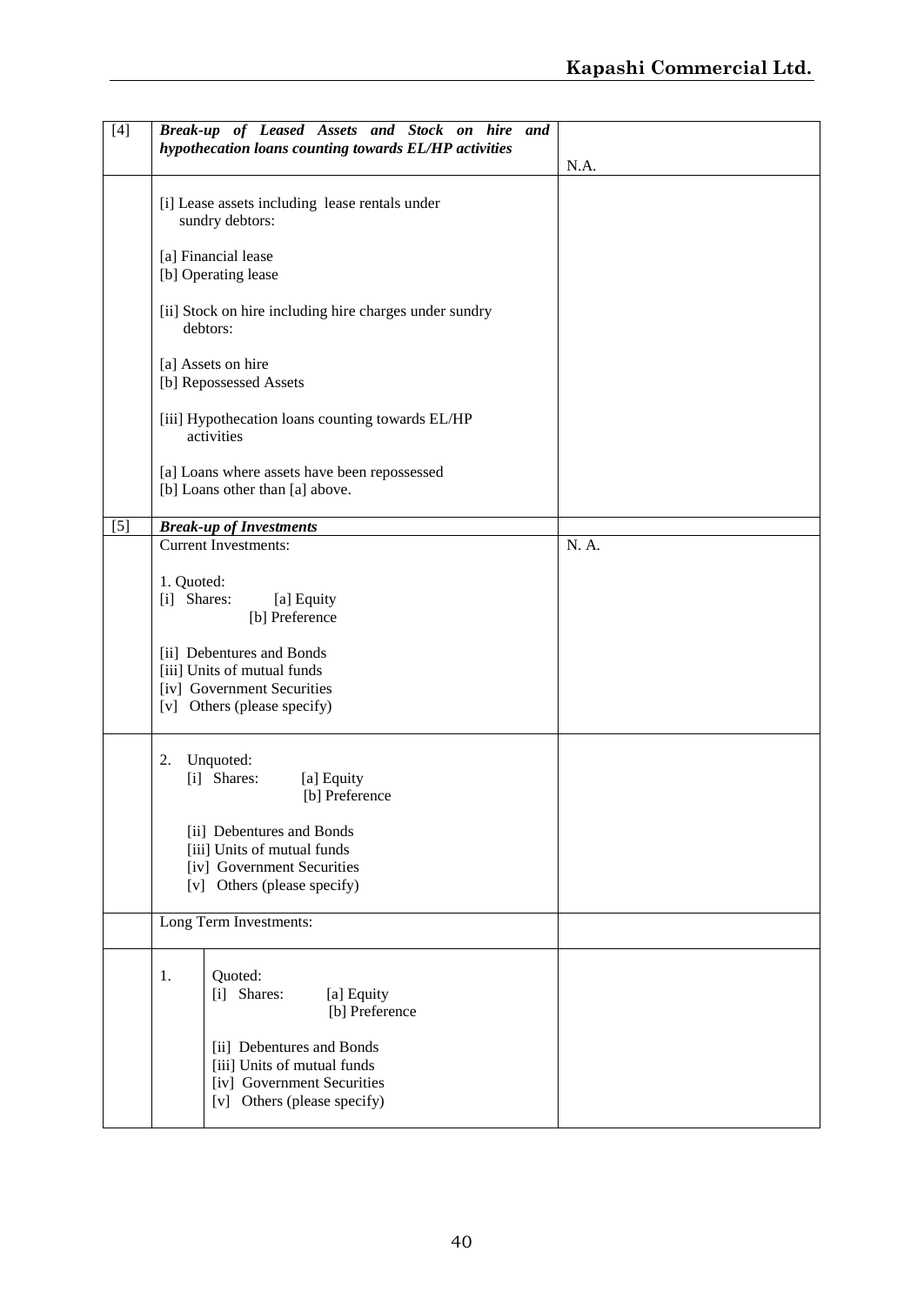|       | 2.         | Unquoted:<br>[i] Shares:<br>[a] Equity<br>[b] Preference<br>[ii] Debentures and Bonds<br>[iii] Units of mutual funds<br>[iv] Government Securities<br>[v] Others (please specify) |                                                    |           |                                      |
|-------|------------|-----------------------------------------------------------------------------------------------------------------------------------------------------------------------------------|----------------------------------------------------|-----------|--------------------------------------|
| [6]   |            | Borrower group-wise classification of all leased assets,<br>stock-on-hire and loans and advances:<br>Please see Note 2 below                                                      | N. A.                                              |           |                                      |
|       |            |                                                                                                                                                                                   |                                                    |           |                                      |
|       | Category   |                                                                                                                                                                                   | Amount net of provisions                           |           |                                      |
|       |            |                                                                                                                                                                                   | Secured                                            | Unsecured | Total                                |
|       |            |                                                                                                                                                                                   |                                                    |           |                                      |
|       |            | 1. Related Parties **                                                                                                                                                             |                                                    |           |                                      |
|       |            | [a] Subsidiaries                                                                                                                                                                  |                                                    |           |                                      |
|       |            | [b] Companies in the same group                                                                                                                                                   |                                                    |           |                                      |
|       |            | [c] Other related parties                                                                                                                                                         |                                                    |           |                                      |
|       | Total      | 2. Other than related parties                                                                                                                                                     |                                                    |           |                                      |
|       |            |                                                                                                                                                                                   |                                                    |           |                                      |
| $[7]$ | unquoted): | Investor group-wise classification of all investments (current<br>and long term) in shares and securities (both quoted and<br>Please see Note 3 below                             |                                                    |           |                                      |
|       | Category   |                                                                                                                                                                                   | Market Value /<br>Break-up or fair<br>value or NAV |           | Book Value<br>(Net of<br>Provisions) |
|       |            | 1. Related Parties **                                                                                                                                                             |                                                    |           |                                      |
|       |            | [a] Subsidiaries                                                                                                                                                                  |                                                    |           |                                      |
|       |            | [b] Companies in the same group                                                                                                                                                   |                                                    |           |                                      |
|       |            | [c] Other related parties                                                                                                                                                         |                                                    |           |                                      |
|       |            | 2. Other than related parties                                                                                                                                                     |                                                    |           |                                      |
|       | Total      |                                                                                                                                                                                   |                                                    |           |                                      |
|       |            |                                                                                                                                                                                   |                                                    |           |                                      |

\*\* As per Accounting Standard of ICAI (Please see Note 3)

# [8] *Other information*

| Particulars                                      | Amount     |
|--------------------------------------------------|------------|
|                                                  |            |
| [i]<br>Gross Non-Performing Assets               |            |
| [a] Related parties                              |            |
| [b] Other than related parties                   | <b>NIL</b> |
|                                                  |            |
| [ii]<br>Net Non-Performing Assets                |            |
| [a] Related parties                              |            |
| [b] Other than related parties                   | <b>NIL</b> |
|                                                  |            |
| [iii]<br>Assets acquired in satisfaction of debt | <b>NIL</b> |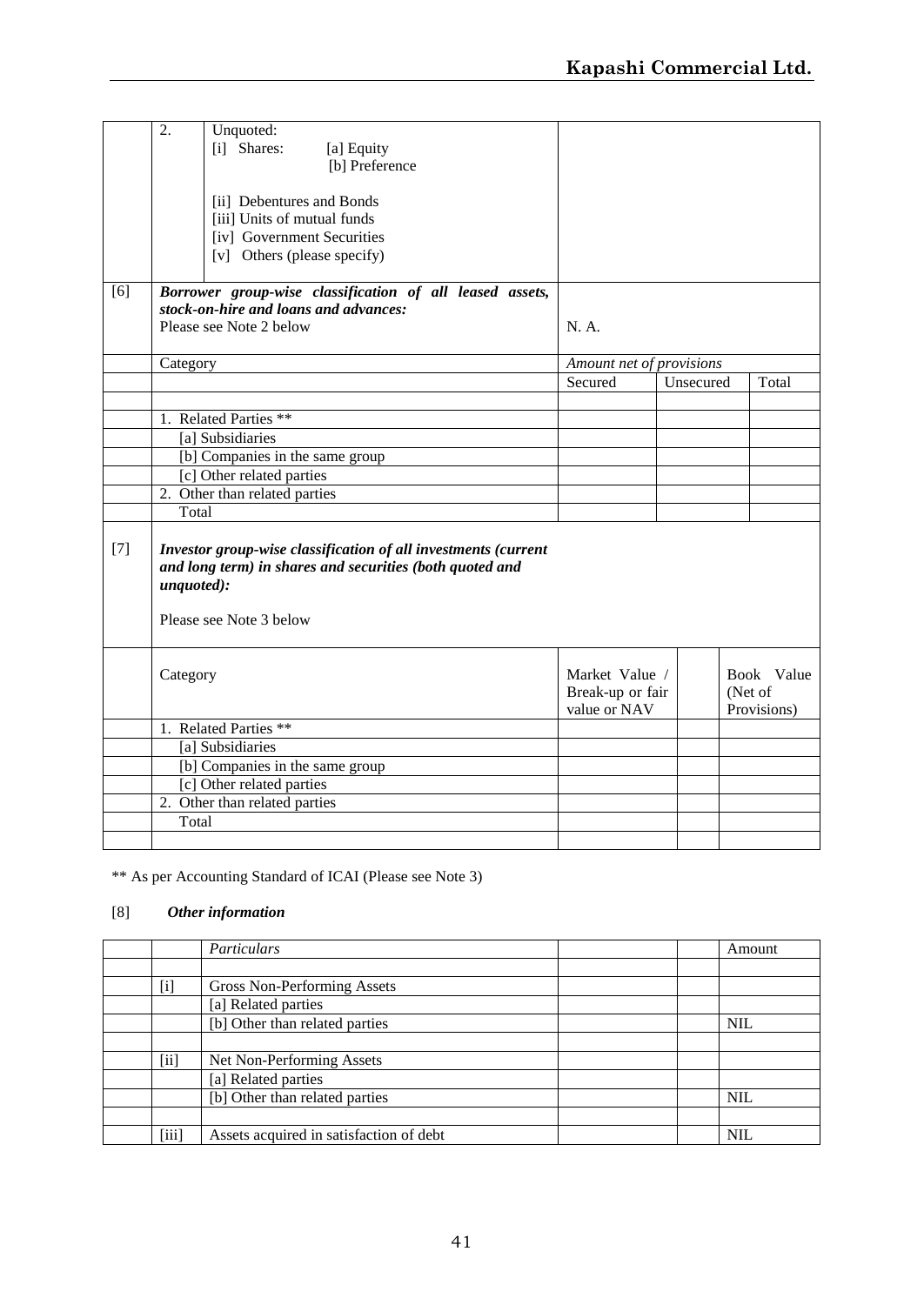Notes:

- 1. As defined in Paragraph 2(1)(xii) of the Non-Banking Financial Companies Acceptance of Public Deposits (Reserved Bank) Directions, 1998.
- 2. Provisioning norms shall be applicable as prescribed in the Non-Banking Financial Companies Prudential Norms (Reserve Bank) Directions, 1998.
- 3. All Accounting Standards and Guidance Notes issued by ICAI are applicable including for valuation of investments and other assets as also assets acquired in satisfaction of debt. However, market value in respect of quoted investments and break-up / fair value / NAV in respect of un-quoted investments should be disclosed irrespective of whether they are classified as long term or current in column [5] above.

**For D.V.VORA & CO.**

As per our Report of even date **For and on behalf of the Board** 

**Chartered Accountants (S. S. KAPASHI) (N.I. KAPASHI) (FRN 111624W) DIN:00008435 DIN:00073665 Directors**

|                | (D. V. VORA) |
|----------------|--------------|
| <b>Partner</b> |              |

**Membership No.30013**

**Mumbai Mumbai**

**Partner (NandiniP.Kapashi) (Pooja P. Bagwe) Chief Financial Officer Company Secretary**

**Dated: 20/05/2015 Dated: 20/05/2015**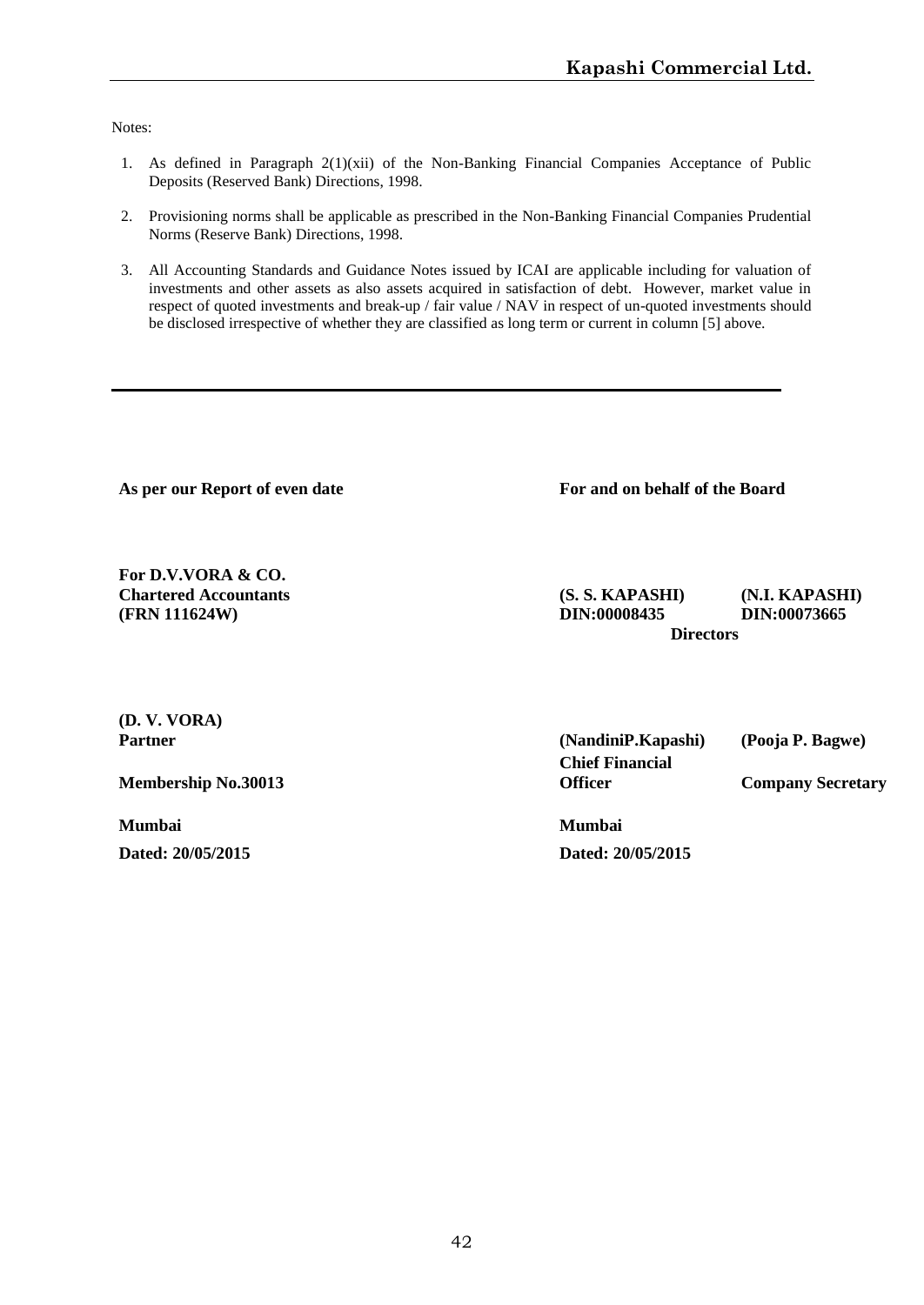# **PROXY FORM**

| Name of the Member (s): |  | Folio No./Client Id:                                                                                                                                                                                                                                                                                          |       |                                                                                                        |  |
|-------------------------|--|---------------------------------------------------------------------------------------------------------------------------------------------------------------------------------------------------------------------------------------------------------------------------------------------------------------|-------|--------------------------------------------------------------------------------------------------------|--|
| Registered Address:     |  |                                                                                                                                                                                                                                                                                                               | DPID: |                                                                                                        |  |
| E-mail Id:              |  |                                                                                                                                                                                                                                                                                                               |       |                                                                                                        |  |
|                         |  |                                                                                                                                                                                                                                                                                                               |       |                                                                                                        |  |
| 1.                      |  | Name : $\ldots$ : $\ldots$ : $\ldots$ : $\ldots$ : $\ldots$ : $\ldots$ : $\ldots$ : $\ldots$ : $\ldots$ : $\ldots$ : $\ldots$ : $\ldots$ : $\ldots$ : $\ldots$ : $\ldots$ : $\ldots$ : $\ldots$ : $\ldots$ : $\ldots$ : $\ldots$ : $\ldots$ : $\ldots$ : $\ldots$ : $\ldots$ : $\ldots$ : $\ldots$ : $\ldots$ |       |                                                                                                        |  |
|                         |  |                                                                                                                                                                                                                                                                                                               |       |                                                                                                        |  |
| 2.                      |  | Name : $\ldots$ : $\ldots$ : $\ldots$ : $\ldots$ : $\ldots$ : $\ldots$ : $\ldots$ : $\ldots$ : $\ldots$ : $\ldots$ : $\ldots$ : $\ldots$ : $\ldots$ : $\ldots$ : $\ldots$ : $\ldots$ : $\ldots$ : $\ldots$ : $\ldots$ : $\ldots$ : $\ldots$ : $\ldots$ : $\ldots$ : $\ldots$ : $\ldots$ : $\ldots$ : $\ldots$ |       | $Address : \ldots \ldots \ldots \ldots \ldots \ldots \ldots \ldots \ldots \ldots \ldots \ldots \ldots$ |  |
|                         |  |                                                                                                                                                                                                                                                                                                               |       |                                                                                                        |  |

3. Name : …………………………………… Address : ……………………………………..… E-mail Id : …………………………………… Signature : ………………………… or failing him

as my/our proxy to attend and vote (on a poll) for me/us and on my/our behalf at the 30<sup>th</sup> annual general meeting of the company, to be held at NISHUVI', 4th Floor, 75, Dr. Annie Besant Road, Worli, Mumbai – 400 018.on September 23, 2015 at 11.00 a.m. and at any adjournment thereof in respect of such resolutions as are indicated below:

| Sr. | <b>Particulars</b>                                                                              |     | Optional* |  |
|-----|-------------------------------------------------------------------------------------------------|-----|-----------|--|
| No. |                                                                                                 | For | Against   |  |
|     | Adoption of Financial Statements for the year ended March 31, 2015                              |     |           |  |
|     | Re-appointment of Mr. Nimish I. Kapashi who retires by rotation                                 |     |           |  |
|     | Re-appointment of Mr. Indukumar S. Kapashi who retires by rotation                              |     |           |  |
| 4.  | Appointment of M/s. D. V. Vora & Co., Chartered Accountants as Auditors and fixing remuneration |     |           |  |
|     | Appointment of Mrs. Varsha P. Dalal as an Independent Director                                  |     |           |  |
|     |                                                                                                 |     |           |  |

| 2015                       |                                | Affix<br>l Rupee |
|----------------------------|--------------------------------|------------------|
| Signature of Shareholder : | Signature of Proxy holder(s) : | Revenue<br>Stamp |
|                            |                                |                  |

Note: This form of proxy in order to be effective should be duly completed and deposited at the registered office of the Company, not less than 48 hours before the commencement of the meeting.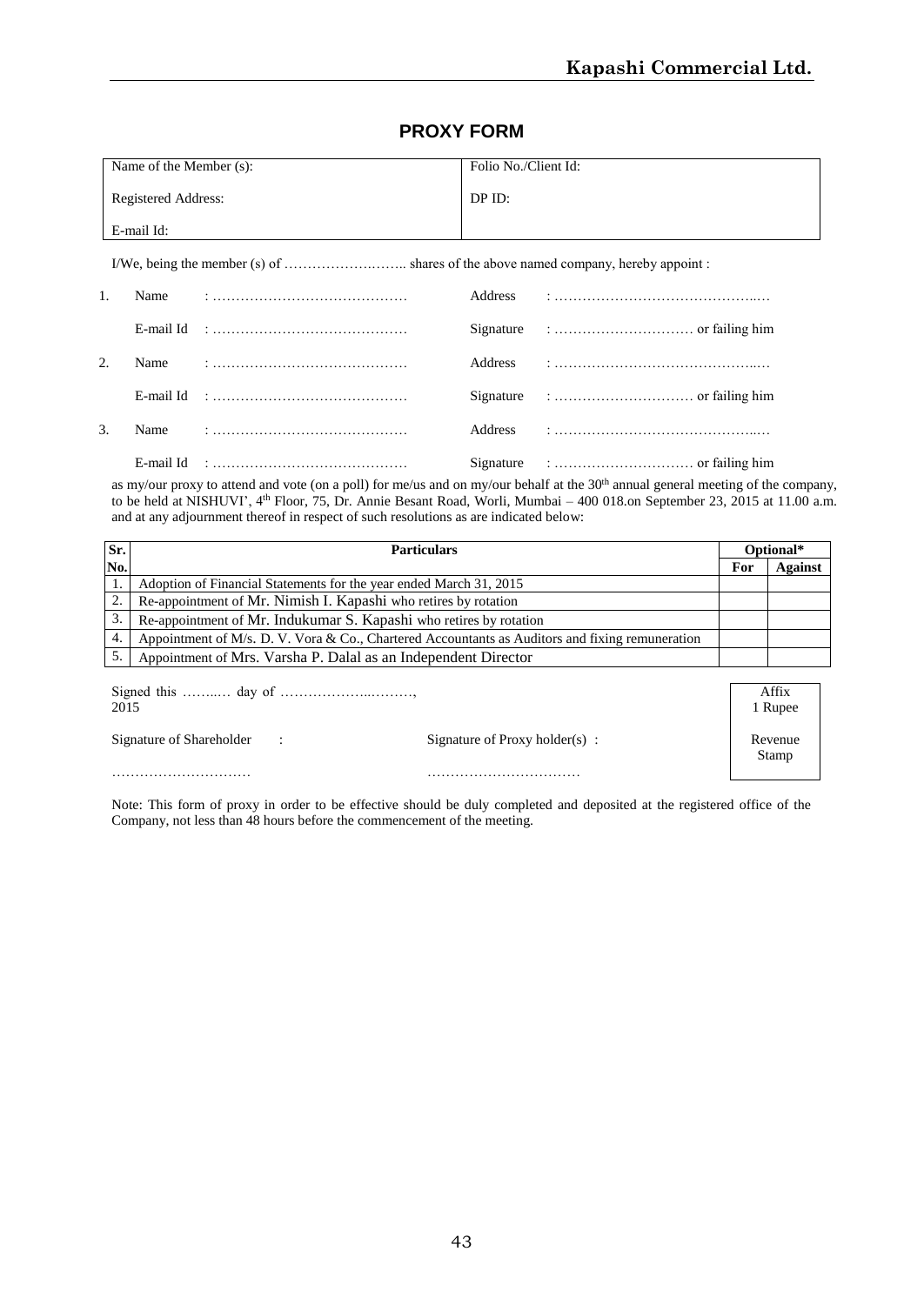| Form NO. MGT-12                                                                                                                         |                                                                                                                                               |                      |                     |            |              |  |
|-----------------------------------------------------------------------------------------------------------------------------------------|-----------------------------------------------------------------------------------------------------------------------------------------------|----------------------|---------------------|------------|--------------|--|
|                                                                                                                                         |                                                                                                                                               | <b>Polling Paper</b> |                     |            |              |  |
|                                                                                                                                         | [Pursuant to Section 109(5) of the Companies Act, 2013 and rule $21(1)(c)$ of the Companies                                                   |                      |                     |            |              |  |
|                                                                                                                                         | (Management and Administration) Rules, 2014]                                                                                                  |                      |                     |            |              |  |
|                                                                                                                                         | Name of the Company: KAPASHI COMMERCIAL LIMITED                                                                                               |                      |                     |            |              |  |
|                                                                                                                                         | Registered office: 'Nishuvi', 4th Floor, 75 Dr.                                                                                               |                      |                     |            |              |  |
|                                                                                                                                         | , Dr. Annie Besant Road, Worli, Mumbai-400018.                                                                                                |                      |                     |            |              |  |
|                                                                                                                                         | [CIN No.:L51900MH1985PLC037452][E-Mail: kcltd@rediffmail.com]<br>[Website: www.kapashicommercial.com] [Tel no: 022 43005100]                  |                      |                     |            |              |  |
|                                                                                                                                         |                                                                                                                                               | <b>BALLOT PAPER</b>  |                     |            |              |  |
| Sl. No.                                                                                                                                 | Particulars                                                                                                                                   |                      | Details             |            |              |  |
| $\mathbf{1}$                                                                                                                            | Name of the First Named Shareholder                                                                                                           |                      |                     |            |              |  |
|                                                                                                                                         | (in block letters)                                                                                                                            |                      |                     |            |              |  |
| $\sqrt{2}$                                                                                                                              | Postal address                                                                                                                                |                      |                     |            |              |  |
| 3                                                                                                                                       | Registered Folio No./*Client ID No. (*Applicable                                                                                              |                      |                     |            |              |  |
|                                                                                                                                         | to investors holding shares in dematerialized                                                                                                 |                      |                     |            |              |  |
|                                                                                                                                         | form)                                                                                                                                         |                      |                     |            |              |  |
| $\overline{4}$                                                                                                                          | <b>Class of Share</b>                                                                                                                         |                      | <b>Equity Share</b> |            |              |  |
|                                                                                                                                         | I hereby exercise my vote in respect of Ordinary/Special resolution(s) enumerated below by recording my assent or dissent to                  |                      |                     |            |              |  |
|                                                                                                                                         | the said Resolution in the 30 <sup>th</sup> Annual General Meeting of the Company held on 23 <sup>rd</sup> September 2015 (Wednesday at 11.00 |                      |                     |            |              |  |
|                                                                                                                                         | a.m. at NISHUVI', 4 <sup>th</sup> Floor, 75, Dr. Annie Besant Road, Worli, Mumbai – 400 018) in the following manner:                         |                      |                     |            |              |  |
| S1.<br>No.                                                                                                                              |                                                                                                                                               |                      | No. of              | I assent   | I dissent to |  |
|                                                                                                                                         | Item No.                                                                                                                                      |                      | <b>Shares</b>       | to the     | the          |  |
| $\mathbf{1}$                                                                                                                            | Adoption of the audited Balance Sheet and Profit & Loss                                                                                       |                      | held by me          | Resolution | Resolution   |  |
|                                                                                                                                         |                                                                                                                                               |                      |                     |            |              |  |
| Account for the year ended March 31, 2015 and the reports<br>of the Board of Directors and Auditors thereon.(as an Ordinary Resolution) |                                                                                                                                               |                      |                     |            |              |  |
| $\overline{2}$                                                                                                                          | Appointment of Director in place of Mr. Nimish I. Kapashi who retires                                                                         |                      |                     |            |              |  |
|                                                                                                                                         | rotation and being eligible offers himself for re-appointment.(as an Ordina                                                                   |                      |                     |            |              |  |
|                                                                                                                                         | resolution)                                                                                                                                   |                      |                     |            |              |  |
|                                                                                                                                         |                                                                                                                                               |                      |                     |            |              |  |
| 3                                                                                                                                       | Appointment of Director in place of Mr. Indukumar S. Kapashi who retires                                                                      |                      |                     |            |              |  |
|                                                                                                                                         | by rotation and being eligible offers himself for re-appointment.(as                                                                          |                      |                     |            |              |  |
| Ordinary resolution)                                                                                                                    |                                                                                                                                               |                      |                     |            |              |  |
| 4                                                                                                                                       |                                                                                                                                               |                      |                     |            |              |  |
|                                                                                                                                         | Appointment of Auditors and fixing of their remuneration. (as a Ordina<br>resolution)                                                         |                      |                     |            |              |  |
|                                                                                                                                         |                                                                                                                                               |                      |                     |            |              |  |
| 5                                                                                                                                       | Appointment of Mrs. Varsha P. Dalal as an Independent Director of t                                                                           |                      |                     |            |              |  |
| Company. (As an Ordinary Resolution)                                                                                                    |                                                                                                                                               |                      |                     |            |              |  |
|                                                                                                                                         |                                                                                                                                               |                      |                     |            |              |  |
|                                                                                                                                         |                                                                                                                                               |                      |                     |            |              |  |
|                                                                                                                                         |                                                                                                                                               |                      |                     |            |              |  |
|                                                                                                                                         |                                                                                                                                               |                      |                     |            |              |  |
|                                                                                                                                         |                                                                                                                                               |                      |                     |            |              |  |
|                                                                                                                                         |                                                                                                                                               |                      |                     |            |              |  |
| Place: Mumbai                                                                                                                           |                                                                                                                                               |                      |                     |            |              |  |

Date: 23<sup>rd</sup> September, 2015

(Signature of the Shareholder)